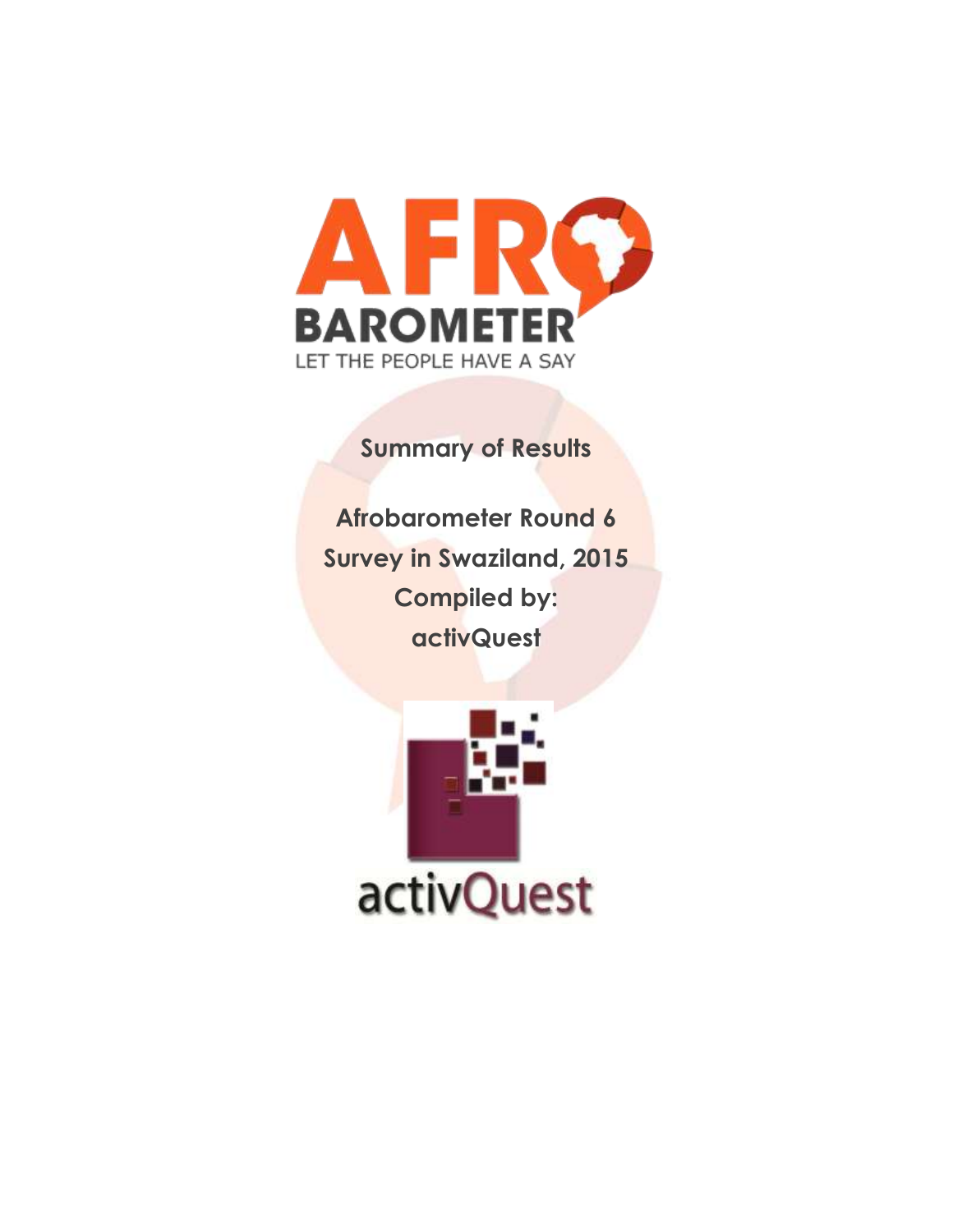# **Afrobarometer Round 6 Summary of Results for Swaziland, 2015**

Afrobarometer is an African-led, non-partisan research network that conducts public attitude surveys on democracy, governance, economic conditions, and related issues in more than 30 countries in Africa. Five rounds of surveys were conducted between 1999 and 2013, and Round 6 surveys are being carried out in 2014-2015. Afrobarometer conducts face-to-face interviews in the language of the respondent's choice with nationally representative samples of between 1,200 and 2,400 respondents.

Afrobarometer is produced collaboratively by social scientists from across Africa. Coordination is provided by the Center for Democratic Development (CDD) in Ghana, the Institute for Justice and Reconciliation (IJR) in South Africa, the Institute for Development Studies (IDS) at the University of Nairobi in Kenya, and the Institute for Empirical Research in Political Economy (IREEP) in Benin. Michigan State University (MSU) and the University of Cape Town (UCT) provide technical support to the network.

The Afrobarometer National Partner in Swaziland, activQuest, interviewed a nationally representative, random, stratified probability sample of 1,200 adult Swazi's from 21 April to 03 May 2015. A sample of this size yields results with a margin of error of +/-3% at a 95% confidence level. Previous surveys have been conducted in Swaziland in 2013. The Institute for Justice and Reconciliation (IJR) provided technical backstopping for the survey. Technical details of the survey, including descriptions of stratification and household selection, translation languages, and related information, can be found in the survey Technical Information Form that follows.

Below is an outline of the survey findings from all the questions posed to respondents. We also present the findings by some critical demographics such as gender and place of residence (urban-rural).

Core support for Afrobarometer Rounds 5 and 6 has been provided by the UK's Department for International Development (DFID), the Mo Ibrahim Foundation, the Swedish International Development Agency (SIDA), the United States Agency for International Development (USAID), and the World Bank.

## **Contact Information:**

For more information, please visit [www.afrobarometer.org](http://www.afrobarometer.org/) or [www.twitter.com/afrobarometer](http://www.twitter.com/afrobarometer) or contact:

Edward Okoth Research Director activQuest info@activquest.com +268-24162317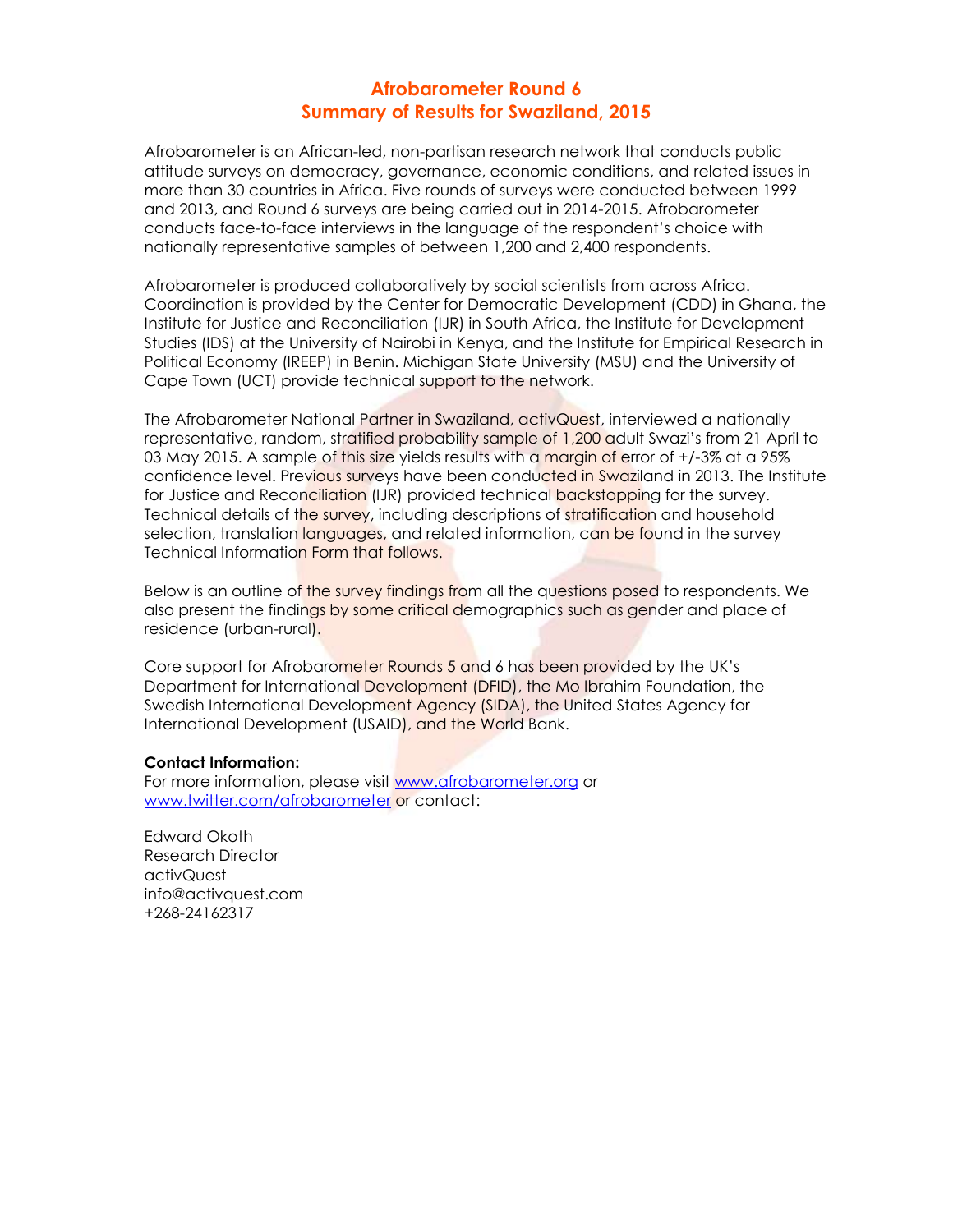

| <b>Dates of Fieldwork:</b>                          | 21 April to 03 May 2015                                                                                                                                                                       |  |  |  |  |  |  |
|-----------------------------------------------------|-----------------------------------------------------------------------------------------------------------------------------------------------------------------------------------------------|--|--|--|--|--|--|
| Sample size:                                        | 1,200                                                                                                                                                                                         |  |  |  |  |  |  |
| <b>Sampling frame:</b>                              | 2007 Swaziland Population Census with 2014 Population Projections                                                                                                                             |  |  |  |  |  |  |
| Sample universe:                                    | Citizens age 18 years or older, excluding institutions                                                                                                                                        |  |  |  |  |  |  |
| Sample design:                                      | Nationally representative, random, clustered, stratified, multistage area<br>probability sample                                                                                               |  |  |  |  |  |  |
| <b>Stratification:</b>                              | Region and urban-rural location                                                                                                                                                               |  |  |  |  |  |  |
| Stages:                                             | PSUs (from strata), start points, households, respondents                                                                                                                                     |  |  |  |  |  |  |
| <b>PSU</b> selection:                               | Probability Proportionate to Population Size (PPPS)                                                                                                                                           |  |  |  |  |  |  |
| Cluster size:                                       | 8 households per PSU                                                                                                                                                                          |  |  |  |  |  |  |
| <b>Household selection:</b>                         | Randomly selected start points, followed by walk pattern using 5/10 interval                                                                                                                  |  |  |  |  |  |  |
| <b>Respondent selection:</b>                        | Gender quota filled by alternating interviews between men and women;<br>respondents of appropriate gender listed, after which household member<br>draws a numbered card to select individual. |  |  |  |  |  |  |
| Weighting:                                          | Weighted to account for individual selection probabilities                                                                                                                                    |  |  |  |  |  |  |
| Margin of error:                                    | +/-3% with 95% confidence level                                                                                                                                                               |  |  |  |  |  |  |
| Fieldwork by:                                       | activQuest                                                                                                                                                                                    |  |  |  |  |  |  |
| <b>Survey Languages:</b><br>(Official translations) | siSwati, English                                                                                                                                                                              |  |  |  |  |  |  |
| <b>Main researchers:</b>                            | Edward Okoth, Vimbai Tsododo                                                                                                                                                                  |  |  |  |  |  |  |
| <b>Outcome rates:</b>                               | Contact rate:<br>91.5%<br>Cooperation rate:<br>71.6%<br>Refusal rate:<br>3.4%<br>65.5%<br>Response rate:                                                                                      |  |  |  |  |  |  |
| <b>EA Substitution Rate:</b>                        | 8.7%                                                                                                                                                                                          |  |  |  |  |  |  |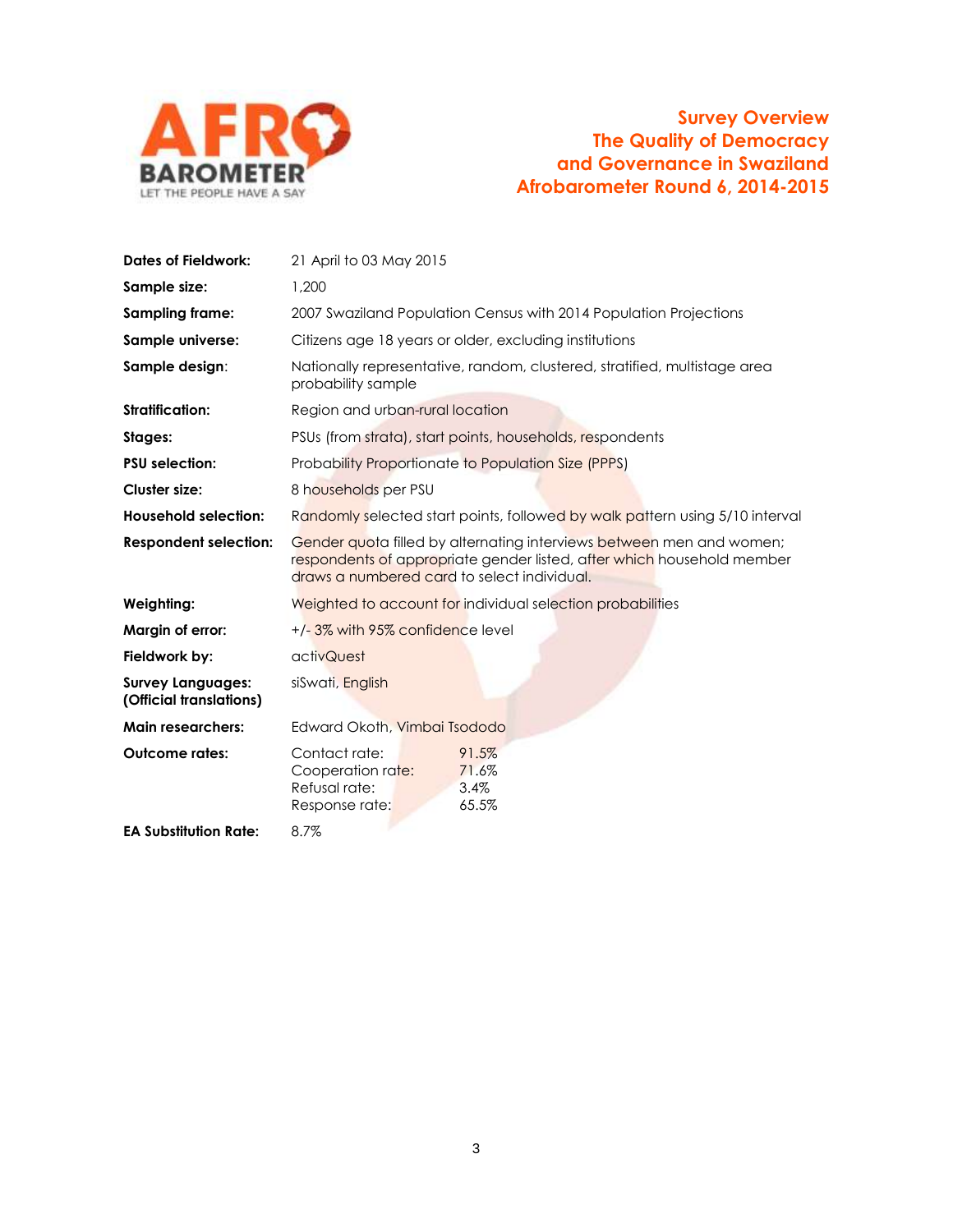**Note:** All figures in the following tables are percentages, rounded to whole numbers. Due to rounding, columns may not add up to exactly 100%. Also note that a reported figure of "0" indicates that at least one response, but less than 0.5% of all responses, were in this category, whereas a dash ("-") or blank cell indicates that there were no responses in this category. For Questions 1 through 100, weighted frequency distributions are reported.

## **Demographic Distribution of the Sample**

|                  |                     | Unweighted | Weighted |
|------------------|---------------------|------------|----------|
| Gender           |                     |            |          |
|                  | Male                | 50%        | 50%      |
|                  | Female              | 50%        | 50%      |
| Location         |                     |            |          |
|                  | Urban               | 23%        | 22%      |
|                  | Rural               | 77%        | 78%      |
| Region           |                     |            |          |
|                  | Hhohho              | 29%        | 28%      |
|                  | Manzini             | 33%        | 31%      |
|                  | Shiselweni          | 19%        | 20%      |
|                  | Lubombo             | 20%        | 20%      |
| <b>Education</b> |                     |            |          |
|                  | No formal education | 8%         | 8%       |
|                  | Primary             | 22%        | 23%      |
|                  | Secondary           | 50%        | 51%      |
|                  | Post-secondary      | 19%        | 18%      |
| Religion         |                     |            |          |
|                  | Christian           | 90%        | 90%      |
|                  | Muslim              | 0%         | 0%       |
|                  | Other               | 10%        | 10%      |

## **Q1. How old are you?**

|            | <b>Urban</b> | Rural | Male | Female | Total |
|------------|--------------|-------|------|--------|-------|
| 18-25      | 29           | 30    | 33   | 26     | 30    |
| 26-35      | 36           | 27    | 29   | 28     | 29    |
| $36 - 45$  | 15           | 16    | 15   | 16     | 16    |
| $46 - 55$  |              | 11    | 8    | 12     | 10    |
| 56-65      | $\circ$      | 11    | 9    |        | 10    |
| Over 65    | 5            | 6     | 6    | O      | 6     |
| Don't know |              |       |      |        |       |

## **Q2. Which Swazi language is your home language?**

|          | Urban      | Rural | Male | Female | Total |
|----------|------------|-------|------|--------|-------|
| English  | $\sqrt{2}$ |       |      |        |       |
| siSwati  | 94         | 98    | 97   | 98     | 97    |
| Shangaan |            |       |      |        |       |
| Other    |            |       |      |        |       |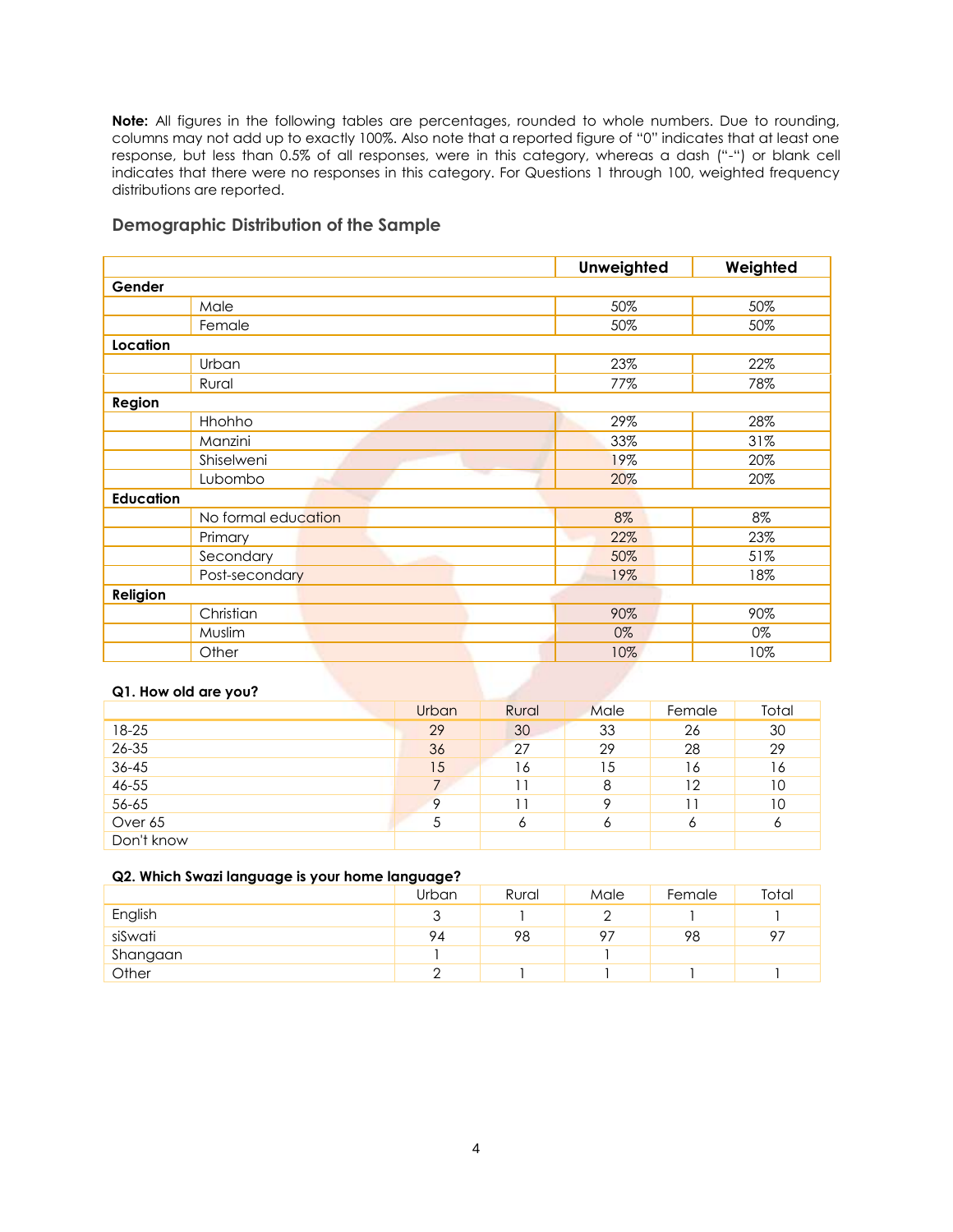**Q3. Let's start with your general view about the current direction of our country. Some people might think the country is going in the wrong direction. Others may feel it is going in the right direction. So let me ask YOU about the overall direction of the country: Would you say that the country is going in the wrong direction or going in the right direction?**

|                              | Jrban | Rural | Male | Female | Total |
|------------------------------|-------|-------|------|--------|-------|
| Going in the wrong direction | 49    | 40    | 46   |        | 46    |
| Going in the right direction | 4,    | 52    |      | 50     | 51    |
| Don't know                   |       |       |      |        |       |

## **Q4A. In general, how would you describe: The present condition of this country?**

|                      | Urban | Rural | Male | Female | Total |
|----------------------|-------|-------|------|--------|-------|
| Very bad             | 12    | 12    |      | 12     | 12    |
| Fairly bad           | 37    | 36    | 38   | 35     | 36    |
| Neither good nor bad | 15    | 18    | 16   | 18     | 17    |
| <b>Fairly Good</b>   | 31    | 32    | 31   | 32     | 32    |
| Very good            | 3     |       | ≘    |        | ≘     |
| Don't know           |       | ◠     |      |        |       |

### **Q4B. In general, how would you describe: Your own present living conditions?**

| Urban<br>Rural | Male                     | Female | Total |
|----------------|--------------------------|--------|-------|
| 8              | Q                        |        | 8     |
| 31             | 27                       | 30     | 28    |
| 27             | 26                       | 26     | 26    |
| 31             | 34                       | 34     | 34    |
|                | 3                        |        | 3     |
|                |                          |        |       |
|                | 8<br>21<br>20<br>46<br>5 |        |       |

## **Q5. In general, how do you rate your living conditions compared to those of other Swazis?**

|               | <b>Urban</b> | Rural    | Male | Female | Total |
|---------------|--------------|----------|------|--------|-------|
| Much worse    | 5            | 3        | 4    |        |       |
| Worse         | 23           | 22       | 22   | 22     | 22    |
| Same          | 36           | 42       | 41   | 4      | 41    |
| <b>Better</b> | 33           | 29       | 31   | 29     | 30    |
| Much better   | ⌒            |          |      |        | ◠     |
| Don't know    |              | $\Omega$ |      |        |       |

## **Q6. Looking back, how do you rate economic conditions in this country compared to 12 months ago?**

|               | <b>Urban</b> | Rural | Male | Female | Total |
|---------------|--------------|-------|------|--------|-------|
| Much worse    |              |       | 5    |        | 6     |
| Worse         | 25           | 28    | 27   | 27     | 27    |
| Same          | 36           | 36    | 38   | 34     | 36    |
| <b>Better</b> | 29           | 27    | 27   | 27     | 27    |
| Much Better   | ◠            |       |      |        |       |
| Don't know    |              |       |      |        |       |

#### **Q7. Looking ahead, do you expect economic conditions in this country to be better or worse in 12 months' time?**

|               | Urban | Rural | Male | Female | Total |
|---------------|-------|-------|------|--------|-------|
| Much worse    |       |       | 6    |        |       |
| Worse         | 16    |       | 12   | 13     | 12    |
| Same          | 23    | 21    | 23   | 20     | 21    |
| <b>Better</b> | 39    | 45    | 45   | 43     | 44    |
| Much Better   | 10    | 13    | 12   | 14     | 13    |
| Don't know    | 4     | っ     | ⌒    |        | 3     |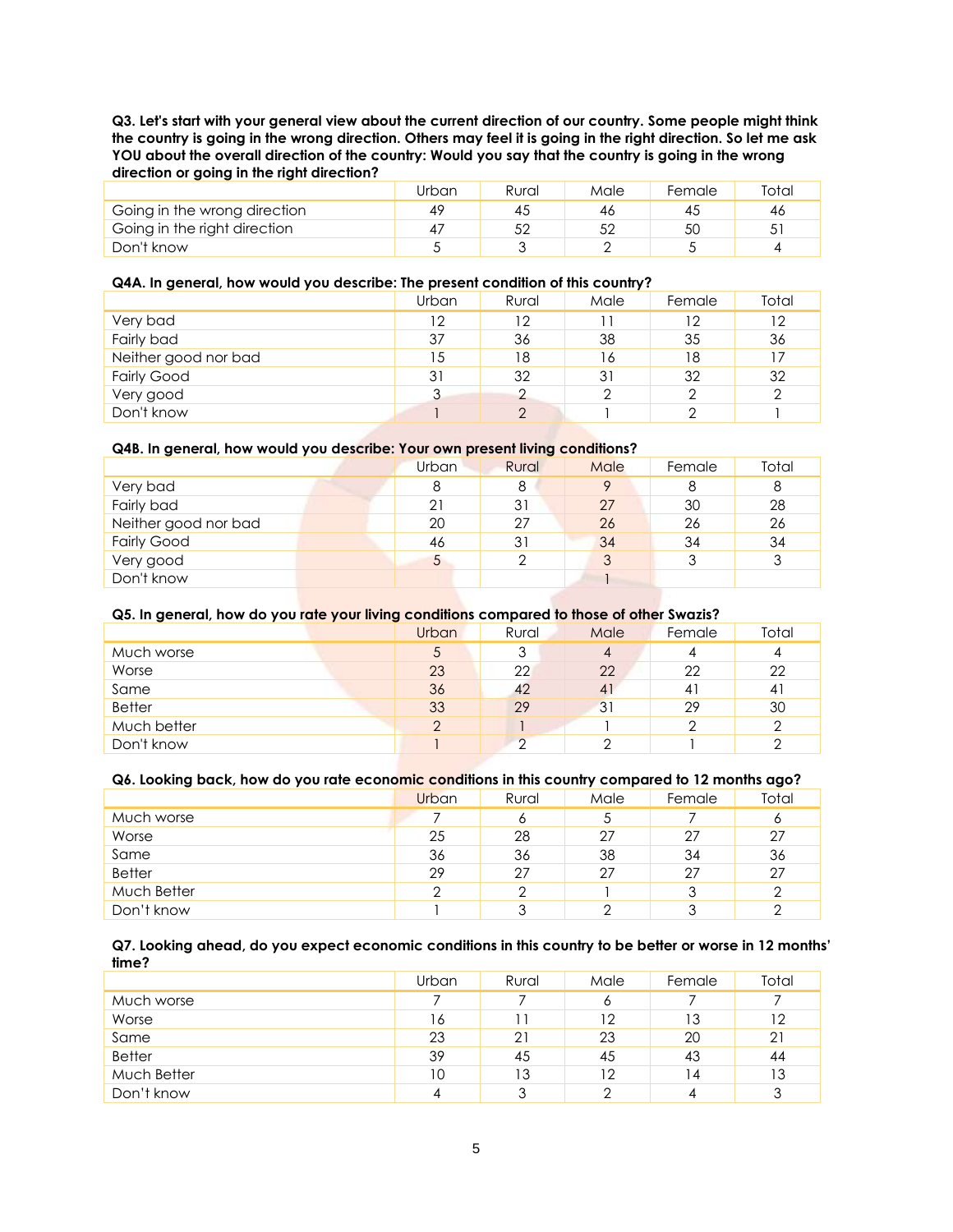|                    | Urban | Rural | Male | Female | Total |
|--------------------|-------|-------|------|--------|-------|
| Never              | 64    | 45    | 51   | 47     | 49    |
| Just once or twice | 12    | 22    | 19   | 21     | 20    |
| Several times      | 17    | 20    | 19   | 20     | 19    |
| Many times         | Ô     | 10    | 8    |        | Q     |
| Always             |       |       | 3    |        | っ     |
| Don't Know         | 64    | 45    | 51   |        | 49    |

**Q8A. Over the past year, how often, if ever, have you or anyone in your family: Gone without enough food to eat?**

### **Q8B. Over the past year, how often, if ever, have you or anyone in your family: Gone without enough clean water for home use?**

|                    | Urban    | Rural | Male | Female | Total |
|--------------------|----------|-------|------|--------|-------|
| <b>Never</b>       | 81       | 45    | 54   | 52     | 53    |
| Just once or twice |          | 12    |      |        |       |
| Several times      |          | 17    | 15   | 15     | 15    |
| Many times         | $\Omega$ | 10    |      | 10     | 8     |
| Always             | 3        | 15    | 13   | 12     | 13    |
| Don't Know         |          |       |      |        |       |

### **Q8C. Over the past year, how often, if ever, have you or anyone in your family: Gone without medicines or medical treatment?**

|                    | Urban | Rural | Male | Female | Total |
|--------------------|-------|-------|------|--------|-------|
| <b>Never</b>       | 80    | 63    | 68   | 66     | 67    |
| Just once or twice | 9     | 16    | 15   | 4      | 14    |
| Several times      | O     | 15    |      | 14     | 13    |
| Many times         | 3     |       |      |        |       |
| Always             |       |       |      |        |       |
| Don't Know         |       |       |      |        |       |

#### **Q8D. Over the past year, how often, if ever, have you or anyone in your family: Gone without enough fuel to cook your food?**

|                    | <b>Urban</b> | Rural | Male | Female | Total |
|--------------------|--------------|-------|------|--------|-------|
| <b>Never</b>       | 77           | 69    | 72   | 68     | 70    |
| Just once or twice | 10           | 15    | 13   | 14     | 14    |
| Several times      | 8            | 10    |      |        | 10    |
| Many times         | っ<br>J       |       | 3    |        | 4     |
| Always             | ⌒            |       |      |        |       |
| Don't Know         |              |       |      |        |       |

### **Q8E. Over the past year, how often, if ever, have you or anyone in your family: Gone without a cash income?**

|                    | Urban | Rural | Male | Female | Total |
|--------------------|-------|-------|------|--------|-------|
| <b>Never</b>       | 51    | 27    | 36   | 28     | 32    |
| Just once or twice |       | 15    | 14   | 17     | 15    |
| Several times      | 18    | 26    | 23   | 26     | 24    |
| Many times         | 10    | 22    | 19   | 20     | 19    |
| Always             | 5     | 10    | 8    |        |       |
| Don't Know         |       |       |      |        |       |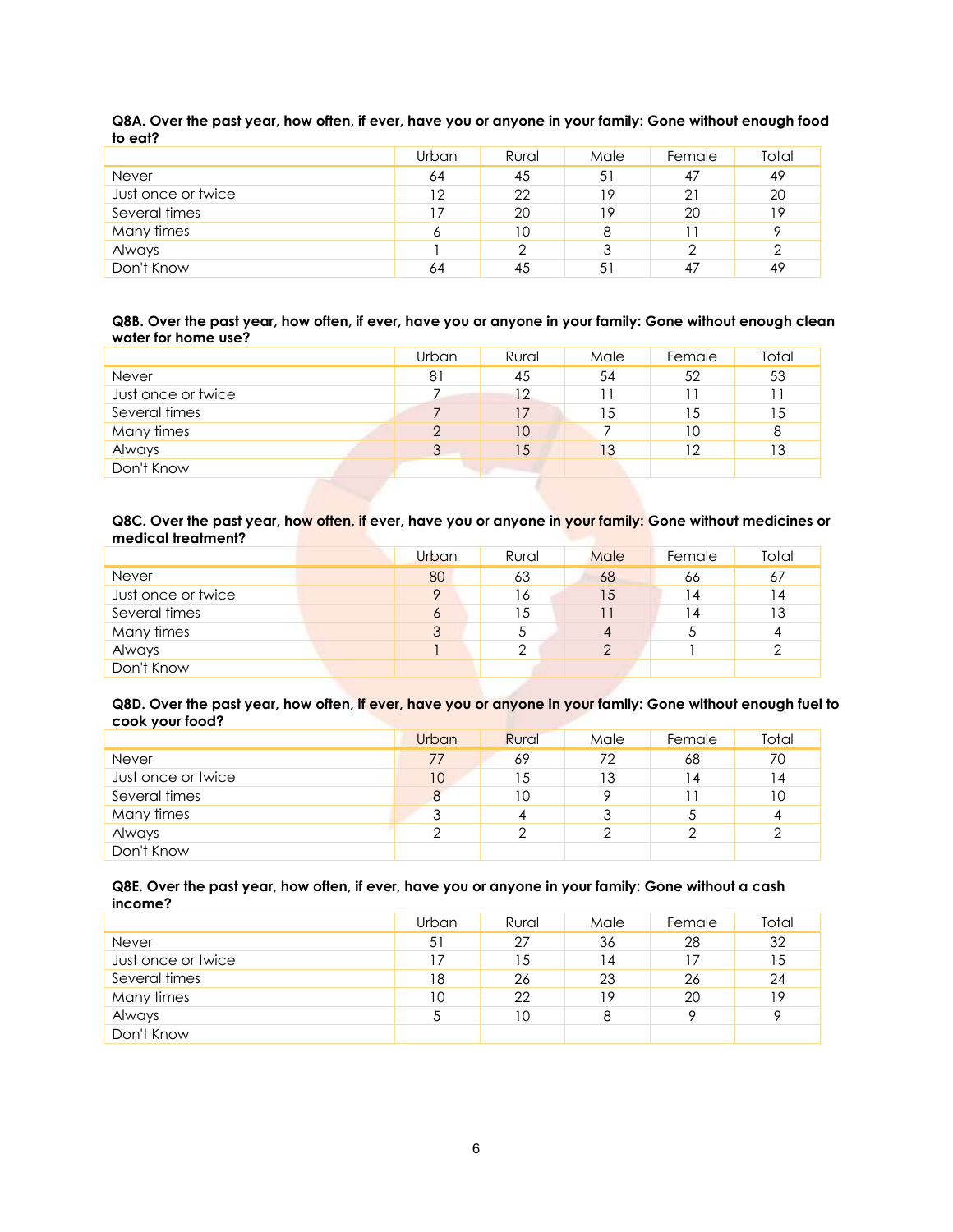**Q8F. [Regarding the most intense (highest) code circled on Q8A-E, i.e., if the respondent went without any item in Q8A-E "always" or "many times" or "several times":] When you say you went without [insert item] [insert frequency], would you say this occurred: about once every two or three months, about once a month, two or three times a month, about once a week, several times a week, or every day?**

|                                         | Urban | Rural | Male | Female | Total |
|-----------------------------------------|-------|-------|------|--------|-------|
| About once every two or three<br>months |       | O     |      |        |       |
| About once a month                      |       |       |      |        |       |
| Two or three times a month              |       |       | 12   | IЗ     |       |
| About once a week                       |       | 8     |      |        |       |
| Several times a week                    |       | 18    | 14   | 18     | 16    |
| Every day                               |       |       | 14   | 13     | 13    |
| Not Applicable                          |       | 30    | 40   | 34     |       |

#### **Q9. How often, if at all, do you or anyone in your household receive money remittances from friends or relatives living outside of the country?**

|                         | Urban | Rural | Male | Female | Total |
|-------------------------|-------|-------|------|--------|-------|
| Never                   | 80    | 79    | 81   | 78     | 79    |
| Less than once a year   |       | ◠     |      |        |       |
| At least once a year    |       |       |      |        |       |
| At least every 6 months |       |       |      |        |       |
| At least every 3 months |       |       |      |        |       |
| At least once a month   |       |       |      | 10     |       |
| Don't know              |       |       |      |        |       |

#### **Q10A. Over the past year, how often, if ever, have you or anyone in your family: Felt unsafe walking in your neighbourhood?**

|                    | <b>Urban</b> | <b>Rural</b> | Male | Female | Total |
|--------------------|--------------|--------------|------|--------|-------|
| Never              | 58           | 64           | 69   | 56     | 62    |
| Just once or twice | 16           | 16           | 15   | 18     | 16    |
| Several times      | 15           |              |      | 4      | 12    |
| Many times         | 5            |              | 4    |        | 5     |
| Always             |              |              |      |        | 4     |
| Don't Know         |              |              |      |        |       |

#### **Q10B. Over the past year, how often, if ever, have you or anyone in your family: Feared crime in your own home?**

|                    | Urban          | Rural          | Male | Female | Total |
|--------------------|----------------|----------------|------|--------|-------|
| <b>Never</b>       | 61             | 64             | 69   | 58     | 64    |
| Just once or twice | 13             | $\overline{4}$ | ا 4  | 4      | ا 4   |
| Several times      | $\overline{4}$ | 12             |      | 16     | 12    |
| Many times         | $\circ$        |                |      |        |       |
| Always             |                |                | っ    |        |       |

## **Q11A. During the past year, have you or anyone in your family: Had something stolen from your house?**

|                          | Urban | Rural | Male | Female | Total |
|--------------------------|-------|-------|------|--------|-------|
| No                       |       |       | 79   |        | 78    |
| Yes, once                |       |       | م 1  |        | ר ו   |
| Yes, twice               |       |       |      |        |       |
| Yes, three or more times |       |       |      |        |       |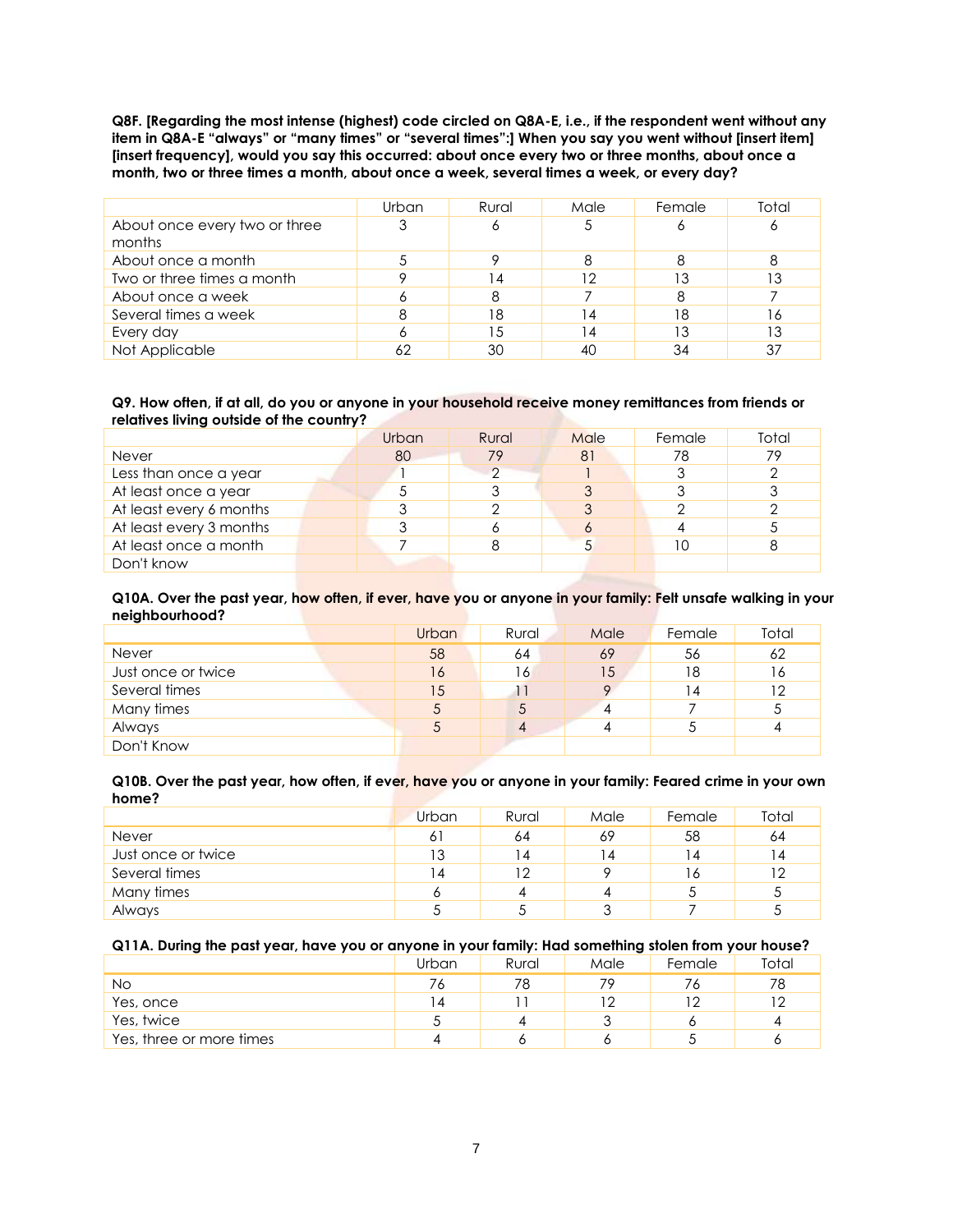| Q11B. During the past year, have you or anyone in your family: Been physically attacked? |
|------------------------------------------------------------------------------------------|
|------------------------------------------------------------------------------------------|

| _                        | Urban | Rural | Male | Female | Total |
|--------------------------|-------|-------|------|--------|-------|
| No                       | 90    | 93    | 92   | 93     | 92    |
| Yes, once                |       |       |      |        |       |
| Yes, twice               |       |       |      |        |       |
| Yes, three or more times |       |       |      |        |       |
| Don't know               |       |       |      |        |       |

## **Q12A. How often do you get news from the following sources: Radio?**

|                        | Urban | Rural | Male | Female | Total |
|------------------------|-------|-------|------|--------|-------|
| <b>Never</b>           |       |       | 13   |        |       |
| Less than once a month |       |       |      |        |       |
| A few times a month    |       |       |      |        |       |
| A few times a week     | 25    | 24    | 22   | 26     | 24    |
| Every day              | 55    | 52    | 58   |        | 52    |

## **Q12B. How often do you get news from the following sources: Television?**

|                        | Urban | Rural | Male | Female | Total |
|------------------------|-------|-------|------|--------|-------|
| Never                  | 24    | 40    | 35   | 39     | 37    |
| Less than once a month |       |       |      |        |       |
| A few times a month    |       |       | C    |        |       |
| A few times a week     | 13    |       | 12   |        |       |
| Every day              | 58    |       | 46   | 44     | 45    |

## **Q12C. How often do you get news from the following sources: Newspapers?**

|                        | Urban | Rural | Male | Female | Total |
|------------------------|-------|-------|------|--------|-------|
| Never                  | 16    | 37    | 26   | 38     | 32    |
| Less than once a month | o     |       |      | ר ו    |       |
| A few times a month    | 12    | 19    |      | 18     | 18    |
| A few times a week     | 22    | 21    | 25   | 18     | 21    |
| Every day              | 42    | 1 ဂ   | 23   |        | 18    |

## **Q12D. How often do you get news from the following sources: Internet?**

|                        | Urban | Rural | Male | Female | Total |
|------------------------|-------|-------|------|--------|-------|
| <b>Never</b>           | 44    | 66    | 57   | 65     | 61    |
| Less than once a month | 3     |       |      |        | 3     |
| A few times a month    | .5    |       |      |        |       |
| A few times a week     | 13    |       |      |        | 10    |
| Every day              | 35    | 18    | 23   |        | 22    |
| Don't know             |       |       |      |        |       |

## **Q12E. How often do you get news from the following sources: Social media such as Facebook or Twitter?**

|                        | Urban          | Rural | Male | Female | Total |
|------------------------|----------------|-------|------|--------|-------|
| Never                  | 44             | 67    | 59   | 65     | 62    |
| Less than once a month | ↷              |       |      |        |       |
| A few times a month    |                |       |      |        |       |
| A few times a week     |                |       |      |        |       |
| Every day              | $\overline{4}$ | 20    | 27   | 22     | 25    |
| Don't know             |                |       |      |        |       |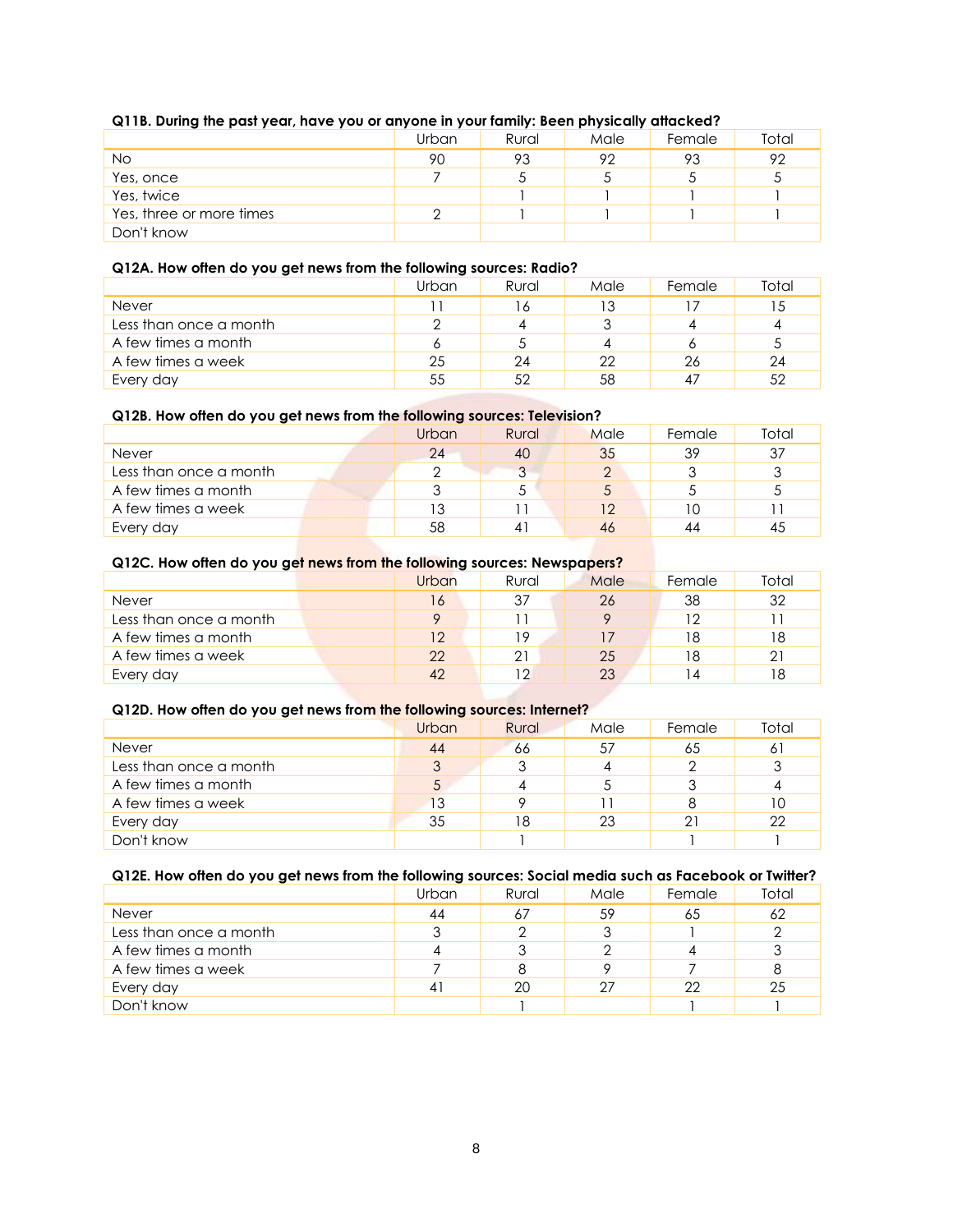## **Q13. How interested would you say you are in public affairs?**

|                       | Urban | Rural | Male | Female | Total |
|-----------------------|-------|-------|------|--------|-------|
| Not at all interested | 23    | 25    | 22   | 27     | 25    |
| Not very interested   | 23    | 24    | 22   | 25     | 24    |
| Somewhat interested   | 32    | 36    | 37   | 33     | 35    |
| Very interested       | 21    | 14    | 19   | 13     | 16    |
| Don't know            |       |       |      |        |       |

## **Q14. When you get together with your friends or family, would you say you discuss political matters?**

|              | Urban | Rural | Male | Female | Total          |
|--------------|-------|-------|------|--------|----------------|
| <b>Never</b> | 38    | 42    | 35   |        | $\overline{4}$ |
| Occasionally | 44    | 46    | 5C   |        | 46             |
| Frequently   | 18    |       | ು    |        | ں ا            |
| Don't know   |       |       |      |        |                |

#### **Q15A. In this country, how free are you: To say what you think?**

|                 | Urban | Rural | Male | Female | Total |
|-----------------|-------|-------|------|--------|-------|
| Not at all free | 46    | 34    | 35   | 37     | 36    |
| Not very free   | 22    | 24    | 26   |        | 23    |
| Somewhat free   | ۱6    | 21    | 21   | 19     | 20    |
| Completely free |       | 19    |      | 18     | 18    |
| Don't know      | ⌒     |       |      |        | 2     |

#### **Q15B. In this country, how free are you: To join any political organization you want?**

|                 | Urban | Rural | Male | Female | Total |
|-----------------|-------|-------|------|--------|-------|
| Not at all free | 53    | 46    | 47   | 48     | 48    |
| Not very free   | 23    | 26    | 27   | 24     | 25    |
| Somewhat free   | o     | 12    | 12   | 10     |       |
| Completely free | 8     |       |      |        |       |
| Don't know      | 6     |       |      | 10     |       |

## **Q15C. In this country, how free are you: To choose who to vote for without feeling pressured?**

|                 | Urban  | Rural | Male | Female | Total |
|-----------------|--------|-------|------|--------|-------|
| Not at all free | 8      | ◡     |      |        |       |
| Not very free   | o      |       |      |        |       |
| Somewhat free   | 27     | 29    | 28   | 29     | 29    |
| Completely free | 53     | 57    | 55   | 57     | 56    |
| Don't know      | ာ<br>ت |       |      |        |       |

**Let's talk for a moment about the kind of society you would like to have in this country.**

**Q16. Which of the following statements is closest to your view? Choose Statement 1 or Statement 2. Statement 1: Government should be able to ban any organization that goes against its policies. Statement 2: We should be able to join any organization, whether or not the government approves of it.**

|                            | Urban | Rural | Male | Female | Total |
|----------------------------|-------|-------|------|--------|-------|
| Agree very strongly with 1 | 25    | 26    | 23   | 29     | 26    |
| Agree with 1               | 27    | 33    | 33   |        | 32    |
| Agree with 2               | 26    | 22    | 24   |        | 23    |
| Agree very strongly with 2 | 10    | 4     | 16   | 13     | 15    |
| Agree with neither         |       |       |      |        |       |
| Don't know                 | ⌒     |       |      |        |       |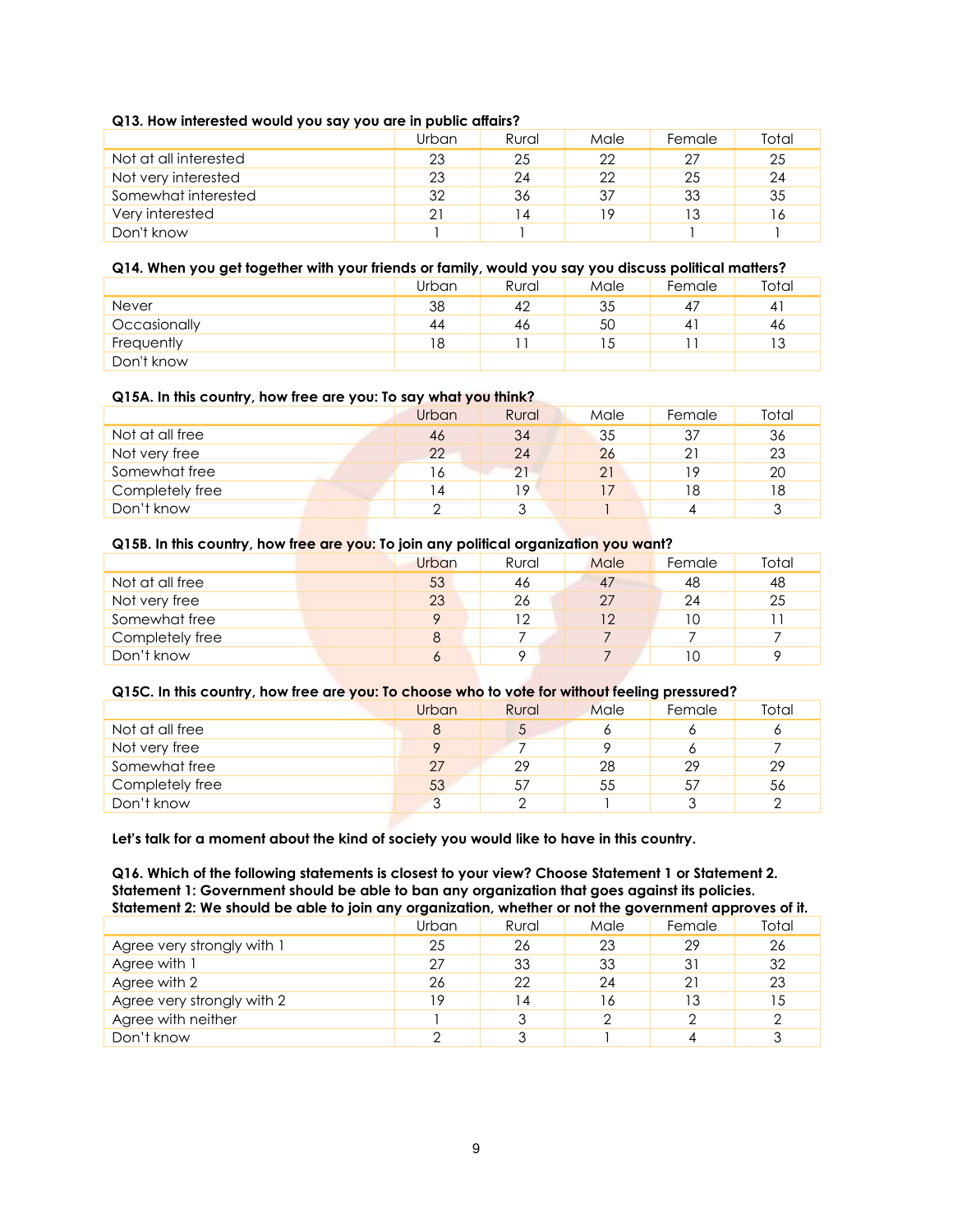**Q17. Which of the following statements is closest to your view? Choose Statement 1 or Statement 2. Statement 1: The media should have the right to publish any views and ideas without government control. Statement 2: The government should have the right to prevent the media from publishing things that it considers harmful to society.**

|                            | Urban | Rural | Male | Female | Total |
|----------------------------|-------|-------|------|--------|-------|
| Agree very strongly with 1 | 35    | 22    | 27   | 23     | 25    |
| Agree with 1               | 25    | 34    | 32   | 32     | 32    |
| Agree with 2               | 21    | 23    | 23   | 23     | 23    |
| Agree very strongly with 2 | 16    | 18    | 16   | 18     |       |
| Agree with neither         | ◠     |       | ◠    |        |       |
| Don't know                 |       |       |      |        |       |

**Q18. Which of the following statements is closest to your view? Choose Statement 1 or Statement 2. Statement 1: Men make better political leaders than women, and should be elected rather than women. Statement 2: Women should have the same chance of being elected to political office as men.**

|                            | <b>Urban</b> | Rural   | Male | Female | Total |
|----------------------------|--------------|---------|------|--------|-------|
| Agree very strongly with 1 | Q            | 10      | 14   |        | 10    |
| Agree with 1               | 10           | $12 \,$ | 15   |        |       |
| Agree with 2               | 29           | 27      | 30   | 25     | 27    |
| Agree very strongly with 2 | 52           | 50      | 41   | -6 ì   | 51    |
| Agree with neither         |              |         |      |        |       |
| Don't know                 |              |         |      |        |       |

**Let's turn to your role in the community.**

**Q19A. Now I am going to read out a list of groups that people join or attend. For each one, could you tell me whether you are an official leader, an active member, an inactive member, or not a member: A religious group that meets outside of regular worship services?**

|                 | Urban      | Rural     | Male | Female | Total |
|-----------------|------------|-----------|------|--------|-------|
| Not a Member    | 40         | 38        | 44   | つ      | 38    |
| Inactive Member | 21         |           | 20   |        | 18    |
| Active Member   | 38         | $4^\circ$ | 33   | 49     | 4     |
| Official Leader | $\sqrt{2}$ |           |      |        |       |

**Q19B. Now I am going to read out a list of groups that people join or attend. For each one, could you tell me whether you are an official leader, an active member, an inactive member, or not a member: Some other voluntary association or community group?**

|                        | Urban | Rural | Male | Female | Total |
|------------------------|-------|-------|------|--------|-------|
| Not a Member           |       | 64    | 68   | 64     | 66    |
| Inactive Member        | 8     |       | 10   | 10     | 10    |
| Active Member          | 20    | 23    | 21   | 23     | 22    |
| <b>Official Leader</b> |       |       | ∩    |        | ≘     |
| Don't Know             |       |       |      |        |       |

**Q20A. Here is a list of actions that people sometimes take as citizens. For each of these, please tell me whether you, personally, have done any of these things during the past year. If not, would you do this if you had the chance? Attended a community meeting.**

|                                    | Urban | Rural | Male | Female | Total |
|------------------------------------|-------|-------|------|--------|-------|
| No, would never do this            | 14    |       | O    |        | 8     |
| No, but would do if had the chance | 33    | 25    | 23   | 31     | 27    |
| Yes, once or twice                 | 20    | 16    | 19   | ' 6    |       |
| Yes, several times                 | 24    | 34    | 35   | 30     | 32    |
| Yes, often                         | Q     | 18    | 18   |        | 16    |
| Don't know                         |       |       |      |        |       |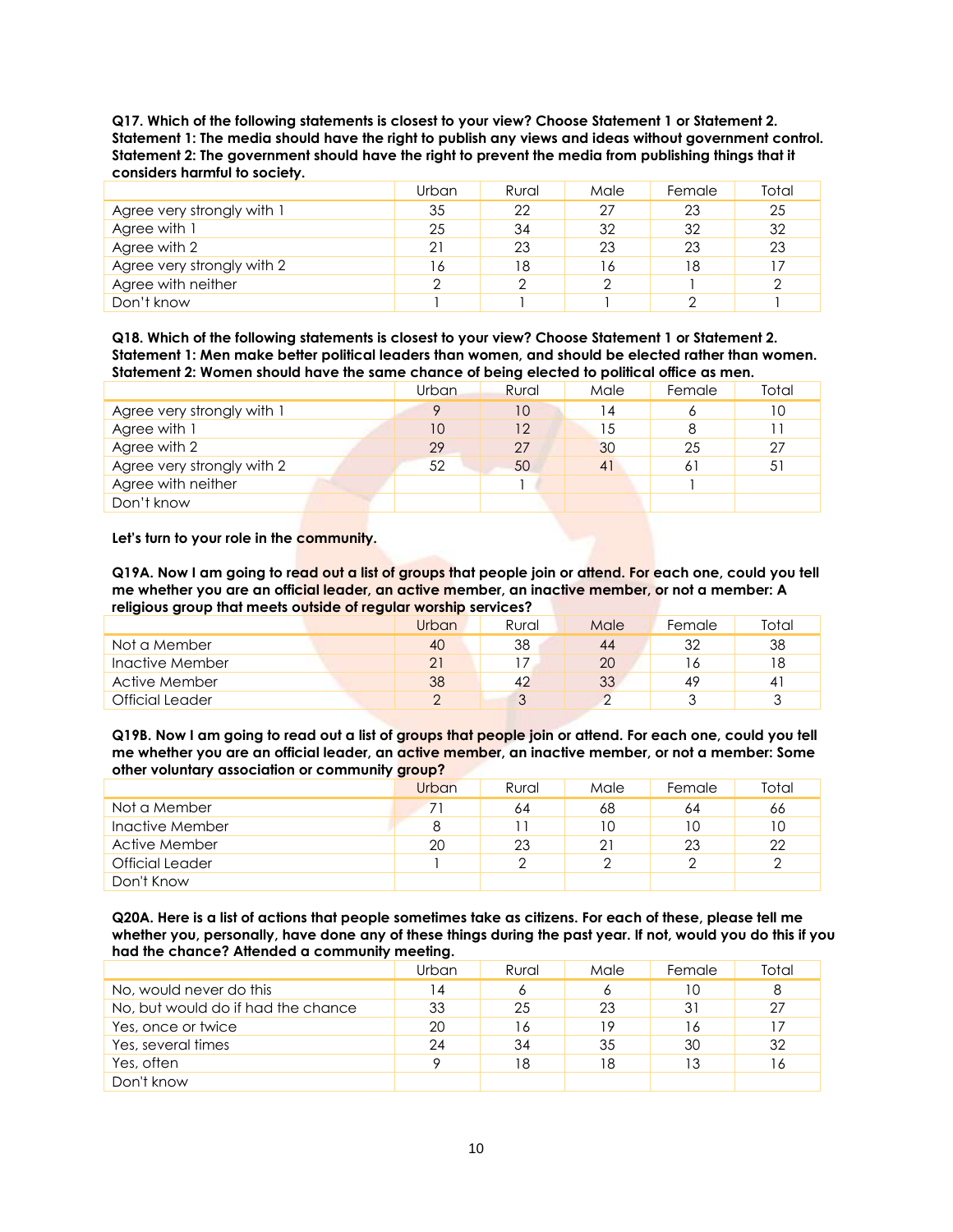**Q20B. Here is a list of actions that people sometimes take as citizens. For each of these, please tell me whether you, personally, have done any of these things during the past year. If not, would you do this if you had the chance? Got together with others to raise an issue.**

|                                    | Urban | Rural | Male | Female | Total |
|------------------------------------|-------|-------|------|--------|-------|
| No, would never do this            | 18    | 14    | 12   |        | 15    |
| No, but would do if had the chance | 38    | 39    | 36   | 42     | 39    |
| Yes, once or twice                 |       | 15    | 19   |        | 16    |
| Yes, several times                 | 20    | 23    | 23   | 21     | 22    |
| Yes, often                         |       |       | Q    |        | 8     |
| Don't know                         |       |       |      |        |       |

### **Q21. Understanding that some people were unable to vote in the most recent national election in August 2013, which of the following statements is true for you?**

| Urban | Rural      | Male | Female | Total |
|-------|------------|------|--------|-------|
|       |            | 8    |        |       |
| 64    | 68         | 66   | 68     | 67    |
| 9     | Ô          | 6    |        |       |
|       |            |      |        |       |
|       |            |      |        |       |
| 8     | $\epsilon$ | 5    |        |       |
|       |            |      |        |       |
| 3     |            | 3    |        |       |
| 8     |            |      |        |       |
|       |            |      |        |       |

#### **Q22. On the whole, how would you rate the freeness and fairness of the last national election, held in August 2013. Was it:**

|                                        | Urban | Rural | Male | Female | Total |
|----------------------------------------|-------|-------|------|--------|-------|
| Not free and fair                      |       |       |      |        |       |
| Free and fair, with major problems     | Q     |       | 8    |        | 8     |
| Free and fair, but with minor problems | 26    | 24    | 27   | 22     | 24    |
| Completely free and fair               | 44    | 53    | 49   | 54     | 51    |
| Do not understand the question         |       |       |      |        |       |
| Don't know                             | 13    |       |      |        |       |

## **Q23A. Thinking about the last national election in August 2013, did you: Attend a campaign rally?**

| . .        | Urban | ___<br>Rural       | Male | . .<br>Female | Total |
|------------|-------|--------------------|------|---------------|-------|
| Νo         | 89    | $\Omega$<br>◡∠     | 81   | 85            | 83    |
| Yes        |       | $\circ$<br>$\circ$ | 1 0  |               |       |
| Don't know |       |                    |      |               |       |

## **Q23B. Thinking about the last national election in August 2013, did you: Attend a meeting with a candidate or campaign staff?**

|            | Urban                    | Rural | Male          | Female | Total |
|------------|--------------------------|-------|---------------|--------|-------|
| No         | 90                       | 84    | 82            | 88     | 85    |
| Yes        | $\overline{\phantom{a}}$ |       | $\circ$<br>10 |        | 1 J   |
| Don't know |                          |       |               |        |       |

#### **Q23C. Thinking about the last national election in August 2013, did you: Try to persuade others to vote for a certain presidential or legislative candidate or political party?**

| . .        | Jrban  | Rural         | Male | Female | Total |
|------------|--------|---------------|------|--------|-------|
| Νo         | 90     | 07<br>$\circ$ | 86   | 90     | 88    |
| Yes        | $\sim$ | . 7<br>ت ا    | . 4  |        | ר ו   |
| Don't know |        |               |      |        |       |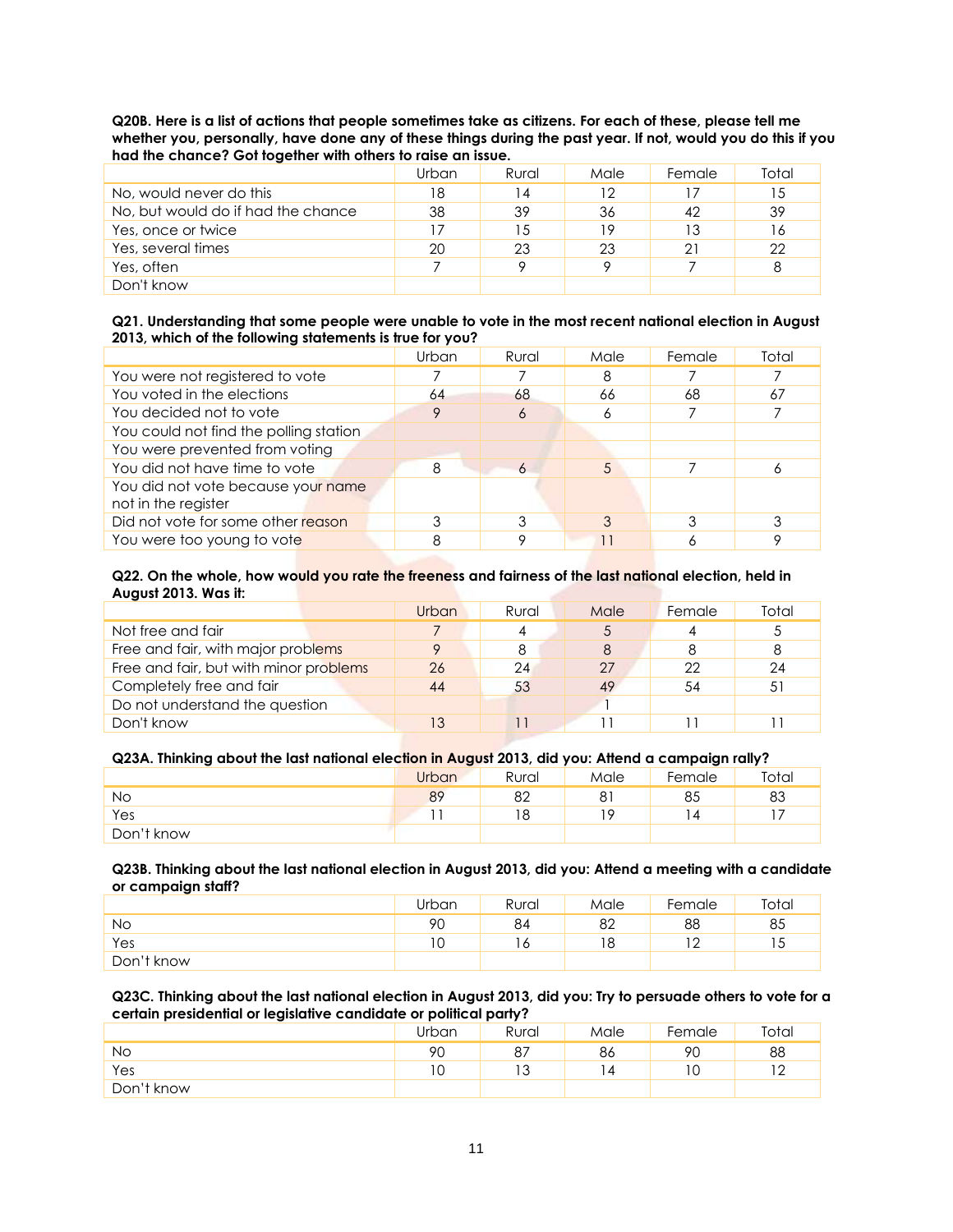| about immedia about the idsi nunundi electron in August 2010, did you, work for a candidate or party : |       |       |      |        |       |  |  |
|--------------------------------------------------------------------------------------------------------|-------|-------|------|--------|-------|--|--|
|                                                                                                        | Urban | Rural | Male | Female | Total |  |  |
| No                                                                                                     |       | 94    |      | 96     | 95    |  |  |
| Yes                                                                                                    |       |       |      |        |       |  |  |
| Don't know                                                                                             |       |       |      |        |       |  |  |

## **Q23D. Thinking about the last national election in August 2013, did you: Work for a candidate or party?**

#### **Q24A. During the past year, how often have you contacted any of the following persons about some important problem or to give them your views: A local government councillor?**

|             | Urban  | Rural | Male | Female | Total |
|-------------|--------|-------|------|--------|-------|
| Never       | 88     | 85    | 85   | 87     | 86    |
| Only once   | J      |       |      |        | O     |
| A few times | 4      |       | J    |        | 4     |
| Often       | $\cap$ |       |      |        |       |
| Don't know  |        |       | w    |        | 3     |

#### **Q24B. During the past year, how often have you contacted any of the following persons about some important problem or to give them your views: A Member of Parliament?**

| _            | Urban | Rural       | Male | Female | Total |
|--------------|-------|-------------|------|--------|-------|
| <b>Never</b> | 84    | 78          | 78   |        | 80    |
| Only once    | u     |             | 8    |        | 8     |
| A few times  | U     | $1^{\circ}$ | 12   |        |       |
| Often        | ⌒     |             |      |        |       |

#### **Q24C. During the past year, how often have you contacted any of the following persons about some important problem or to give them your views: An official of a government agency?**

| . .         |       | . .   | $\sim$ |        |       |
|-------------|-------|-------|--------|--------|-------|
|             | Urban | Rural | Male   | Female | Total |
| Never       | 91    | 85    | 86     | 87     | 86    |
| Only once   | 6     |       | C      |        | 6     |
| A few times | 3     |       |        |        | 6     |
| Often       |       |       |        |        |       |
| Don't know  |       |       |        |        |       |
|             |       |       |        |        |       |

## **Q24D. Not asked in Swaziland**

**Q24E. During the past year, how often have you contacted any of the following persons about some important problem or to give them your views: Traditional leaders (Bucopho)?**

|             | Urban | Rural | Male | Female         | Total |
|-------------|-------|-------|------|----------------|-------|
| Never       | 75    | 62    | 60   | 70             | 65    |
| Only once   |       |       |      |                | Q     |
| A few times |       | 19.   | 18   | $\overline{4}$ | 16    |
| Often       |       |       | 10   |                |       |
| Don't know  |       |       |      |                |       |

### **Q24F. During the past year, how often have you contacted any of the following persons about some important problem or to give them your views: Religious leaders?**

|             | Urban          | Rural | Male | Female | Total |
|-------------|----------------|-------|------|--------|-------|
| Never       | 66             | 58    | 63   | 57     | 60    |
| Only once   |                | 8     |      |        | 8     |
| A few times | $\overline{4}$ | 21    | 18   |        | 19    |
| Often       | 12             | 13    |      | 5      | 13    |
| Don't know  |                |       |      |        |       |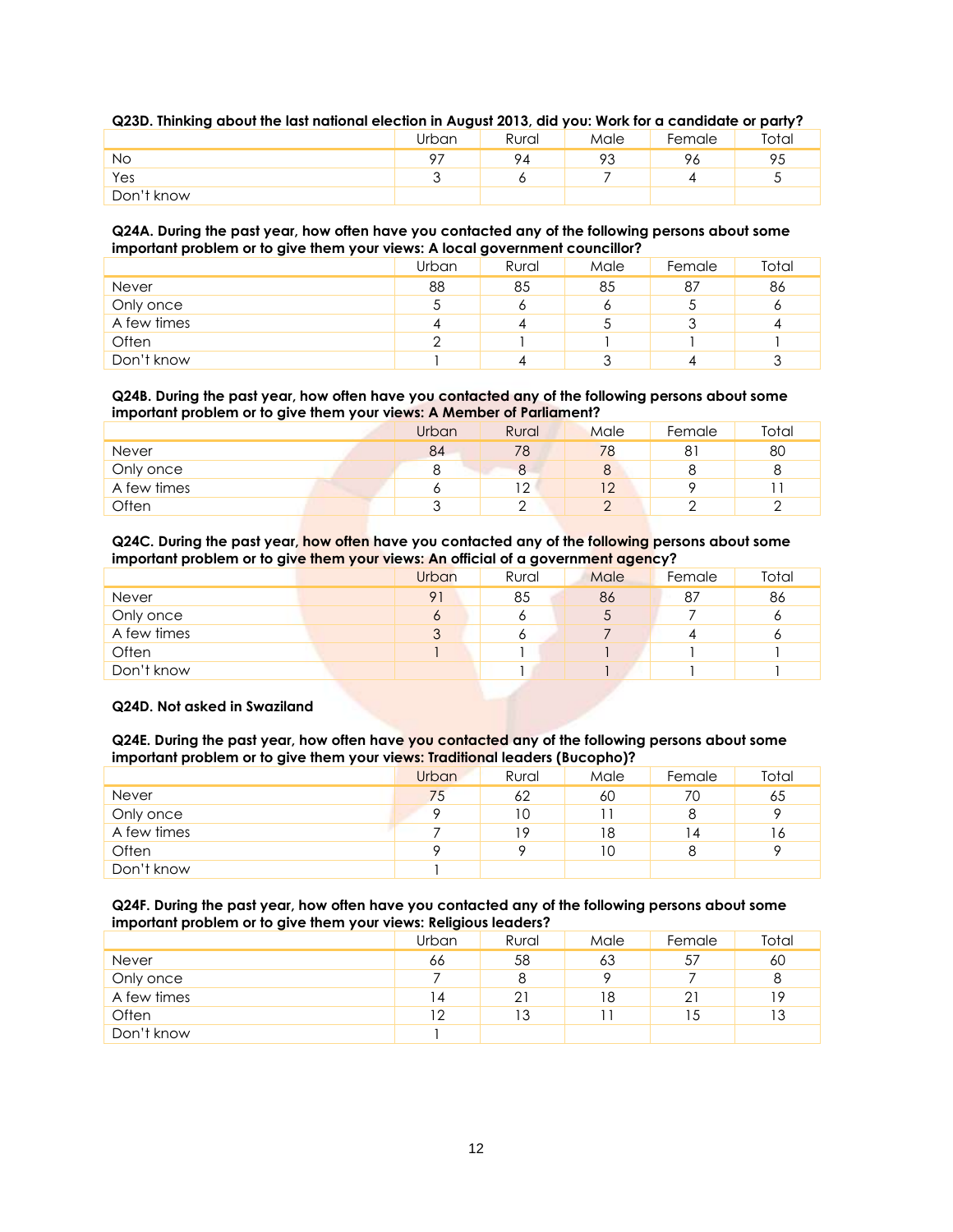|  |  |  |  |  |  | Q25A. Thinking of the last time you contacted any of these leaders. Did you go: Alone or with a group? |
|--|--|--|--|--|--|--------------------------------------------------------------------------------------------------------|
|--|--|--|--|--|--|--------------------------------------------------------------------------------------------------------|

|                | Urban       | Rural    | Male   | Female         | Total        |
|----------------|-------------|----------|--------|----------------|--------------|
| Alone          | $\cap$      | ົ        | ົ<br>∸ | ∠⊾             | $\sim$<br>ZC |
| With a group   | $\cap$<br>∸ | າາ<br>ےب | ?<br>ັ | つつ<br><u>.</u> | 30           |
| Not Applicable | 50<br>◡∠    | 42       | 4      | 46             | 44           |

**Q25B. Thinking of the last time you contacted any of these leaders. Did you go: To discuss a community problem or a personal problem?**

|                   | Urban | Rural | Male | Female | Total |
|-------------------|-------|-------|------|--------|-------|
| Community problem | 20    | 34    | 34   | 28     | ٦1    |
| Personal problem  | 28    | 24    | 24   |        | 25    |
| Not Applicable    | ςc    |       |      | 46     | 44    |

**Q26A. For each of the following actions, please tell me whether you think it is something a good citizen in a democracy should always do, never do, or do only if they choose: Vote in elections.**

|                        | Urban | Rural | Male | Female | Total |
|------------------------|-------|-------|------|--------|-------|
| Never do               |       |       |      |        |       |
| Do only if they choose | 37    | 30    | 31   | 33     | 32    |
| Always do              | 60    | 68    | 68   | 65     | 66    |
| Don't know             |       |       |      |        |       |

**Q26B. For each of the following actions, please tell me whether you think it is something a good citizen in a democracy should always do, never do, or do only if they choose: Avoid criticizing the government.**

|                        | Urban   | Rural | Male | Female | Total |
|------------------------|---------|-------|------|--------|-------|
| Never do               | 23      | 1 Q   | 19   |        | 20    |
| Do only if they choose | 48      | 43    | 44   | 44     | 44    |
| Always do              | 27      | 36    | 35   | 32     | 34    |
| Don't know             | ્ર<br>J |       |      |        |       |

**Q26C. For each of the following actions, please tell me whether you think it is something a good citizen in a democracy should always do, never do, or do only if they choose: Complain to government officials when public services are of poor quality.**

|                        | Urban | Rural | Male | Female | Total |
|------------------------|-------|-------|------|--------|-------|
| Never do               | 4     |       |      |        |       |
| Do only if they choose | 40    | 44    | 43   | 45     | 44    |
| Always do              | 54    |       | 53   | ◡      | 52    |
| Don't know             |       |       |      |        |       |

**Q26D. For each of the following actions, please tell me whether you think it is something a good citizen in a democracy should always do, never do, or do only if they choose: Request personal assistance like help with school fees or funeral expenses from elected leaders.**

|                        | Urban | Rural | Male | Female | Total |
|------------------------|-------|-------|------|--------|-------|
| Never do               |       |       |      |        |       |
| Do only if they choose | 54    | 57    | 60   | 53     | 57    |
| Always do              | 36    | 36    | 34   |        | 36    |
| Don't know             |       |       |      |        |       |

**Q26E. For each of the following actions, please tell me whether you think it is something a good citizen in a democracy should always do, never do, or do only if they choose: Pay taxes they owe to government.**

|                        | Urban | Rural | Male | Female | Total |
|------------------------|-------|-------|------|--------|-------|
| Never do               |       |       |      |        |       |
| Do only if they choose | 20    |       | 18   | 8      | 18    |
| Always do              | 75    | 70    | 79   | 78     | 78    |
| Don't know             |       |       |      |        |       |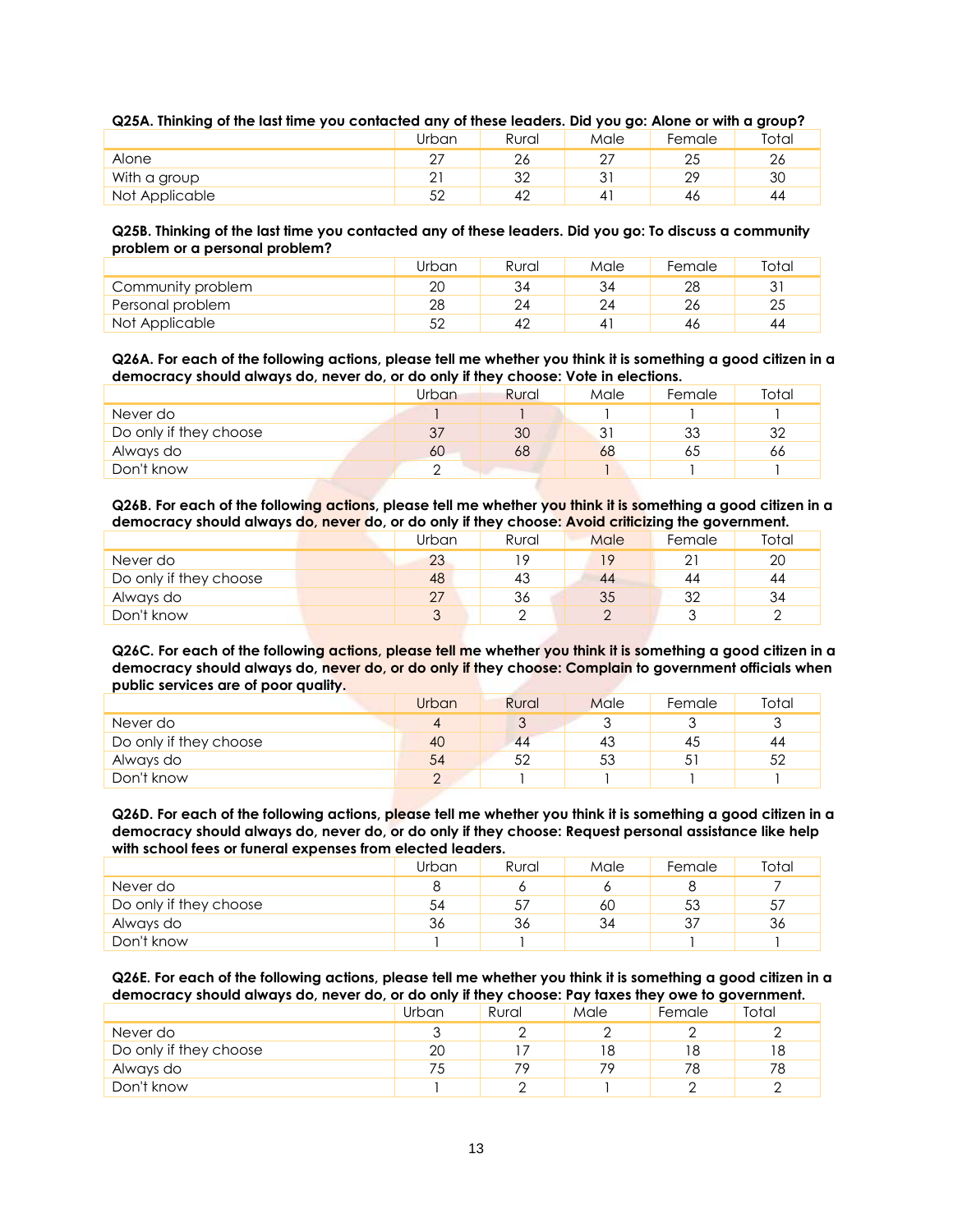**Q26F. For each of the following actions, please tell me whether you think it is something a good citizen in a democracy should always do, never do, or do only if they choose: Agree with the majority of people in his or her community on political issues.**

|                        | Urban | Rural | Male | Female | Total |
|------------------------|-------|-------|------|--------|-------|
| Never do               | つ     | 1 Q   | ۱Q   | 20     | 20    |
| Do only if they choose | 60    | 55    | 56   | 56     | 56    |
| Always do              |       |       | 22   |        | 20    |
| Don't know             |       |       | ⌒    |        |       |

**Q27A. Here is a list of actions that people sometimes take as citizens when they are dissatisfied with government. For each of these, please tell me whether you, personally, have done any of these things during the past year. If not, would you do this if you had the chance: Joined with others in your community to request action from government?**

|                                    | Urban | Rural | Male | Female | Total |
|------------------------------------|-------|-------|------|--------|-------|
| No, would never do this            | 24    | 21    | 19   | 25     | 22    |
| No, but would do if had the chance | 62    | 55    | 58   | 56     | 57    |
| Yes, once or twice                 | 6     |       |      |        | 10    |
| Yes, several times                 | 8     |       | 10   |        | 10    |
| Yes, often                         |       |       |      |        |       |
| Don't know                         |       |       |      |        |       |

**Q27B. Here is a list of actions that people sometimes take as citizens when they are dissatisfied with government. For each of these, please tell me whether you, personally, have done any of these things during the past year. If not, would you do this if you had the chance: Contacted the media, like calling a radio program or writing a letter to a newspaper?**

|                                    | Urban | Rural | Male | Female | Total |
|------------------------------------|-------|-------|------|--------|-------|
| No, would never do this            | 36    | 36    | 33   | 39     | 36    |
| No, but would do if had the chance | 58    | 59    | 62   | 56     | 59    |
| Yes, once or twice                 | 4     |       |      |        | 3     |
| Yes, several times                 | っ     |       |      |        |       |
| Yes, often                         |       |       |      |        |       |
| Don't know                         |       |       |      |        |       |

**Q27C. Here is a list of actions that people sometimes take as citizens when they are dissatisfied with government. For each of these, please tell me whether you, personally, have done any of these things during the past year. If not, would you do this if you had the chance: Contacted a government official to ask for help or make a complaint?**

|                                    | Urban | Rural | Male | Female | Total |
|------------------------------------|-------|-------|------|--------|-------|
| No, would never do this            | 19    |       | 16   | 19     | 18    |
| No, but would do if had the chance |       | 68    | 69   | 69     | -69   |
| Yes, once or twice                 | Ô     |       |      |        | 8     |
| Yes, several times                 |       |       |      |        |       |
| Yes, often                         |       |       |      |        |       |
| Don't know                         |       |       |      |        |       |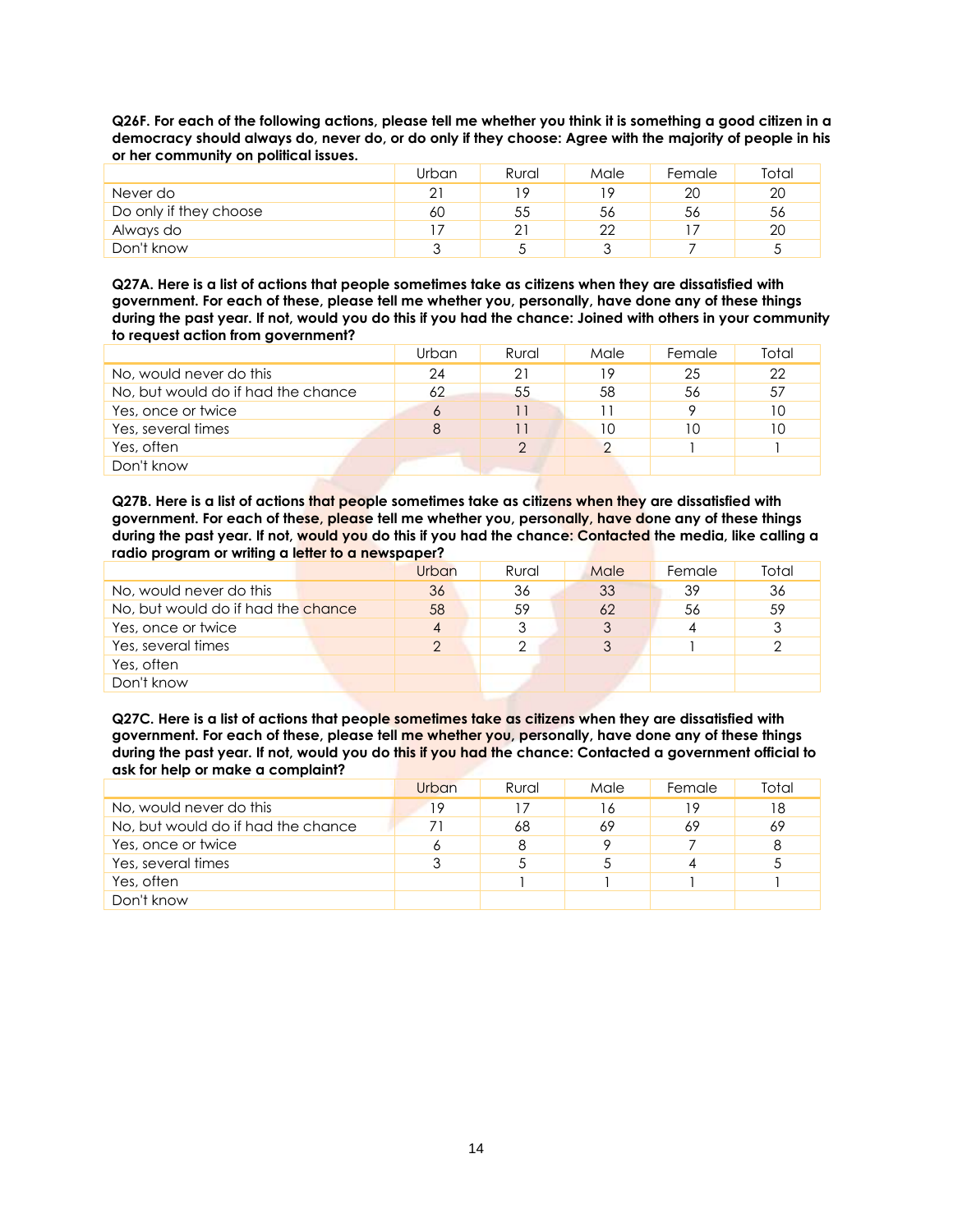**Q27D. Here is a list of actions that people sometimes take as citizens when they are dissatisfied with government. For each of these, please tell me whether you, personally, have done any of these things during the past year. If not, would you do this if you had the chance: Refused to pay a tax or fee to government?**

|                                    | Urban | Rural | Male | Female | Total |
|------------------------------------|-------|-------|------|--------|-------|
| No, would never do this            | 77    | 78    | 76   | 79     | 78    |
| No, but would do if had the chance | 18    | 18    | 19   | 16     | 18    |
| Yes, once or twice                 |       |       |      |        |       |
| Yes, several times                 |       |       |      |        |       |
| Yes, often                         |       |       |      |        |       |
| Don't know                         |       |       |      |        |       |

**Q27E. Here is a list of actions that people sometimes take as citizens when they are dissatisfied with government. For each of these, please tell me whether you, personally, have done any of these things during the past year. If not, would you do this if you had the chance: Participated in a demonstration or protest march?**

|                                    | Urban | Rural | Male | Female | Total |
|------------------------------------|-------|-------|------|--------|-------|
| No, would never do this            | 69    | 73    | 66   | 79     | 72    |
| No, but would do if had the chance | 19    | 19    | 25   |        | 19    |
| Yes, once or twice                 |       |       |      |        |       |
| Yes, several times                 | 4     |       | ⌒    |        |       |
| Yes, often                         |       |       |      |        |       |
| Don't know                         |       |       |      |        |       |

**Q28A. There are many ways to govern a country. Would you disapprove or approve of the following alternatives? Only one political party is allowed to stand for election and hold office.**

|                                | Urban          | Rural | Male | Female | Total |
|--------------------------------|----------------|-------|------|--------|-------|
| <b>Strongly Disapprove</b>     | 33             | 29    | 32   | 28     | 30    |
| Disapprove                     | 35             | 34    | 32   | 38     | 35    |
| Neither Approve Nor Disapprove | 5              |       | 6    |        | 6     |
| Approve                        | 20             | 20    | 23   |        | 20    |
| <b>Strongly Approve</b>        | $\overline{4}$ |       |      |        | Ô     |
| Don't know                     | ◠              | ◠     |      |        | っ     |

**Q28B. There are many ways to govern a country. Would you disapprove or approve of the following alternatives? The army comes in to govern the country.**

|                                | Urban  | Rural | Male | Female | Total |
|--------------------------------|--------|-------|------|--------|-------|
| <b>Strongly Disapprove</b>     | 51     | 53    | 53   | 52     | 53    |
| Disapprove                     | 33     | 33    | 32   | 34     | 33    |
| Neither Approve Nor Disapprove | 3      |       |      |        | 3     |
| Approve                        | 10     |       | 8    |        | 8     |
| <b>Strongly Approve</b>        |        |       |      |        |       |
| Don't know                     | $\cap$ |       |      |        |       |

#### **Q28C. Not asked in Swaziland**

**Q28D\_SWZ. There are many ways to govern a country. Would you disapprove or approve of the following alternatives? Elections and Parliament are abolished so that the King can decide everything.**

|                                | Urban | Rural | Male | Female         | Total |
|--------------------------------|-------|-------|------|----------------|-------|
| <b>Strongly Disapprove</b>     | 48    |       | 45   | 4 <sup>1</sup> | 43    |
| Disapprove                     | 34    | 37    | 36   | 37             | 37    |
| Neither Approve Nor Disapprove | Ċ     |       | 4    |                | O     |
| Approve                        | о     | 10    | 10   |                | 10    |
| <b>Strongly Approve</b>        | 3     |       | 4    |                | 4     |
| Don't know                     |       |       |      |                |       |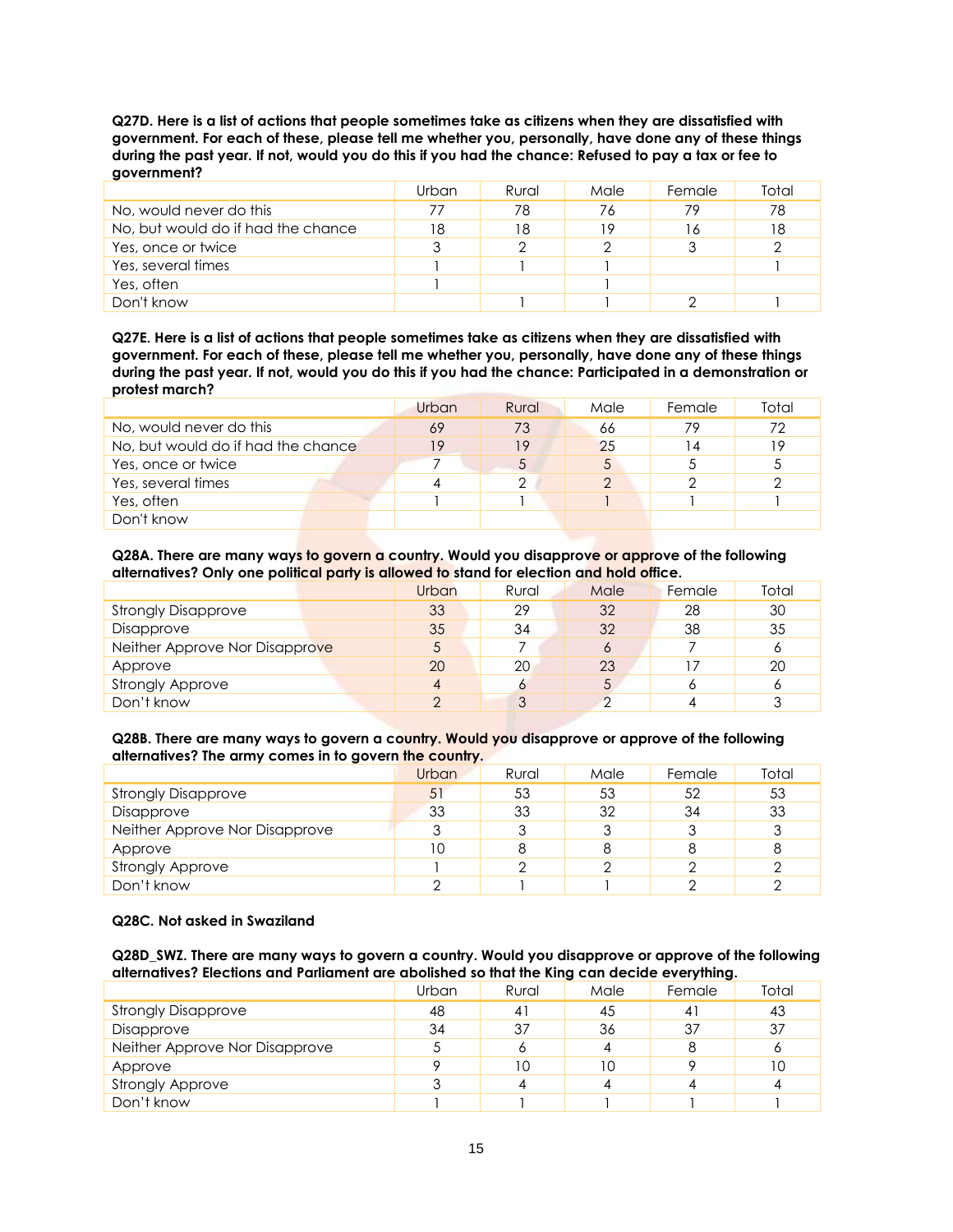## **Q29A. What, if anything, does "democracy" mean to you?**

|                                            | Urban | Rural | Male | Female | Total |
|--------------------------------------------|-------|-------|------|--------|-------|
| Understood 'democracy'                     |       | 49    |      |        | 54    |
| Required local language translation        |       | 25    | 19   | 25     | 22    |
| Did not understand the word or<br>auestion |       | 26    | 20   | 28     | 24    |

## **Q29E. What, if anything, does "democracy" mean to you? 1st Response**

|                                                              | Urban          | Rural          | Male           | Female         | Total          |
|--------------------------------------------------------------|----------------|----------------|----------------|----------------|----------------|
| Civil liberties / personal freedoms                          | 37             | 26             | 30             | 27             | 28             |
| Government by, for, of the people /<br>popular rule          | 11             | 8              | 9              | 8              | 8              |
| Voting / elections / multiparty<br>competition               | 3              | 5              | 5              | 5              | 5              |
| Peace / unity / power sharing                                | $\overline{2}$ |                |                | 1              |                |
| Social / economic development                                |                |                |                |                |                |
| Equality / justice                                           | $\overline{2}$ | $\overline{2}$ | $\overline{2}$ | $\overline{2}$ | $\overline{2}$ |
| Majority rule                                                | 11             | 15             | 16             | 13             | 14             |
| Governance / effectiveness /<br>accountability / rule of law | $\overline{2}$ | $\overline{2}$ | 3              |                | $\overline{2}$ |
| National independence / people's self<br>determination       |                |                |                |                |                |
| Mutual respect                                               |                | 1              |                |                |                |
| Working together                                             | $\overline{2}$ | 3              | 3              | 2              | 3              |
| Other positive meanings                                      |                |                |                |                |                |
| Conflict / confusion                                         | 6              | 6              | 6              | 6              | 6              |
| Corruption / abuse of power                                  |                |                |                |                |                |
| Social / economic hardship                                   |                |                |                |                |                |
| Other negative meanings                                      | $\overline{2}$ | 1              |                |                |                |
| Civilian politics / government                               | $\overline{2}$ |                | $\overline{2}$ |                |                |
| Change of government / leadership /<br>laws                  |                |                |                |                |                |
| Other null/neutral meanings                                  |                |                |                |                |                |
| Refused                                                      |                |                |                |                |                |
| Don't know / Did not understand the<br>question              | 16             | 26             | 20             | 28             | 24             |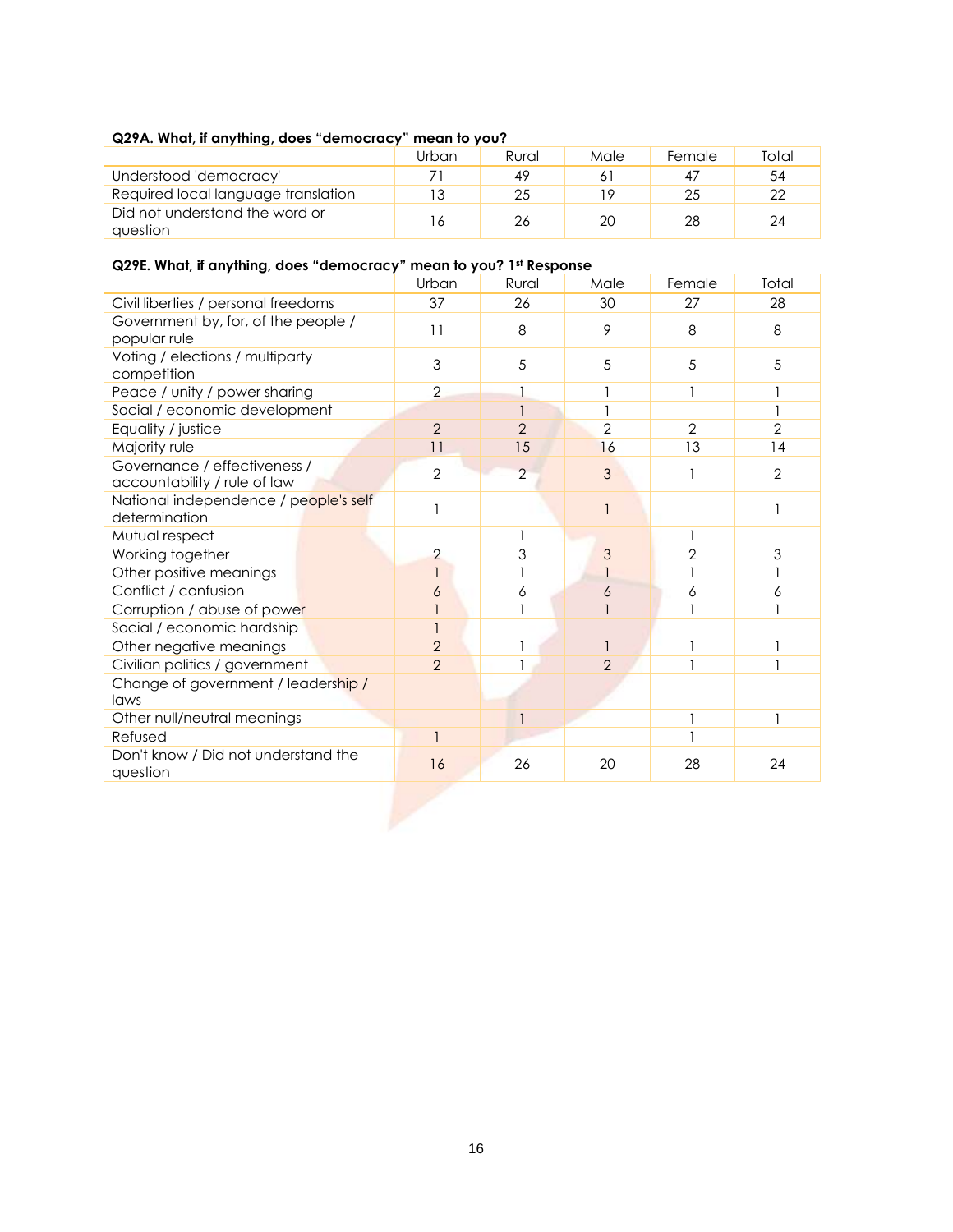|                                                              | Urban          | Rural          | Male           | Female         | Total          |
|--------------------------------------------------------------|----------------|----------------|----------------|----------------|----------------|
| Civil liberties / personal freedoms                          | 12             | 9              | 11             | 8              | 10             |
| Government by, for, of the people /<br>popular rule          | 5              | 3              | 3              | 3              | 3              |
| Voting / elections / multiparty<br>competition               | 6              | $\overline{4}$ | 4              | 5              | 5              |
| Peace / unity / power sharing                                | 3              | $\overline{2}$ | 3              | 3              | 3              |
| Social / economic development                                |                |                | $\overline{2}$ |                |                |
| Equality / justice                                           | $\overline{4}$ | 3              | 4              | 3              | 3              |
| Majority rule                                                | 4              | 3              | $\overline{2}$ | 4              | 3              |
| Governance / effectiveness /<br>accountability / rule of law | $\overline{2}$ |                |                |                |                |
| National independence / people's self<br>determination       |                |                |                |                |                |
| Mutual respect                                               |                |                |                |                |                |
| Working together                                             | 3              | $\overline{2}$ | $\overline{2}$ | $\overline{2}$ | $\overline{2}$ |
| Other positive meanings                                      | $\overline{2}$ |                |                |                |                |
| Conflict / confusion                                         | 3              | $\overline{2}$ | $\overline{2}$ |                | $\sqrt{2}$     |
| Corruption / abuse of power                                  |                |                |                |                |                |
| Social / economic hardship                                   |                |                |                |                |                |
| Other negative meanings                                      | $\mathbf{1}$   |                |                |                |                |
| Change of government / leadership /<br>laws                  |                |                |                |                |                |
| Other null/neutral meanings                                  |                |                |                |                |                |
| No further reply                                             | 54             | 67             | 61             | 67             | 64             |
| Civil liberties / personal freedoms                          | 12             | 9              | 11             | 8              | 10             |

## **Q29F. What, if anything, does "democracy" mean to you? 2nd Response**

# **Q29G. What, if anything, does "democracy" mean to you? 3rd Response**

|                                                              | Urban          | Rural          | Male           | Female         | Total          |
|--------------------------------------------------------------|----------------|----------------|----------------|----------------|----------------|
| Civil liberties / personal freedoms                          | 5              | 4              | 4              | 4              | 4              |
| Government by, for, of the people /<br>popular rule          | $\overline{2}$ |                |                |                |                |
| Voting / elections / multiparty<br>competition               | $\overline{2}$ |                | $\overline{2}$ |                |                |
| Peace / unity / power sharing                                | $\overline{2}$ |                |                |                |                |
| Social / economic development                                |                |                |                |                |                |
| Equality / justice                                           | 3              | $\overline{2}$ |                | $\overline{2}$ | $\overline{2}$ |
| Majority rule                                                | $\overline{2}$ |                |                |                |                |
| Governance / effectiveness /<br>accountability / rule of law |                |                |                |                |                |
| National independence / people's self<br>determination       |                |                |                |                |                |
| Mutual respect                                               |                |                |                |                |                |
| Working together                                             |                |                |                |                |                |
| Other positive meanings                                      |                |                |                |                |                |
| Conflict / confusion                                         |                |                |                |                |                |
| Corruption / abuse of power                                  |                |                |                |                |                |
| Social / economic hardship                                   |                |                |                |                |                |
| Other negative meanings                                      |                |                |                |                |                |
| Change of government / leadership /<br>laws                  |                |                |                |                |                |
| Other null/neutral meanings                                  |                |                |                |                |                |
| No further reply                                             | 80             | 88             | 86             | 86             | 86             |
| Civil liberties / personal freedoms                          | 5              | 4              | 4              | 4              | 4              |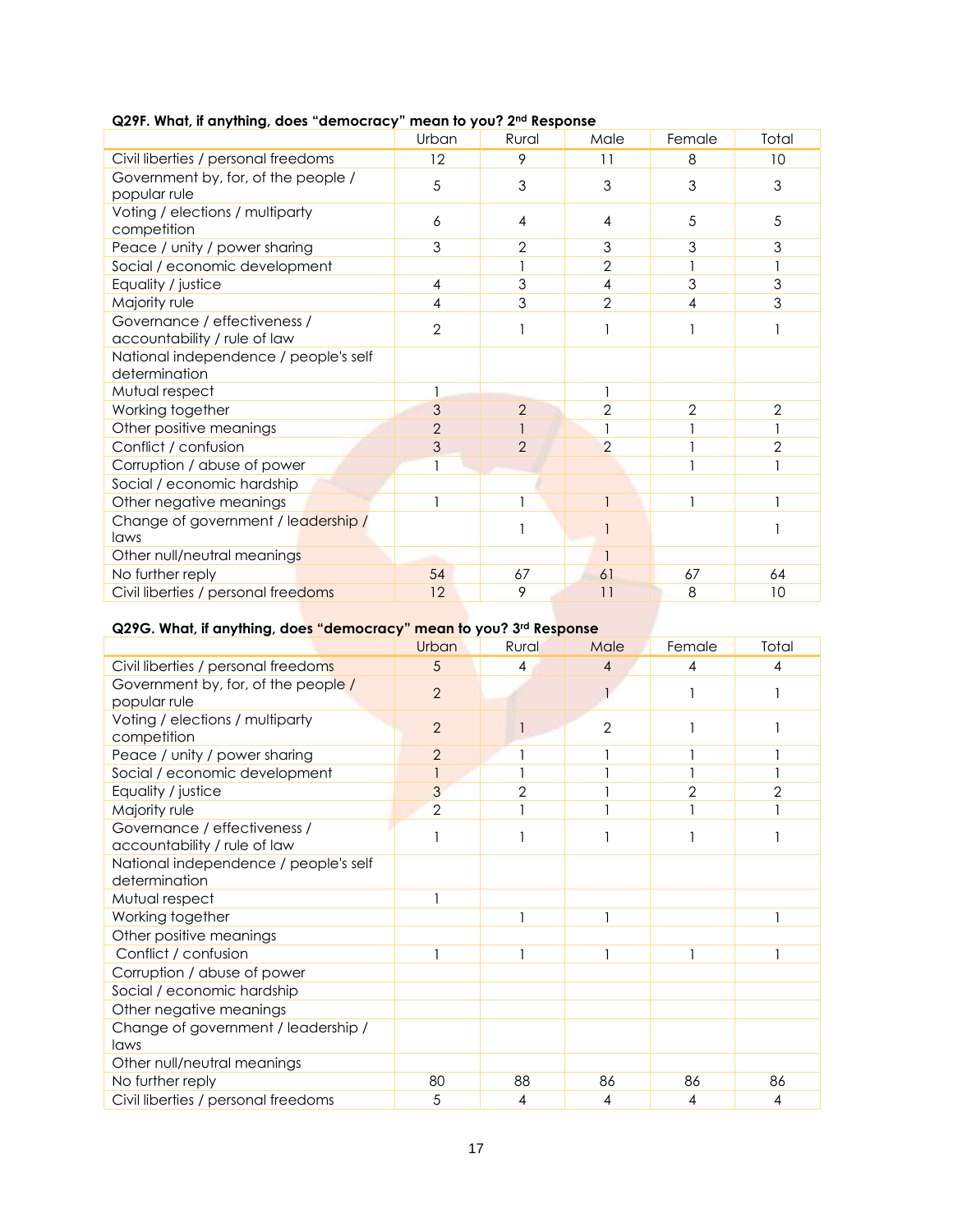**Q30. Which of these three statements is closest to your own opinion?**

**Statement 1: Democracy is preferable to any other kind of government.**

**Statement 2: In some circumstances, a non-democratic government can be preferable.**

**Statement 3: For someone like me, it doesn't matter what kind of government we have.**

|                                                      | Urban | Rural | Male | Female | Total |
|------------------------------------------------------|-------|-------|------|--------|-------|
| STATEMENT 3: Doesn't matter                          | 23    | 24    | 22   | 25     | 23    |
| STATEMENT 2: Sometimes non-<br>democratic preferable | 23    | 26    | 25   | 25     | 25    |
| STATEMENT 1: Democracy preferable                    | 50    | 44    | 48   | 42     | 45    |
| Don't know                                           |       |       |      |        |       |

**Q31. Which of the following statements is closest to your view? Choose Statement 1 or Statement 2. Statement 1: It is more important to have a government that can get things done, even if we have no influence over what it does.**

**Statement 2: It is more important for citizens to be able to hold government accountable, even if that means it makes decisions more slowly.**

|                            | Urban | Rural | Male | Female | Total |
|----------------------------|-------|-------|------|--------|-------|
| Agree very strongly with 1 | 14    | 10    | 12   |        |       |
| Agree with 1               | 25    | 29    | 28   | 28     | 28    |
| Agree with 2               | 29    | 29    | 27   | 30     | 29    |
| Agree very strongly with 2 | 31    | 31    | 32   | 29     | 31    |
| Agree with neither         |       |       |      |        |       |
| Don't know                 |       |       |      |        |       |

**Q32. Which of the following statements is closest to your view? Choose Statement 1 or Statement 2. Statement 1: We should choose our leaders in this country through regular, open, and honest elections. Statement 2: Since elections sometimes produce bad results, we should adopt other methods for choosing this country's leaders.**

|                            | Urban | Rural | Male | Female | Total |
|----------------------------|-------|-------|------|--------|-------|
| Agree very strongly with 1 | 47    | 48    | 49   | 47     | 48    |
| Agree with 1               | 40    | 38    | 39   | 38     | 39    |
| Agree with 2               | 8     |       |      |        |       |
| Agree very strongly with 2 | 4     |       |      |        |       |
| Agree with neither         |       |       |      |        |       |
| Don't know                 |       |       |      |        |       |

**Q33. Which of the following statements is closest to your view? Choose Statement 1 or Statement 2. Statement 1: Political parties create division and confusion; it is therefore unnecessary to have many political parties in Swaziland.**

**Statement 2: Many political parties are needed to make sure that Swazis have real choices in who governs them.**

|                            | Urban | Rural | Male | Female | Total |
|----------------------------|-------|-------|------|--------|-------|
| Agree very strongly with 1 | 25    | 36    | 32   | 36     | 34    |
| Agree with 1               | 29    | 30    | 31   | 29     | 30    |
| Agree with 2               | 26    | 16    | 20   | ۱6     | 18    |
| Agree very strongly with 2 | 16    | 12    | 13   | 13     | 13    |
| Agree with neither         | ⌒     |       |      |        | 3     |
| Don't know                 | 3     |       |      |        |       |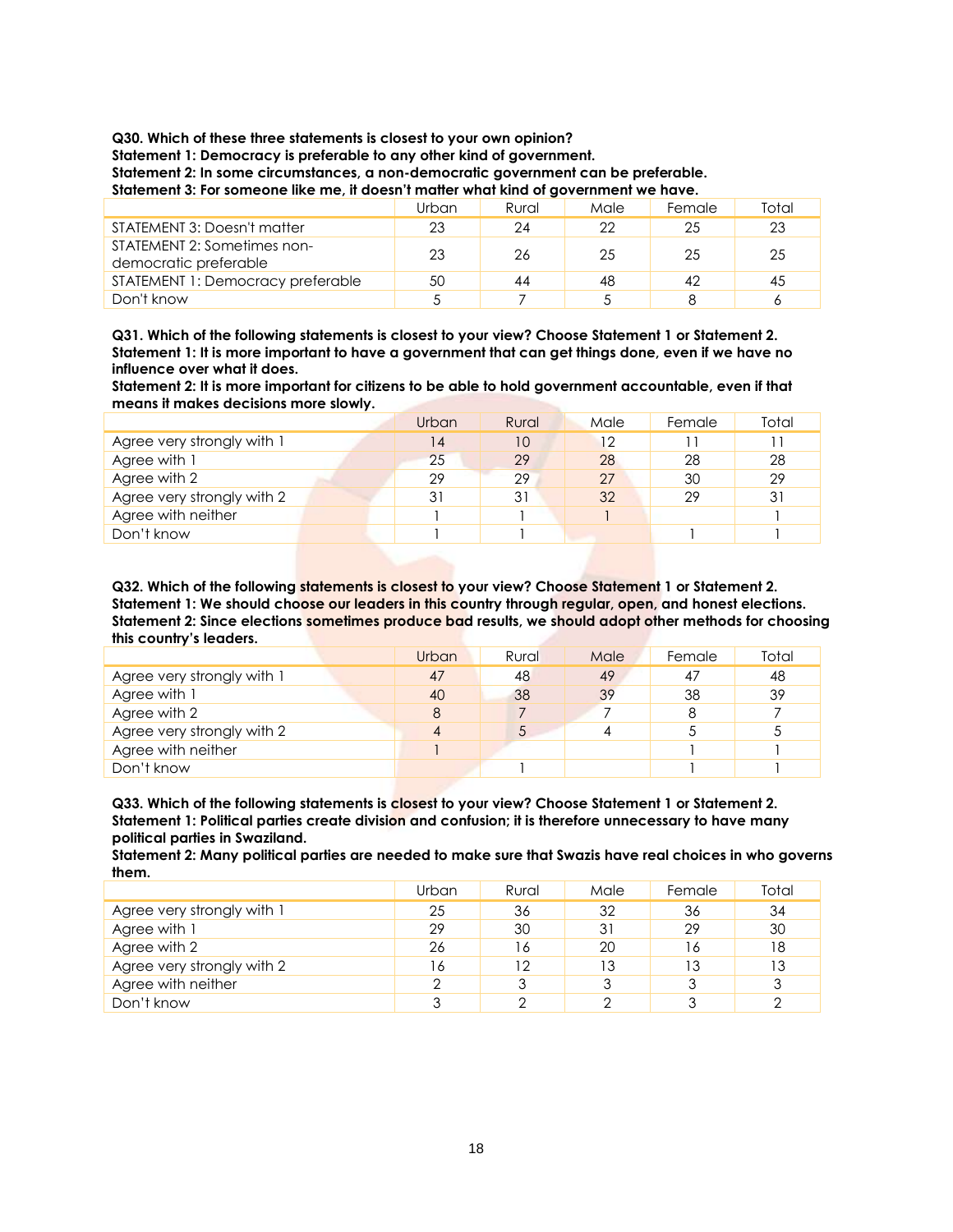**Q34. Which of the following statements is closest to your view? Choose Statement 1 or Statement 2. Statement 1: Parliament should ensure that the Prime Minister explains to it on a regular basis how his government spends taxpayers' money.**

**Statement 2: The Prime Minister should be able to devote his full attention to developing the country rather than wasting time justifying his actions.**

|                            | Urban | Rural | Male | Female | Total |
|----------------------------|-------|-------|------|--------|-------|
| Agree very strongly with 1 | 46    | 47    | 47   | 46     | 47    |
| Agree with 1               | 38    | 41    | 41   | 4      | 41    |
| Agree with 2               |       |       |      |        |       |
| Agree very strongly with 2 |       |       |      |        |       |
| Agree with neither         |       |       |      |        |       |
| Don't know                 |       |       |      |        |       |

#### **Q35. Not asked in Swaziland**

**Q36. Which of the following statements is closest to your view? Choose Statement 1 or Statement 2. Statement 1: The news media should constantly investigate and report on government mistakes and corruption.**

**Statement 2: Too much reporting on negative events, like government mistakes and corruption, only harms the country.**

|                            | Urban | Rural | Male | Female | Total |
|----------------------------|-------|-------|------|--------|-------|
| Agree very strongly with 1 | 38    | 31    | 34   | 30     | 32    |
| Agree with 1               | 31    | 32    | 31   | 32     | 32    |
| Agree with 2               | 19    | 22    | 20   | 23     | 21    |
| Agree very strongly with 2 |       | 13    | 14   | 12     | 13    |
| Agree with neither         |       |       |      |        |       |
| Don't know                 |       |       |      |        |       |

**Q37. Which of the following statements is closest to your view? Choose Statement 1 or Statement 2. Statement 1: Members of Parliament represent the people; therefore they should make laws for this country, even if the King does not agree.**

**Statement 2: Since the King represents all of us, he should pass laws without worrying about what Parliament thinks.**

|                            | Urban  | Rural | Male | Female | Total |
|----------------------------|--------|-------|------|--------|-------|
| Agree very strongly with 1 | 31     | 25    | 28   | 25     | 26    |
| Agree with 1               | 45     | 43    | 42   | 44     | 43    |
| Agree with 2               | 17     |       | 16   |        | 17    |
| Agree very strongly with 2 | 4      |       | 10   |        | 8     |
| Agree with neither         | $\cap$ |       | 4    |        | 4     |
| Don't know                 |        |       |      |        |       |

**Q38. Which of the following statements is closest to your view? Choose Statement 1 or Statement 2. Statement 1: Since the Prime Minister was elected to lead the country, he should not be bound by laws or court decisions that he thinks are wrong.**

**Statement 2: The Prime Minister must always obey the laws and the courts, even if he thinks they are wrong.**

|                            | Urban | Rural | Male | Female | Total |
|----------------------------|-------|-------|------|--------|-------|
| Agree very strongly with 1 |       |       |      |        | 8     |
| Agree with 1               | 19    | 19    | 19   | 20     | 19    |
| Agree with 2               | 36    | $4^1$ | 42   | -38    | 40    |
| Agree very strongly with 2 | 32    | 30    | 30   | 30     | 30    |
| Agree with neither         |       |       |      |        |       |
| Don't know                 |       |       |      |        |       |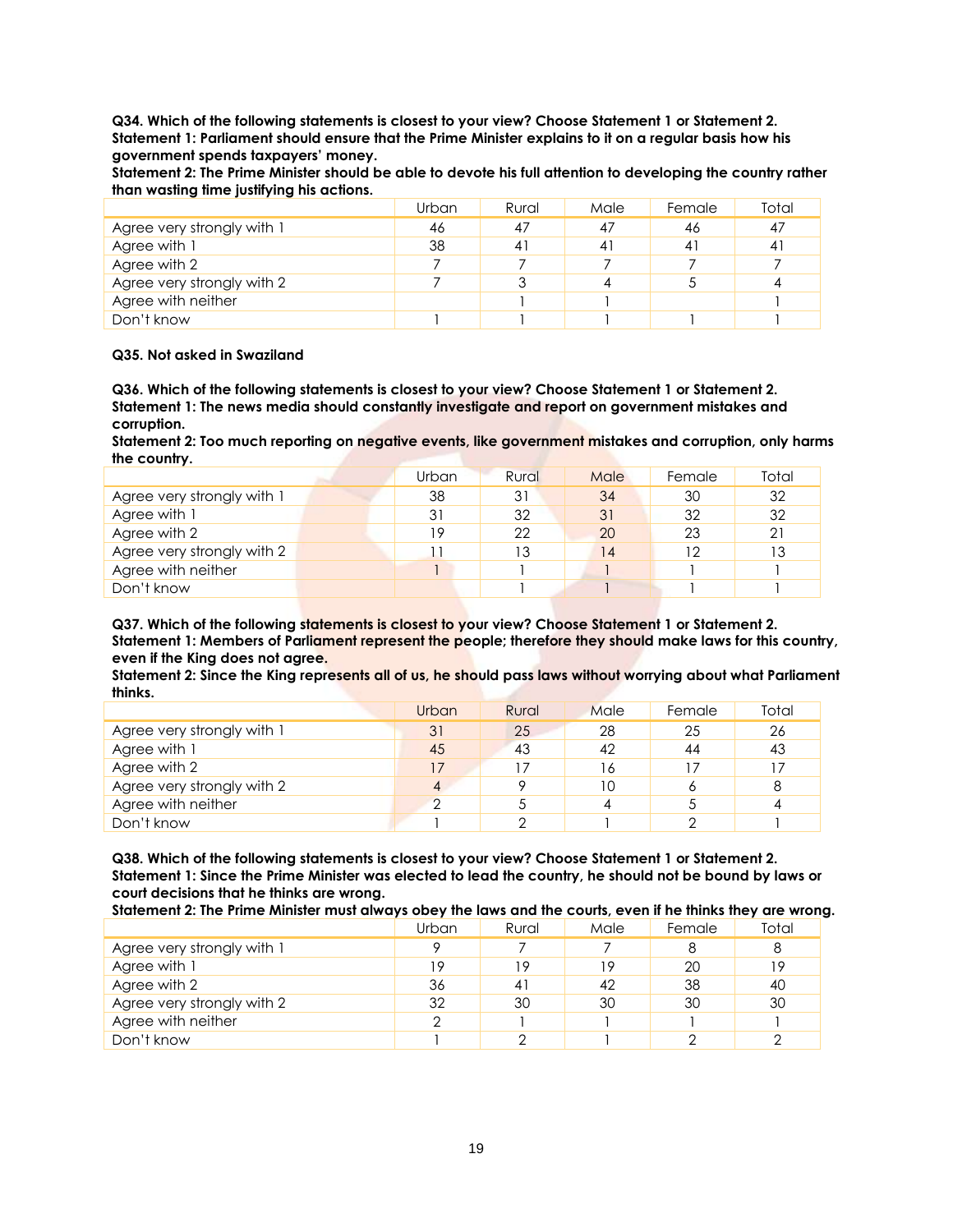**Q39. Which of the following statements is closest to your view? Choose Statement 1 or Statement 2. Statement 1: The Constitution should limit the Prime Minister to serving a maximum of two terms in office. Statement 2: There should be no constitutional limit on how long the Prime Minister can serve.**

|                            | Urban | Rural | Male | Female | Total |  |  |  |
|----------------------------|-------|-------|------|--------|-------|--|--|--|
| Agree very strongly with 1 | 46    | 37    | 41   | 37     | 39    |  |  |  |
| Agree with 1               | 36    | 39    | 38   | 39     | 39    |  |  |  |
| Agree with 2               |       | 12    |      | ר ו    | 12    |  |  |  |
| Agree very strongly with 2 | O     |       |      |        | 6     |  |  |  |
| Agree with neither         |       |       |      |        |       |  |  |  |
| Don't know                 |       |       |      |        |       |  |  |  |

### **Q40. In your opinion, how much of a democracy is Swaziland today?**

|                                           | Urban | Rural | Male | Female | Total |
|-------------------------------------------|-------|-------|------|--------|-------|
| Not a democracy                           | 36    | 30    | 33   | 29     | 31    |
| A democracy, with major problems          | 21    | 19    | 20   | 1 Q    | 19    |
| A democracy, but with minor problems      | 27    | 27    | 28   | 25     | 27    |
| A full democracy                          | 4     |       |      |        | 6     |
| Do not understand question /<br>democracy | 6     |       | 8    | 12     | 10    |
| Don't know                                |       |       |      |        |       |

### **Q41. Overall, how satisfied are you with the way democracy works in Swaziland?**

| Urban          | Rural | Male | Female | Total |  |  |  |  |  |  |  |  |
|----------------|-------|------|--------|-------|--|--|--|--|--|--|--|--|
| 18             | 18    | 20   | 16     | 18    |  |  |  |  |  |  |  |  |
| 20             | 15    | 16   | 16     | 16    |  |  |  |  |  |  |  |  |
| 28             | 22    | 26   | 20     | 23    |  |  |  |  |  |  |  |  |
| 20             | 21    | 19   | 22     | 21    |  |  |  |  |  |  |  |  |
| $\overline{4}$ |       |      |        |       |  |  |  |  |  |  |  |  |
|                | 16    |      | 19     | 15    |  |  |  |  |  |  |  |  |
|                |       |      |        |       |  |  |  |  |  |  |  |  |

### **Q42A. For each of the following statements, please tell me whether you disagree or agree: The courts have the right to make decisions that people always have to abide by.**

|                            | Urban | Rural | Male | Female | Total |
|----------------------------|-------|-------|------|--------|-------|
| <b>Strongly Disagree</b>   | C     |       |      |        | ◠     |
| Disagree                   | 10    |       |      |        | o     |
| Neither Agree Nor Disagree | 3     |       | 3    |        | 3     |
| Agree                      | 67    | 69    | 69   | 69     | 69    |
| <b>Strongly Agree</b>      | 16    | 20    | 18   | 20     | 19    |
| Don't Know                 |       |       |      |        |       |

#### **Q42B. For each of the following statements, please tell me whether you disagree or agree: The police always have the right to make people obey the law.**

|                            | Urban | Rural | Male | Female | Total |
|----------------------------|-------|-------|------|--------|-------|
| <b>Strongly Disagree</b>   | 3     |       | ◠    |        |       |
| Disagree                   | 10    |       | Ô    |        | O     |
| Neither Agree Nor Disagree | 5     |       | 4    |        |       |
| Agree                      | 66    | 69    | 68   | 69     | 68    |
| <b>Strongly Agree</b>      |       | 20    | 19   | 19     | 19    |
| Don't Know                 |       |       |      |        |       |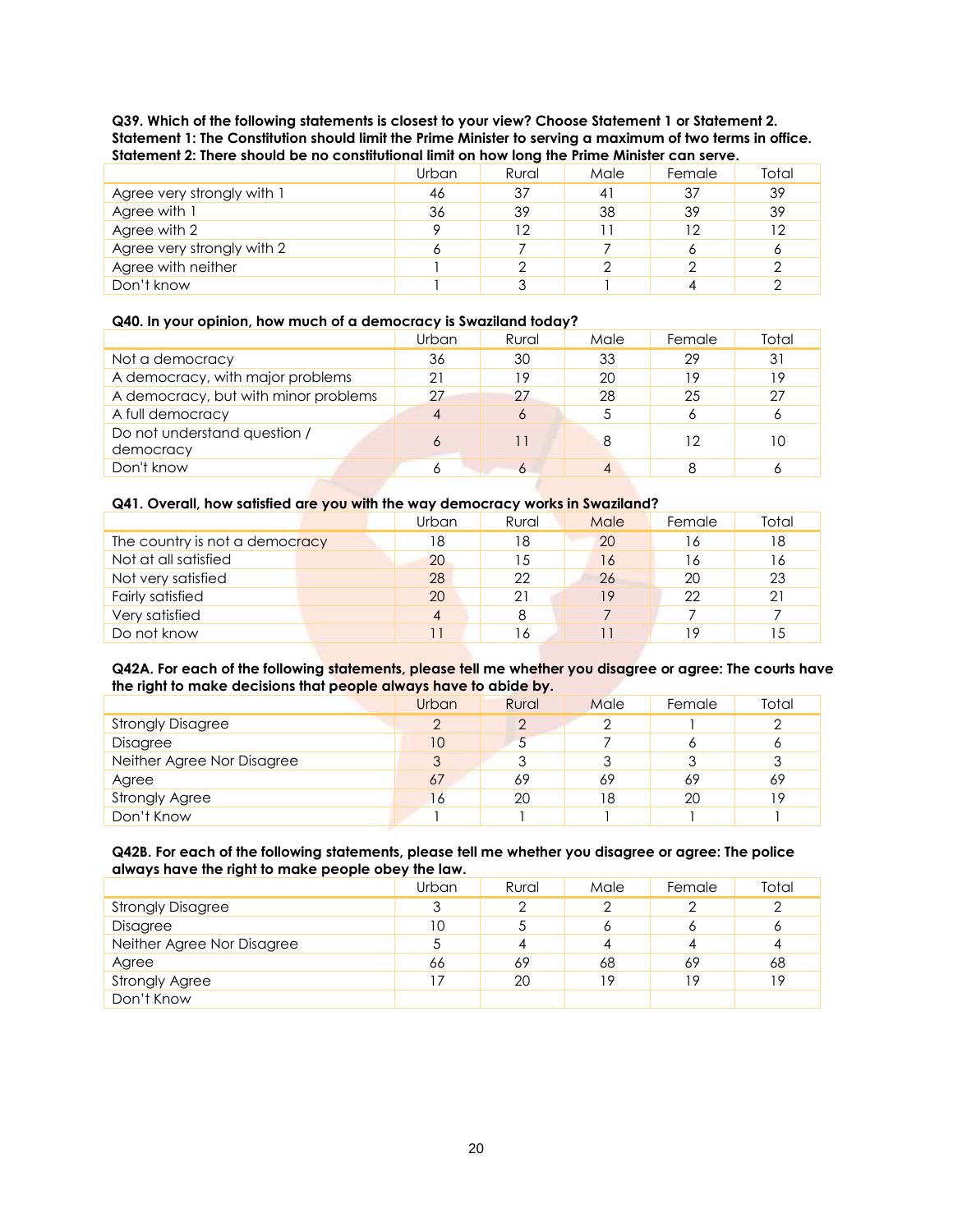|                            | r - r - <i>r</i> |       |      |        |       |
|----------------------------|------------------|-------|------|--------|-------|
|                            | Urban            | Rural | Male | Female | Total |
| <b>Strongly Disagree</b>   | っ                |       |      |        |       |
| Disagree                   |                  |       | O    |        | o     |
| Neither Agree Nor Disagree |                  |       |      |        | Ô     |
| Agree                      | 63               | 65    | 64   | 65     | 65    |
| <b>Strongly Agree</b>      | 20               | 21    | 21   | 20     | 21    |
| Don't Know                 |                  |       |      |        |       |

## **Q42C. For each of the following statements, please tell me whether you disagree or agree: The tax authorities always have the right to make people pay taxes.**

**Q43. Which of the following statements is closest to your view? Choose Statement 1 or Statement 2. Statement 1: It is important to obey the government in power, no matter who you voted for. Statement 2: It is not necessary to obey the laws of a government that you did not vote for.**

|                            | Urban | Rural | Male       | Female | Total |
|----------------------------|-------|-------|------------|--------|-------|
| Agree very strongly with 1 | 42    | 46    | 46         | 44     | 45    |
| Agree with 1               | 51    | 45    | 46         | 46     | 46    |
| Agree with 2               | Ċ     |       |            |        | 6     |
| Agree very strongly with 2 |       |       | $\sqrt{2}$ |        |       |
| Agree with neither         |       |       |            |        |       |
| Don't know                 |       |       |            |        |       |

**Q44. Which of the following statements is closest to your view? Choose Statement 1 or Statement 2. Statement 1: Citizens must pay their taxes to the government in order for our country to develop. Statement 2: The government can find enough resources for development from other sources without having to tax the people.**

|                            | Urban   | Rural | Male | Female | Total |
|----------------------------|---------|-------|------|--------|-------|
| Agree very strongly with 1 | 36      | 33    | 35   | 32     | 34    |
| Agree with 1               | 39      | 42    | 40   | 43     | 41    |
| Agree with 2               | 14      | 12    | 12   | 4 ا    | 13    |
| Agree very strongly with 2 | $\circ$ | 10    | 10   | 10     | 10    |
| Agree with neither         |         |       | っ    |        |       |
| Don't know                 |         |       |      |        |       |

**Q45A. In your opinion, how often, in this country: Does the news media abuse its freedoms by printing or saying things it knows are not true?**

|            | Urban | Rural | Male           | Female | Total |
|------------|-------|-------|----------------|--------|-------|
| Never      | 15    | 16    | 16             | 15     | 15    |
| Rarely     | 39    | 39    | 4 <sup>1</sup> | 37     | 39    |
| Often      | 34    | 26    | 28             | 28     | 28    |
| Always     | J     |       | J              |        | O     |
| Don't know | o     | 14    | 10             | 15     | 12    |

#### **Q45B. Not asked in Swaziland.**

**Q45C. In your opinion, how often, in this country: Does the Prime Minister ignore the courts and laws of this country?**

|              | Urban | Rural | Male | Female | Total |
|--------------|-------|-------|------|--------|-------|
| <b>Never</b> | 18    | 21    | 20   | 20     | 20    |
| Rarely       | 27    | 29    | 31   | 27     | 29    |
| Often        | 28    | 19.   | 21   | 20     | 21    |
| Always       | 10    | o     |      |        |       |
| Don't know   |       | 26    | 19   | 28     | 24    |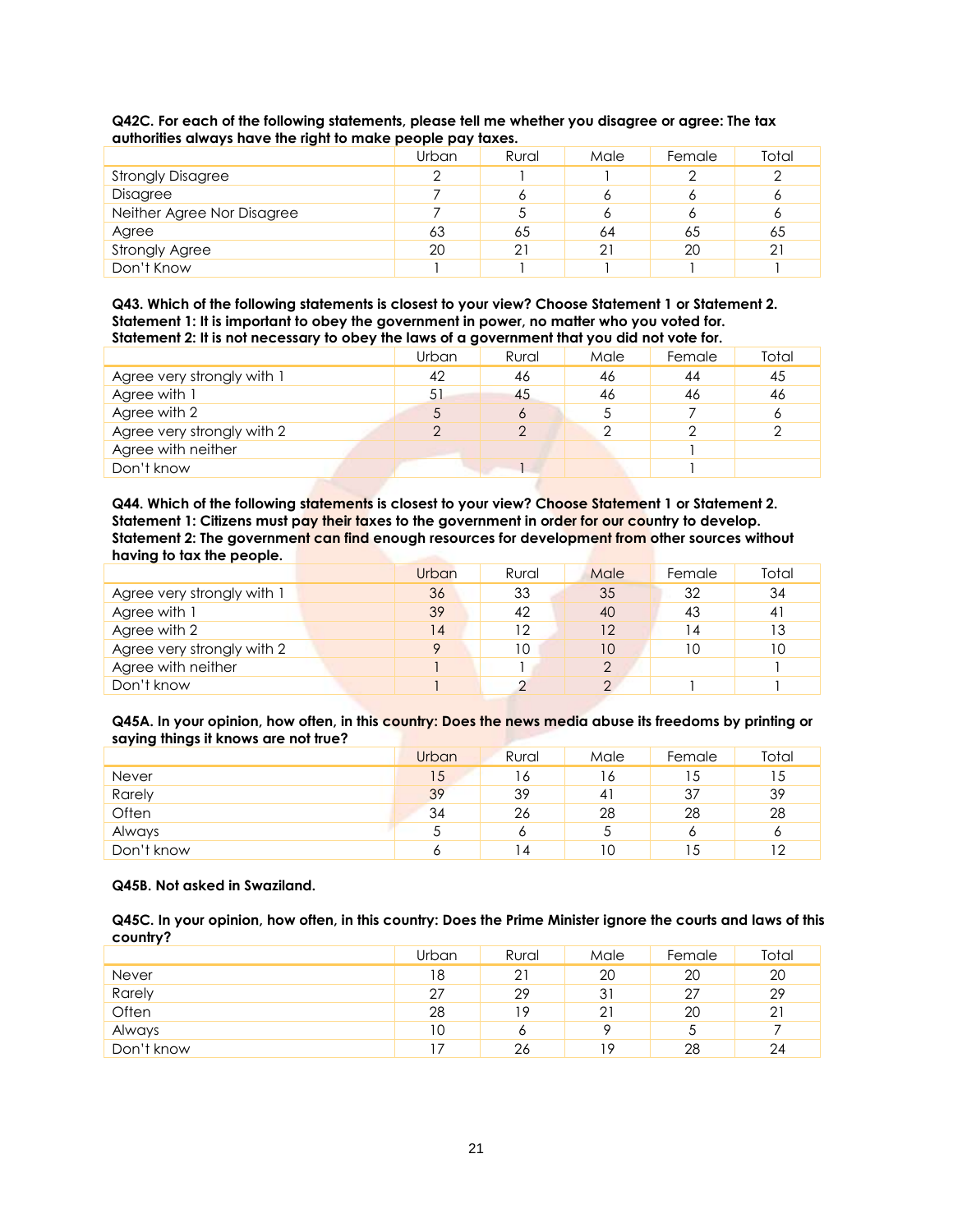## **Q45D. Not asked in Swaziland.**

### **Q45E. Does the Prime Minister ignore Parliament and just do what he wants?**

| $\sim$     | Urban | Rural | Male | Female | Total |
|------------|-------|-------|------|--------|-------|
| Never      | 20    | 25    | 23   | 25     | 24    |
| Rarely     | 29    | 28    | 30   | 27     | 29    |
| Often      | 25    | 18    | 22   | 18     | 20    |
| Always     | 10    | o     | o    |        |       |
| Don't know | 16    | 22    |      | 25     | 21    |

### **Q46. In this country, how effective is the news media in revealing government mistakes and corruption?**

|                      | Urban | Rural | Male | Female | Total |
|----------------------|-------|-------|------|--------|-------|
| Not at all effective |       |       |      |        |       |
| Not very effective   | 28    | 27    | 28   | 26     | 27    |
| Somewhat effective   | 4     | 42    | 44   | 40     | 42    |
| Very effective       |       | 13    | 12   | 14     | 13    |
| Don't know           |       | 12    |      | ר ו    | 10    |

## **Q47A. Think about how elections work in practice in this country. How well do elections: Ensure that the Members of Parliament reflect the views of voters?**

|                 | Urban | Rural | Male | Female | Total |
|-----------------|-------|-------|------|--------|-------|
| Not at all well | 16    | 16    | 16   | 15     | 16    |
| Not very well   | 52    | 45    | 46   | -47    | 46    |
| Well            | 24    | 28    | 28   | 27     | 27    |
| Very well       | 3     |       | C    |        | ა     |
| Don't know      | 5     |       | C    |        |       |

#### **Q47B. Think about how elections work in practice in this country. How well do elections: Enable voters to remove from office leaders who do not do what the people want?**

|                 | Urban | Rural | Male | Female | Total |
|-----------------|-------|-------|------|--------|-------|
|                 |       |       |      |        |       |
| Not at all well | 29    | 33    | 31   | 32     | 32    |
| Not very well   | 45    | 36    | 38   | 37     | 38    |
| Well            | 15    | 20    | 20   | ۱٥     | 19    |
| Very well       | 4     | ر     | 3    |        | 3     |
| Don't know      |       |       |      |        | 8     |

#### **Q48A. In your opinion, how often do the following things occur in this country's elections? Votes are counted fairly.**

|              | Urban | Rural | Male | Female | Total |
|--------------|-------|-------|------|--------|-------|
| <b>Never</b> | J     |       |      |        | ა     |
| Sometimes    | 23    | 19    | 20   | 20     | 20    |
| Often        | 24    | 22    | 23   |        | 22    |
| Always       | 37    | 47    | 42   | 47     | 45    |
| Don't know   |       |       | 10   |        | o     |

#### **Q48B. In your opinion, how often do the following things occur in this country's elections? Opposition candidates are prevented from running for office.**

| . .<br>_   | Urban | Rural | Male | Female | Total |
|------------|-------|-------|------|--------|-------|
| Never      | 27    | 32    | 31   | 30     | 30    |
| Sometimes  | 26    | 20    | 22   | 20     | 21    |
| Often      | 19    | 18    | 19   |        | 18    |
| Always     | 15    | 13    | 12   | 14     | 13    |
| Don't know | 4     | 18    | 15   | 19     |       |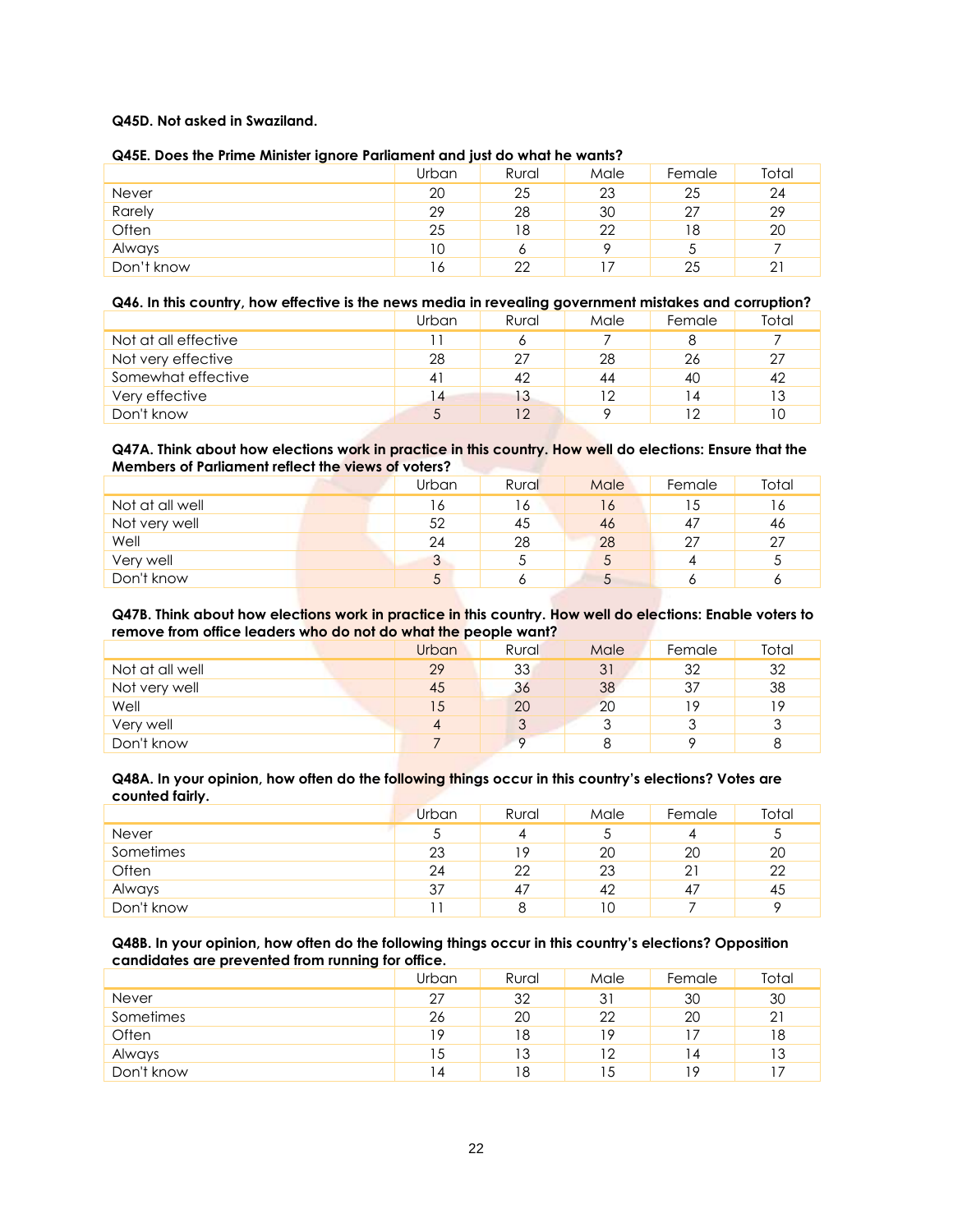|            | Urban | Rural | Male | Female | Total |
|------------|-------|-------|------|--------|-------|
| Never      | o     |       |      |        |       |
| Sometimes  | 28    | 23    | 22   | 26     | 24    |
| Often      | 23    | 25    | -27  | 23     | 25    |
| Always     | 28    | 26    | 25   | 28     | 27    |
| Don't know | 15    | 1 Q   | 18   | 19     | 19    |

## **Q48C. In your opinion, how often do the following things occur in this country's elections? The media provides fair coverage of all candidates.**

## **Q48D. In your opinion, how often do the following things occur in this country's elections? Voters are bribed.**

|              | Urban | Rural | Male           | Female | Total |
|--------------|-------|-------|----------------|--------|-------|
| <b>Never</b> | 13    |       | 16             | 16     | 16.   |
| Sometimes    | 22    | 19    | 2 <sup>1</sup> | 18     | 20    |
| Often        | 21    | 21    | 21             |        | 21    |
| Always       | 39    | 37    | 37             | 38     | 37    |
| Don't know   |       | o     |                |        |       |

### **Q48E. In your opinion, how often do the following things occur in this country's elections? Voters are offered a genuine choice in the elections.**

|            | <b>Urban</b> | Rural | Male    | Female | Total |
|------------|--------------|-------|---------|--------|-------|
| Never      | O            |       | $\circ$ |        | O     |
| Sometimes  |              |       | 16      | 18     |       |
| Often      | 27           | 24    | 25      | 24     | 25    |
| Always     | 39           | 46    | 44      | 46     | 45    |
| Don't know |              |       | $\circ$ |        | 8     |

### **Q48F. In your opinion, how often do the following things occur in this country's elections? Voters are threatened with violence at the polls.**

| -          | <b>Urban</b> | Rural | Male | Female | Total |
|------------|--------------|-------|------|--------|-------|
| Never      | 63           | 59    | 61   | 59     | 60    |
| Sometimes  | 14           | 18    |      |        |       |
| Often      | 12           |       |      |        |       |
| Always     | C            |       |      |        | C     |
| Don't know |              |       | 8    |        | Ω     |

## **Q49. During election campaigns in this country, how much do you personally fear becoming a victim of political intimidation or violence?**

|              | Urban | Rural | Male | Female | Total |
|--------------|-------|-------|------|--------|-------|
| A lot        | 10    | 13    | 10   | 4      | 12    |
| Somewhat     | 10    | 10    | 10   |        | 10    |
| A little bit |       | 16    | 15   |        | 16    |
| Not at all   | 63    | 60    | 64   | 58     | 61    |
| Don't know   |       |       |      |        |       |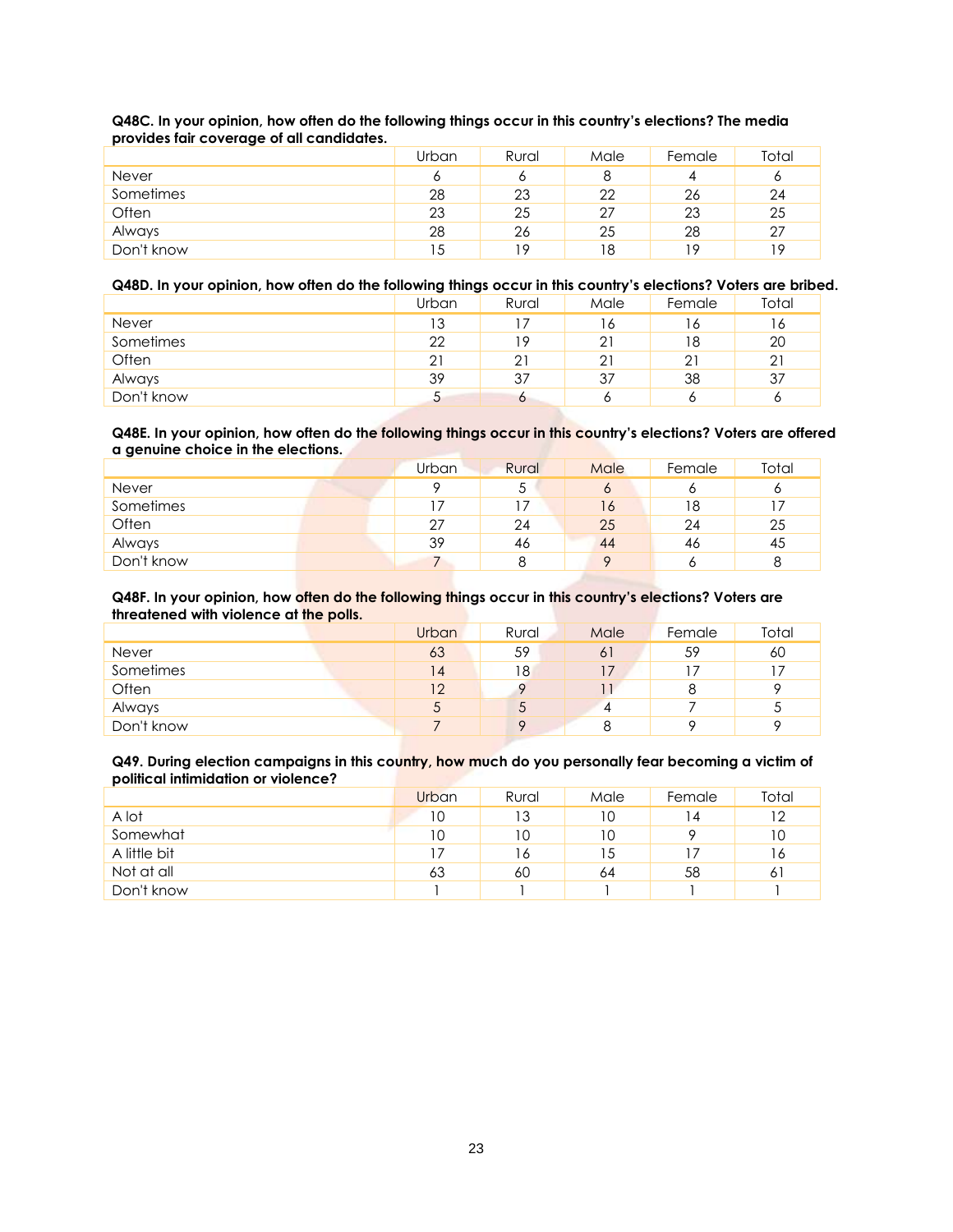### **Q50. Do you think that the leaders of political parties in this country are more concerned with serving the interests of the people, or more concerned with advancing their own political ambitions, or haven't you heard enough to say?**

|                                                                 | Urban | Rural | Male | Female | Total |
|-----------------------------------------------------------------|-------|-------|------|--------|-------|
| More to serve their own political<br>ambitions - strongly agree | 30    | 30    | 30   | 30     | 30    |
| More to serve their own political<br>ambitions – agree          | 34    | 32    | 34   | 31     | 32    |
| Neither agree nor disagree                                      | 8     |       | Q    | 8      | Q     |
| More to serve the people - agree                                | 16    | 18    | 17   |        |       |
| More to serve the people - strongly<br>agree                    |       |       |      |        |       |
| Don't know                                                      |       |       |      |        |       |

#### **Q51A. In your opinion, how often, in this country: Do people have to be careful of what they say about politics?**

|              | Urban  | Rural | Male | Female | Total |
|--------------|--------|-------|------|--------|-------|
| <b>Never</b> | C      |       |      |        | 4     |
| Rarely       | 8      | 12    | 10   | ר ו    |       |
| Often        | 22     | 25    | 24   | 24     | 24    |
| Always       | 62     | 57    | 59   | 56     | 58    |
| Don't know   | ર<br>◡ |       | ◠    |        | 3     |

## **Q51B. In your opinion, how often, in this country: Are people treated unequally under the law?**

|            | Urban | Rural | Male   | Female | Total |
|------------|-------|-------|--------|--------|-------|
| Never      | 17    | 15    | 16     |        | 15    |
| Rarely     | 19    | 19    | 21     | 18     | 19    |
| Often      | 34    | 38    | 36     | 39     | 38    |
| Always     | 28    | 23    | 25     | 24     | 24    |
| Don't know | ↷     |       | ◠<br>J |        |       |

## **Q51C. In your opinion, how often, in this country: Do officials who commit crimes go unpunished?**

| . .        | Urban             | Rural | Male | Female | Total |
|------------|-------------------|-------|------|--------|-------|
| Never      | 12                | 13    | 13   | 12     | 13    |
| Rarely     | 19                | 27    | 27   | 24     | 26    |
| Often      | 48                | 40    | 40   | 43     | 42    |
| Always     | 18                | 15    |      | 14     | 15    |
| Don't know | $\mathbf{\Omega}$ |       |      |        |       |

## **Q51D. In your opinion, how often, in this country: Do ordinary people who break the law go unpunished?**

|            | Urban | Rural | Male | Female | Total |
|------------|-------|-------|------|--------|-------|
| Never      | 55    | 51    | 53   | -51    | 52    |
| Rarely     | 29    | 35    | 33   | 34     | 34    |
| Often      | Q     |       |      |        | O     |
| Always     | J     | J     | J    |        | 4     |
| Don't know |       |       |      |        |       |

## **Q51E\_SWZ. In your opinion, how often, in this country: Do people fear being evicted from their land?**

|              | Urban                    | Rural | Male | Female | Total |
|--------------|--------------------------|-------|------|--------|-------|
| <b>Never</b> |                          | 26    | 24   | 24     | 24    |
| Rarely       | 32                       | 34    | 33   | 34     | 34    |
| Often        | 32                       | 26    | 30   | 25     | 28    |
| Always       | 14                       | 10    | 10   | 12     |       |
| Don't know   | $\overline{\phantom{0}}$ |       | ્ર   |        | 4     |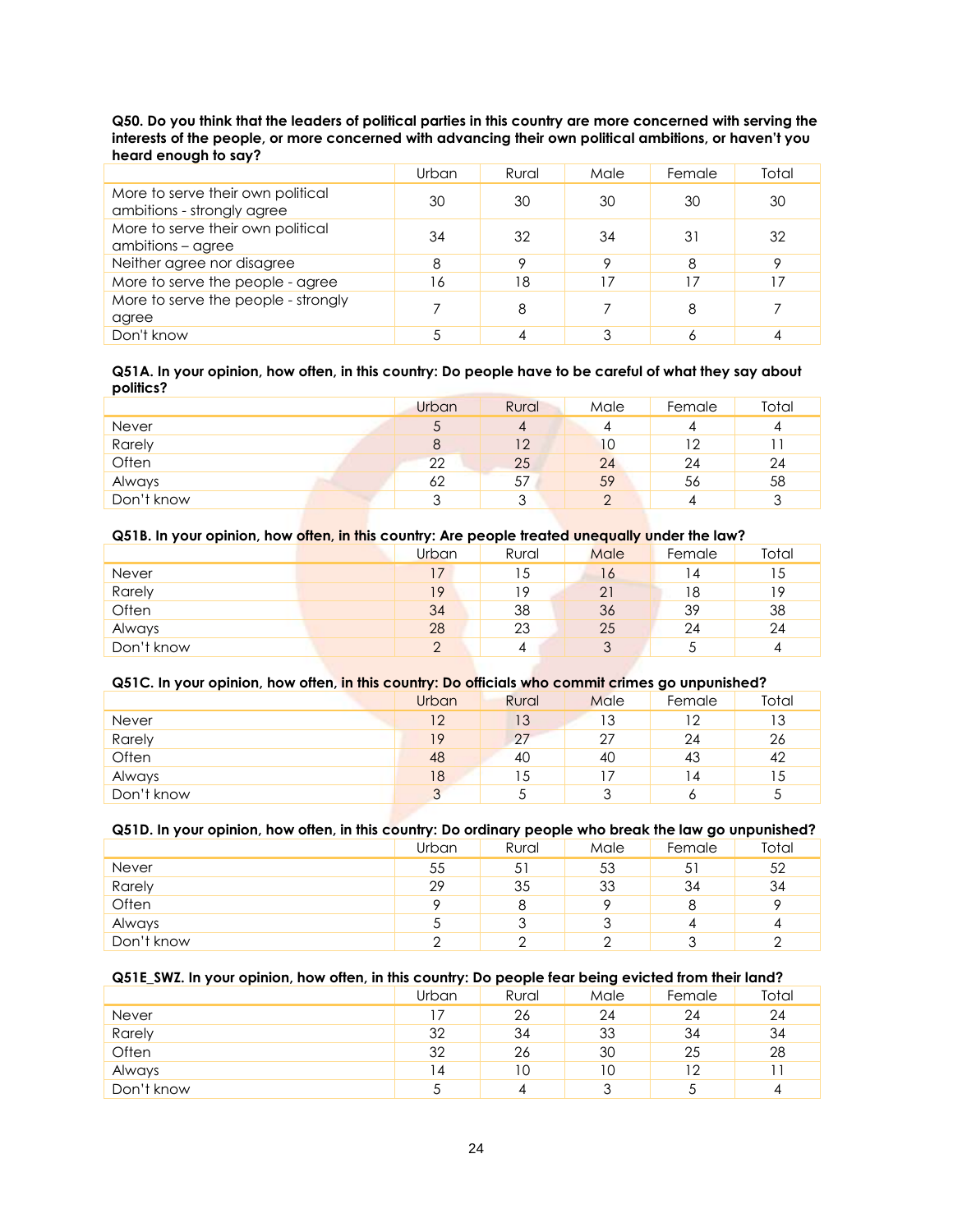| $\sim$                          | Urban | Rural | Male | Female | Total |
|---------------------------------|-------|-------|------|--------|-------|
| Not at all                      | 12    |       |      |        | 8     |
| Just a little                   | 15    |       | 13   |        |       |
| Somewhat                        | 32    | 27    | 28   | 28     | 28    |
| A lot                           | 39    | 55    | 51   | 52     | 51    |
| Don't know/Haven't heard enough |       |       |      |        | ⌒     |

#### **Q52A1\_SWZ. How much do you trust each of the following, or haven't you heard enough about them to say: The King?**

#### **Q52A. How much do you trust each of the following, or haven't you heard enough about them to say: The Prime Minister?**

|                                  | Urban | Rural | Male | Female | Total |
|----------------------------------|-------|-------|------|--------|-------|
| Not at all                       | 27    | 19    | 20   |        | 21    |
| Just a little                    | 20    | 19    | 20   | 1 Q    | 19    |
| Somewhat                         | 28    | 30    | 29   | 30     | 29    |
| A lot                            | 21    | 31    | 31   | クフ     | 29    |
| Don't know/ Haven't heard enough | 4     |       |      |        |       |

### **Q52B1\_SWZ. How much do you trust each of the following, or haven't you heard enough about them to say: The Queen Mother?**

|                                 | Urban | Rural | Male | Female | Total   |
|---------------------------------|-------|-------|------|--------|---------|
| Not at all                      | 12    |       | 8    |        |         |
| Just a little                   |       | 10    |      |        | $12 \,$ |
| Somewhat                        | 30    | 27    | 30   | 26     | 28      |
| A lot                           | 36    | 53    | 48   | 50     | 49      |
| Don't know/Haven't heard enough | 5     |       | っ    |        | 4       |

#### **Q52B. How much do you trust each of the following, or haven't you heard enough about them to say: Parliament?**

|                                 | Urban | Rural | Male | Female         | Total |
|---------------------------------|-------|-------|------|----------------|-------|
| Not at all                      | 17    | 14    | 15   | $\overline{4}$ | 15    |
| Just a little                   | 29    | 26    | 26   | 26             | 26    |
| Somewhat                        | 34    | 37    | 37   | 36             | 37    |
| A lot                           | 16    | 22    | 21   |                | 21    |
| Don't know/Haven't heard enough | 4     |       |      |                |       |

## **Q52C. How much do you trust each of the following, or haven't you heard enough about them to say: The Elections and Boundaries Commission**

|                                 | Urban          | Rural                | Male | Female | Total |
|---------------------------------|----------------|----------------------|------|--------|-------|
| Not at all                      | 16             | 12                   | 13   |        | 13    |
| Just a little                   | 28             | 20                   | 21   | 23     | 22    |
| Somewhat                        | 33             | $\mathbf{4}^{\cdot}$ | 40   | 38     | 39    |
| A lot                           | $\overline{4}$ | 19                   | 19   | Ô      | 18    |
| Don't know/Haven't heard enough |                |                      |      |        | 8     |

### **Q52D. How much do you trust each of the following, or haven't you heard enough about them to say: The Swaziland Revenue Authority?**

|                                 | Urban | Rural | Male           | Female | Total |
|---------------------------------|-------|-------|----------------|--------|-------|
| Not at all                      | 10    | 12.   | $\overline{4}$ | 13     | 13    |
| Just a little                   | 24    | 19    | 19             |        | 20    |
| Somewhat                        | 35    | 38    | 37             | 38     | 37    |
| A lot                           |       | 21    | 23             | 18     | 20    |
| Don't know/Haven't heard enough |       | 10    |                | 10     | o     |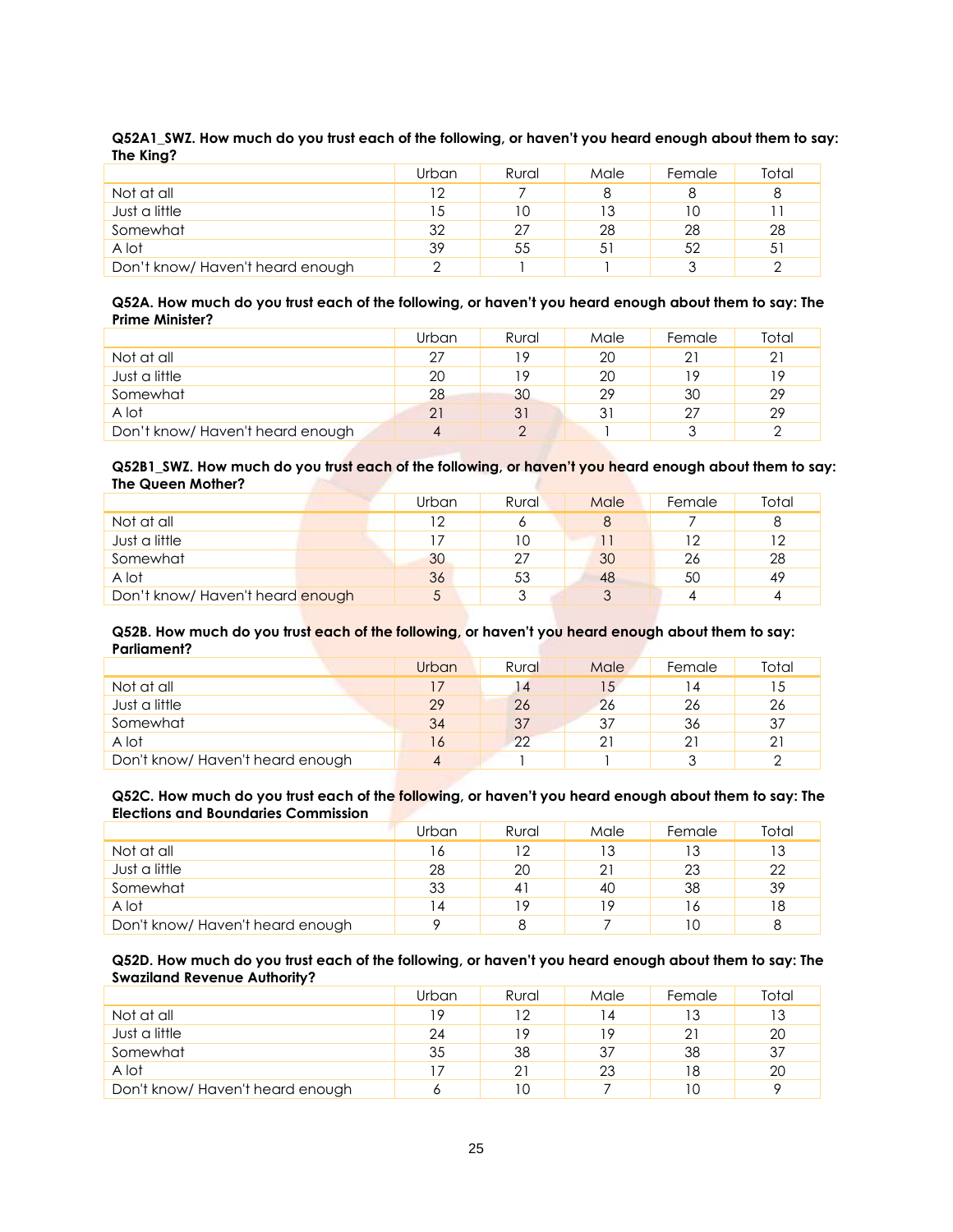| .                               |       |       |      |        |       |
|---------------------------------|-------|-------|------|--------|-------|
|                                 | Urban | Rural | Male | Female | Total |
| Not at all                      | 14    |       | 10   |        | 10    |
| Just a little                   | 33    | 24    | 25   | 26     | 26    |
| Somewhat                        | 29    | 33    | 31   | 32     | 32    |
| A lot                           | 13    | 15    |      | 13     | 15    |
| Don't know/Haven't heard enough | ר ו   | 1 Q   |      | ۱8     | 18    |

## **Q52E. How much do you trust each of the following, or haven't you heard enough about them to say: Your local government council?**

## **Q52F. Not asked in Swaziland.**

### **Q52G. Not asked in Swaziland.**

**Q52H. How much do you trust each of the following, or haven't you heard enough about them to say: The police?**

|                                  | Urban | Rural | Male | Female | Total |
|----------------------------------|-------|-------|------|--------|-------|
| Not at all                       | 23    | 12    | 15   | 14     | 15    |
| Just a little                    | 21    | 23    | 21   | 24     | 23    |
| Somewhat                         | 32    | 35    | 33   | 36     | 35    |
| A lot                            | 23    | 29    | 30   | 25     | 28    |
| Don't know/ Haven't heard enough |       |       |      |        |       |

#### **Q52I. How much do you trust each of the following, or haven't you heard enough about them to say: The army?**

|                                  | Urban | Rural | Male     | Female | Total |
|----------------------------------|-------|-------|----------|--------|-------|
| Not at all                       | 25    | 12    | 14       |        | 15    |
| Just a little                    | 22    | 23    | 21       | 25     | 23    |
| Somewhat                         | 29    | 34    | 33       | 33     | 33    |
| A lot                            | 20    | 28    | 30       | 23     | 26    |
| Don't know/ Haven't heard enough | 4     |       | $\Omega$ |        |       |

### **Q52J. How much do you trust each of the following, or haven't you heard enough about them to say: Courts of law?**

|                                  | Urban | Rural    | Male | Female | Total |
|----------------------------------|-------|----------|------|--------|-------|
| Not at all                       | 15    | $\Omega$ |      |        |       |
| Just a little                    | 28    | 21       | 22   | 23     | 22    |
| Somewhat                         | 29    | 38       | 36   | 35     | 36    |
| A lot                            | 24    | 28       | 28   | 27     | 27    |
| Don't know/ Haven't heard enough | 4     |          |      |        | 4     |

### **Q52K. How much do you trust each of the following, or haven't you heard enough about them to say: Traditional leaders (Chiefs)?**

|                                 | Urban | Rural | Male | Female | Total |
|---------------------------------|-------|-------|------|--------|-------|
| Not at all                      | າາ    | 10    |      |        |       |
| Just a little                   | 25    | 19    | 18   | 22     | 20    |
| Somewhat                        | 31    | 35    | 34   | 35     | 34    |
| A lot                           | 24    | 34    | 34   | 29     | 32    |
| Don't know/Haven't heard enough |       |       |      |        |       |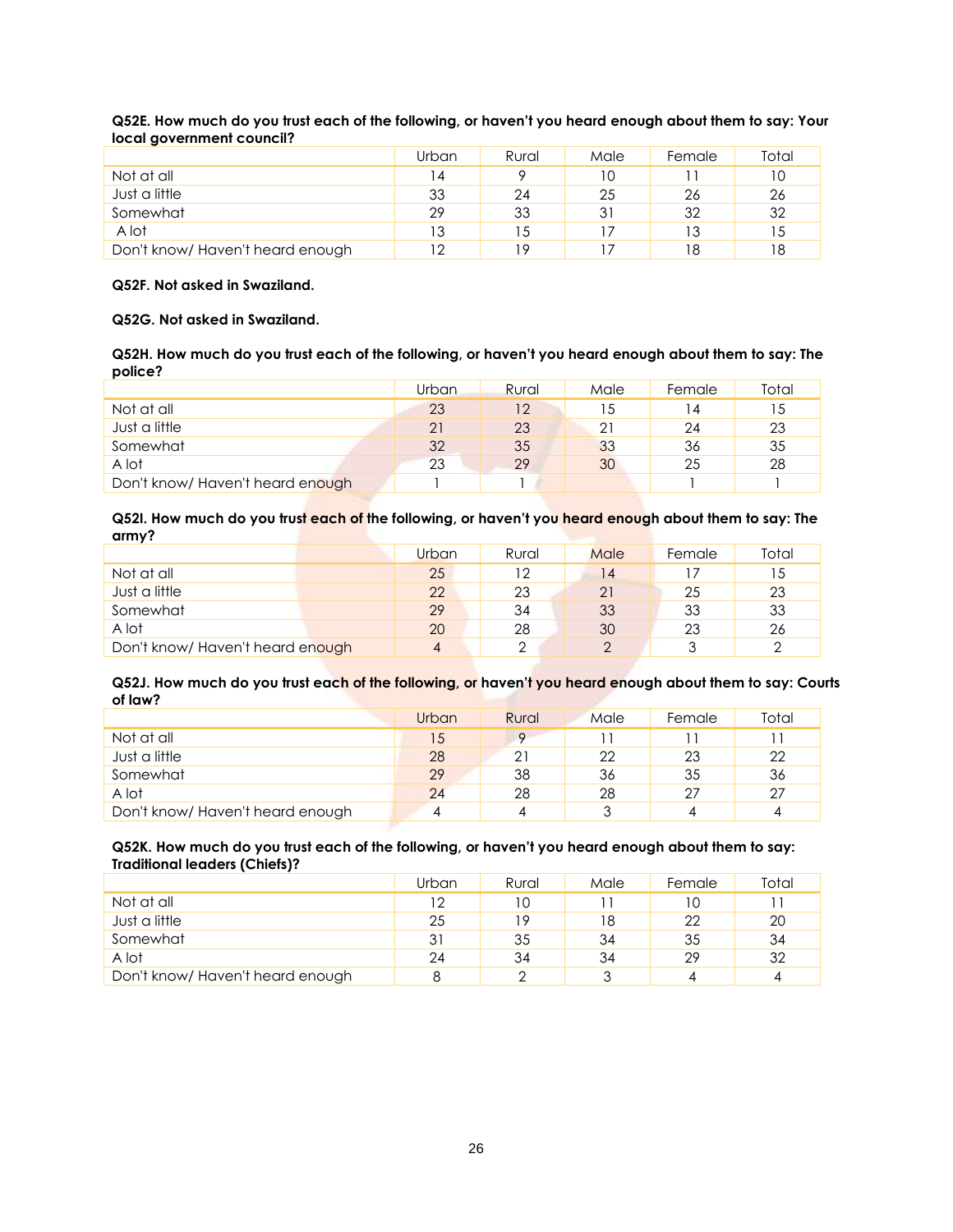| <b>Hadillondi Ecaders (Bocopho):</b> |       |       |      |        |       |
|--------------------------------------|-------|-------|------|--------|-------|
|                                      | Urban | Rural | Male | Female | Total |
| Not at all                           | о     | 10    |      |        | 10    |
| Just a little                        | 23    |       | 20   | 18     | 19    |
| Somewhat                             | 38    | 37    | 33   | 40     | 37    |
| A lot                                | 23    | 34    | 35   | 28     | 32    |
| Don't know/Haven't heard enough      |       |       | ◠    |        |       |

### **Q52K1\_SWZ. How much do you trust each of the following, or haven't you heard enough about them to say: Traditional Leaders (Bucopho)?**

#### **Q52L. How much do you trust each of the following, or haven't you heard enough about them to say: Religious leaders?**

|                                 | Urban | Rural | Male | Female | Total |
|---------------------------------|-------|-------|------|--------|-------|
| Not at all                      |       |       | 1 C  |        | 8     |
| Just a little                   | 15    | 16    |      | 14     | 16    |
| Somewhat                        | 34    | 29    | 31   | 30     | 31    |
| A lot                           | 40    | 45    | 40   | 48     | 44    |
| Don't know/Haven't heard enough | 3     |       |      |        |       |

## **Q53A. How many of the following people do you think are involved in corruption, or haven't you heard enough about them to say: The Prime Minister and officials in his office?**

|                                  | Urban          | Rural | Male | Female | Total |
|----------------------------------|----------------|-------|------|--------|-------|
| None                             |                |       |      |        |       |
| Some of them                     | 40             | 48    | 47   | 45     | 46    |
| Most of them                     | 29             | 18    | 23   | 18     | 20    |
| All of them                      | 10             |       |      |        |       |
| Don't know/ Haven't heard enough | $\overline{4}$ |       | 13   | 20     |       |

#### **Q53B. How many of the following people do you think are involved in corruption, or haven't you heard enough about them to say: Members of Parliament?**

|                                  | Urban | Rural | Male    | Female | Total |
|----------------------------------|-------|-------|---------|--------|-------|
| None                             | O     |       | $\circ$ |        |       |
| Some of them                     | 43    | 48    | 50      | 43     | 47    |
| Most of them                     | 34    | 28    | 30      | 29     | 29    |
| All of them                      |       |       |         |        |       |
| Don't know/ Haven't heard enough |       | 12    |         |        |       |

#### **Q53C. How many of the following people do you think are involved in corruption, or haven't you heard enough about them to say: Government officials?**

|                                  | Urban | Rural | Male | Female | Total |
|----------------------------------|-------|-------|------|--------|-------|
| None                             |       |       |      |        |       |
| Some of them                     | 41    | 43    | 42   |        | 43    |
| Most of them                     | 38    | 35    | 38   | 33     | 36    |
| All of them                      |       |       | 8    |        | о     |
| Don't know/ Haven't heard enough |       |       |      |        |       |

#### **Q53D. How many of the following people do you think are involved in corruption, or haven't you heard enough about them to say: Local government councillors?**

|                                  | Urban | Rural | Male | Female | Total |
|----------------------------------|-------|-------|------|--------|-------|
| None                             |       |       |      |        |       |
| Some of them                     | 48    | 48    | 50   |        | 48    |
| Most of them                     | 28    | 19    | 21   |        | 21    |
| All of them                      |       |       |      |        |       |
| Don't know/ Haven't heard enough |       | 23    | 20   | າາ     | 21    |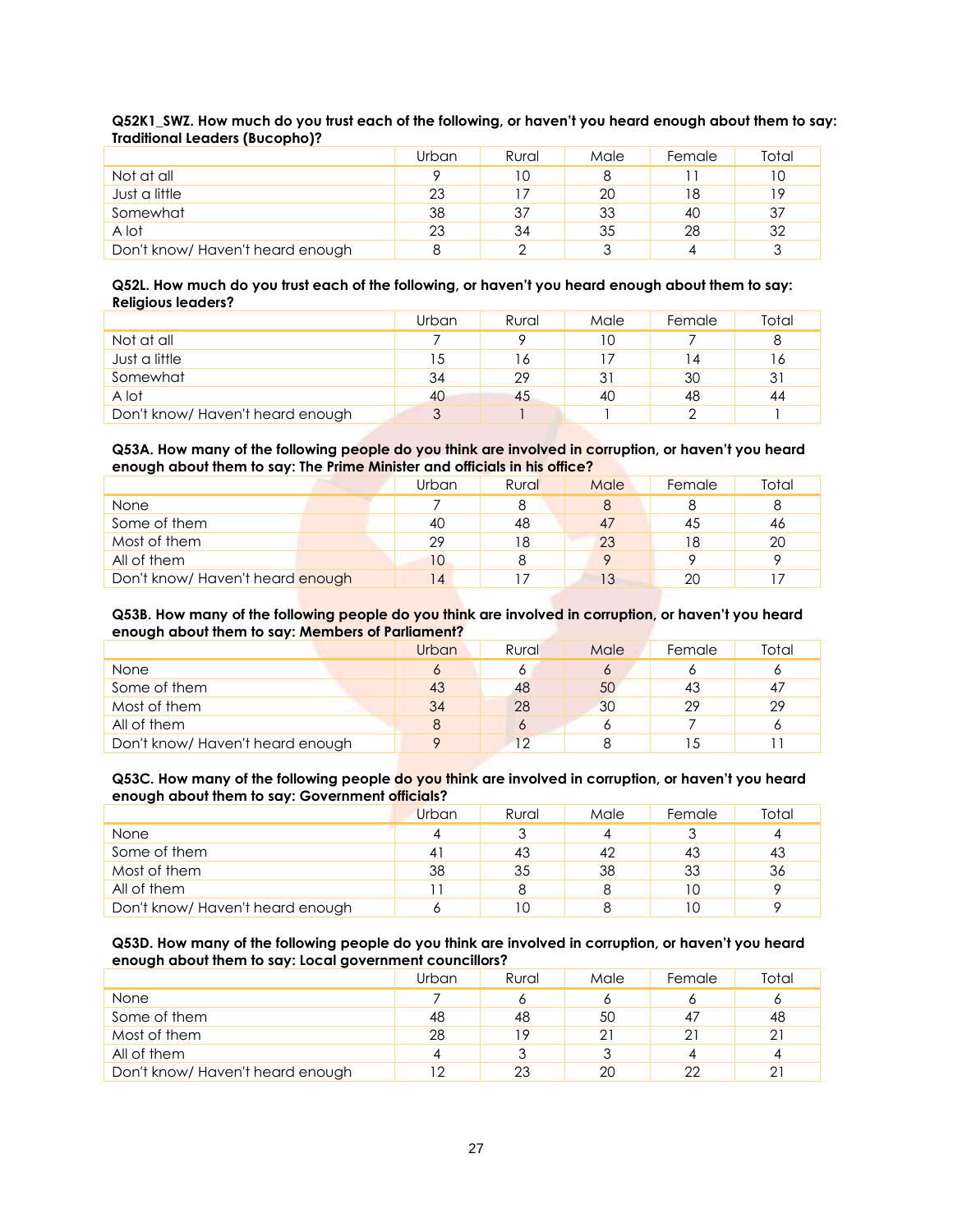|                                  | <b>Urban</b> | Rural | Male | Female | Total |
|----------------------------------|--------------|-------|------|--------|-------|
| None                             |              |       |      |        |       |
| Some of them                     | 40           | 46    | 47   | 42     | 45    |
| Most of them                     | 40           | 32    | 33   | 35     | 34    |
| All of them                      | 8            |       |      |        |       |
| Don't know/ Haven't heard enough |              |       |      |        |       |

## **Q53E. How many of the following people do you think are involved in corruption, or haven't you heard enough about them to say: Police?**

#### **Q53F. How many of the following people do you think are involved in corruption, or haven't you heard enough about them to say: Tax officials, like Swaziland Revenue Officials?**

|                                  | Urban | Rural | Male | Female | Total |
|----------------------------------|-------|-------|------|--------|-------|
| None                             | 10    |       |      |        |       |
| Some of them                     | 47    | 50    | 51   |        | 49    |
| Most of them                     | 26    |       | 23   |        | 22    |
| All of them                      |       |       |      |        |       |
| Don't know/ Haven't heard enough | 14    |       | ا 4  | ۱8     | 16    |

## **Q53G. How many of the following people do you think are involved in corruption, or haven't you heard enough about them to say: Judges and magistrates?**

|                                  | Urban | Rural | Male | Female | Total |
|----------------------------------|-------|-------|------|--------|-------|
| None                             |       |       | 13   |        | 10    |
| Some of them                     | 46    | 48    | 47   | 48     | 47    |
| Most of them                     | 30    | つつ    | 24   | 23     | 24    |
| All of them                      | 4     |       |      |        |       |
| Don't know/ Haven't heard enough |       |       | 13   |        | 15    |

#### **Q53H. How many of the following people do you think are involved in corruption, or haven't you heard enough about them to say: Traditional leaders (Chiefs)?**

| -                                |       |       |      |        |       |
|----------------------------------|-------|-------|------|--------|-------|
|                                  | Urban | Rural | Male | Female | Total |
| None                             | 15    |       | 19   | .5     |       |
| Some of them                     | 48    | 50    | 50   | 50     | 50    |
| Most of them                     | 22    |       |      | 20     | 18    |
| All of them                      |       | 4     |      |        |       |
| Don't know/ Haven't heard enough | 10    |       | 10   | ר ו    |       |

#### **Q53H1\_SWZ. How many of the following people do you think are involved in corruption, or haven't you heard enough about them to say: Traditional leaders (Bucopho)?**

|                                  | Urban | Rural | Male | Female | Total |
|----------------------------------|-------|-------|------|--------|-------|
| None                             |       |       | 19   | 5      |       |
| Some of them                     | 4Q8   | 54    | 52   | 54     | 53    |
| Most of them                     | 20    |       | 16   | Ô      | 16    |
| All of them                      |       |       |      |        |       |
| Don't know/ Haven't heard enough | ı 4   | 10    |      |        |       |

#### **Q53I. How many of the following people do you think are involved in corruption, or haven't you heard enough about them to say: Religious leaders?**

|                                  | Urban | Rural | Male | Female | Total |
|----------------------------------|-------|-------|------|--------|-------|
| None                             | 20    | 25    | 24   | 24     | 24    |
| Some of them                     | 49    | 45    | 46   | -47    | 46    |
| Most of them                     | 19    | 15    |      | 15     | 16    |
| All of them                      |       |       |      |        |       |
| Don't know/ Haven't heard enough | C     |       |      |        |       |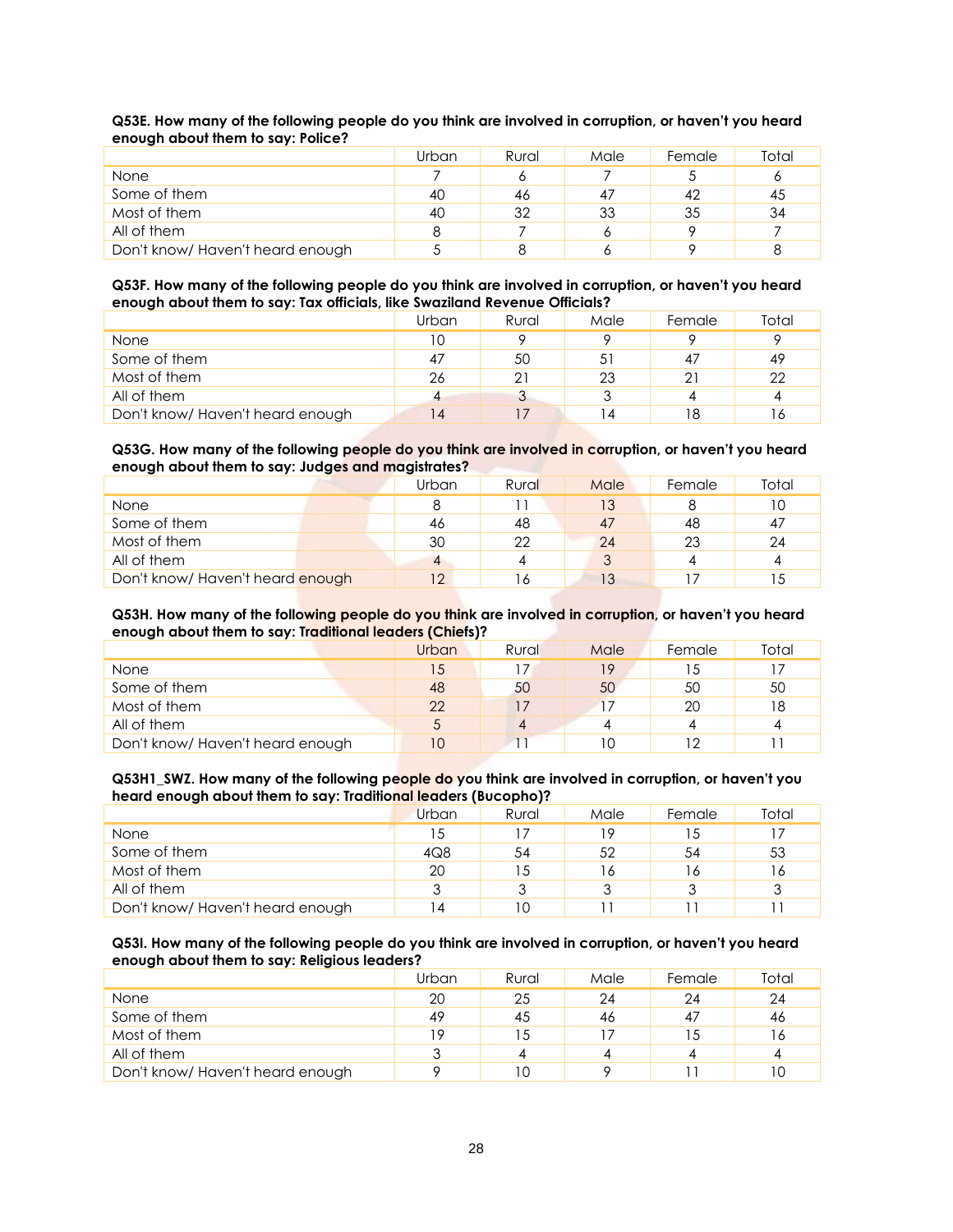## **Q53J. How many of the following people do you think are involved in corruption, or haven't you heard enough about them to say: Business executives?**

| -                               |       |       |      |        |       |
|---------------------------------|-------|-------|------|--------|-------|
|                                 | Urban | Rural | Male | Female | Total |
| <b>None</b>                     | O     |       |      |        |       |
| Some of them                    | 36    | 33    | 34   | 34     | 34    |
| Most of them                    | 38    | 37    | 39   | 35     | 37    |
| All of them                     | 13    | 18    | 6    |        |       |
| Don't know/Haven't heard enough |       |       |      | 10     |       |

#### **Q54. In your opinion, over the past year, has the level of corruption in this country increased, decreased, or stayed the same?**

|                    | Urban | Rural | Male | Female | Total |
|--------------------|-------|-------|------|--------|-------|
| Increased a lot    | 45    | 37    | 39   | 39     | 39    |
| Increased somewhat | 23    | 28    | 28   | 26     | 27    |
| Stayed the same    |       | 4     | 13   | ıз     | 13    |
| Decreased somewhat | 15    | 13    | ا 4  | 12     | 13    |
| Decreased a lot    |       |       |      |        |       |
| Don't know         | O     |       |      |        |       |

**Q55A. In the past 12 months, have you had contact with a public school?** *[If yes]* **How easy or difficult was it to obtain the services you needed from teachers or school officials?**

|                       | Urban | Rural | Male | Female | Total                |
|-----------------------|-------|-------|------|--------|----------------------|
| Very Easy             |       | 13    | 10   | 13     | 12                   |
| Easy                  | 13    | 16    | 13   |        | 15                   |
| <b>Difficult</b>      | Ô     |       | 4    |        | $\ddot{\phantom{1}}$ |
| <b>Very Difficult</b> | 3     |       |      |        |                      |
| No contact            | 72    | 64    |      | Ō      | 66                   |

**Q55B. In the past 12 months, have you had contact with a public school?** *[If yes]* **And how often, if ever, did you have to pay a bribe, give a gift, or do a favour for a teacher or school official in order to get the services you needed from the schools?**

|               | Urban | Rural | Male | Female | Total |
|---------------|-------|-------|------|--------|-------|
| <b>Never</b>  | 27    | 34    | 28   |        | 32    |
| Once or Twice |       |       |      |        |       |
| A Few times   |       |       |      |        |       |
| No contact    | 70    | 64    |      |        | 66    |

### **Q55C. In the past 12 months, have you had contact with a public clinic or hospital?** *[If yes]* **How easy or difficult was it to obtain the medical care you needed?**

|                  | Urban | Rural | Male | Female | Total |
|------------------|-------|-------|------|--------|-------|
| Very Easy        | 21    | 21    | 19   | 23     | 21    |
| Easy             | 26    | 32    | 26   | 35     | 31    |
| <b>Difficult</b> |       | 10    | 10   |        | 10    |
| Very Difficult   | 4     |       |      |        |       |
| No contact       | 38    | 33    | 41   | 27     | 34    |

**Q55D. In the past 12 months, have you had contact with a public clinic or hospital?** *[If yes]* **And how often, if ever, did you have to pay a bribe, give a gift, or do a favour for a health worker or clinic or hospital staff in order to get the medical care you needed?**

|               | Urban | Rural | Male           | Female | Total |
|---------------|-------|-------|----------------|--------|-------|
| <b>Never</b>  | 60    | 66    | 58             | 72     | 65    |
| Once or Twice |       |       |                |        |       |
| A Few times   |       |       |                |        |       |
| Often         |       |       |                |        |       |
| No contact    | 38    | 33    | $\overline{4}$ | 27     | 34    |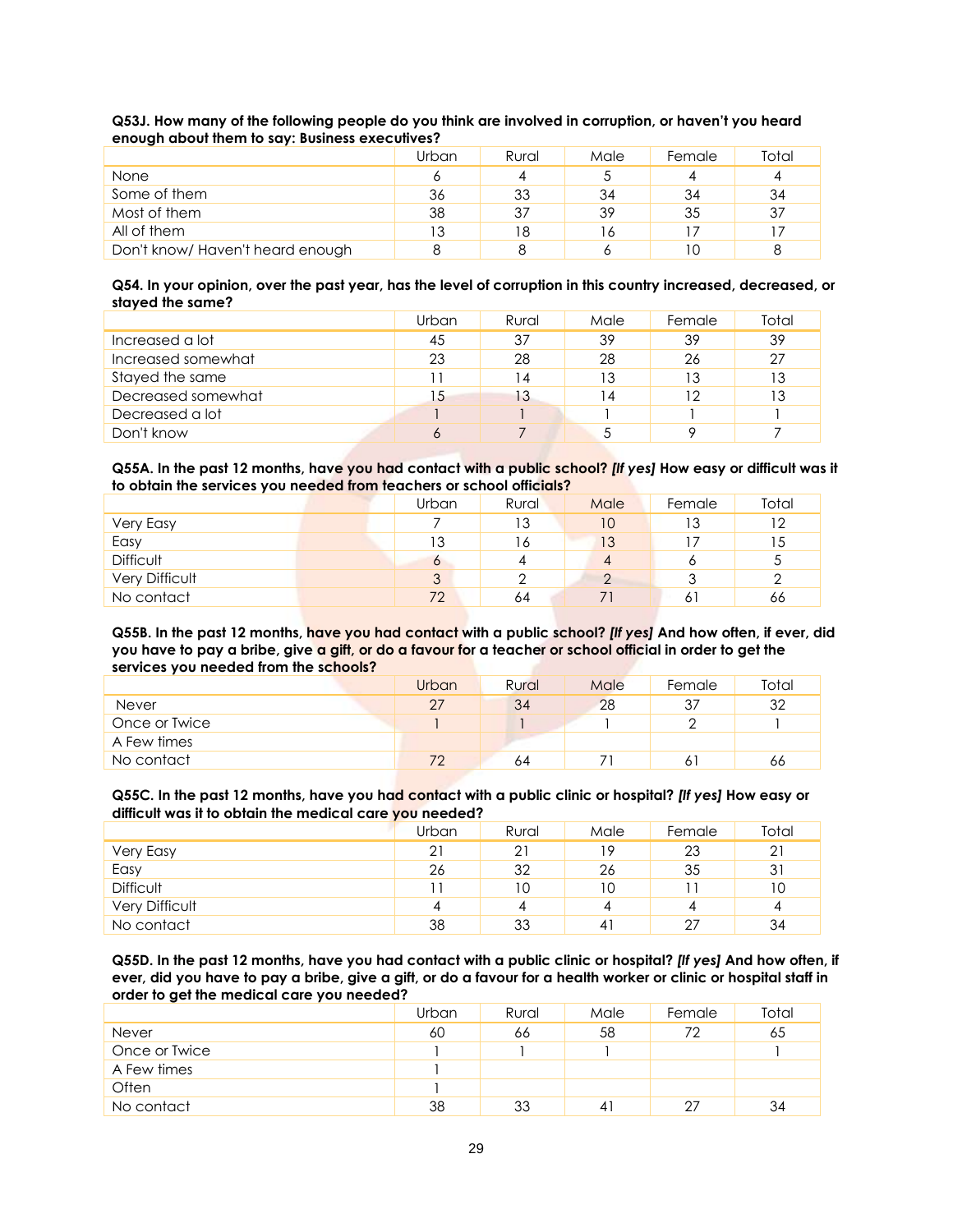|                  | Urban | Rural | Male | Female | Total |
|------------------|-------|-------|------|--------|-------|
| Very Easy        | 11    | 12    |      | 12     | 12    |
| Easy             | 16    |       | 15   | 19     | 17    |
| <b>Difficult</b> | 15    |       | 12   |        | 12    |
| Very Difficult   | 3     | O     | 6    |        | 6     |
| No contact       | 54    | 54    | 56   | 52     | 54    |
| Don't Know       |       |       |      |        |       |

**Q55E. In the past 12 months, have you tried to get an identity document like a birth certificate, driver's license, passport or voter's card, or a permit from government?** *[If yes]* **How easy or difficult was it to obtain the document you needed?**

**Q55F. In the past 12 months, have you tried to get an identity document like a birth certificate, driver's license, passport or voter's card, or a permit from government?** *[If yes]* **And how often, if ever, did you have to pay a bribe, give a gift, or do a favour for a government official in order to get the document you needed?**

|               | Urban | Rural | Male | Female | Total |
|---------------|-------|-------|------|--------|-------|
| <b>Never</b>  | 39    | 40    | 37   | 43     | 40    |
| Once or Twice | 5     |       |      |        | 5     |
| A Few times   |       |       |      |        |       |
| Often         |       |       |      |        |       |
| No contact    | 54    | 54    | 56   | 52     | 54    |
| Don't know    |       |       |      |        |       |

**Q55G. In the past 12 months, have you tried to get water, sanitation, or electric services from government?** *[If yes]* **How easy or difficult was it to obtain the document you needed?**

|                  | Urban    | Rural | Male       | Female | Total  |
|------------------|----------|-------|------------|--------|--------|
| Very Easy        | $\Omega$ |       | $\sqrt{2}$ |        | ◠      |
| Easy             |          |       |            |        | ∽<br>◡ |
| <b>Difficult</b> | $\Omega$ |       |            |        | ◡      |
| Very Difficult   | $\Omega$ |       | C          |        | ∽      |
| No contact       | 86       | 82    | 81         | 85     | 83     |

**Q55H. In the past 12 months, have you tried to get water, sanitation, or electric services from government?**  *[If yes]* **And how often, if ever, did you have to pay a bribe, give a gift, or do a favour for a government official in order to get the document you needed?**

|               | Urban | Rural | Male | Female | Total |
|---------------|-------|-------|------|--------|-------|
| Never         | ר ו   |       | 18   | כ ו    | 6     |
| Once or Twice |       |       |      |        |       |
| A Few times   |       |       |      |        |       |
| No contact    | 86    | 82    | 81   | 85     | 83    |

**Q55I. In the past 12 months, have you requested assistance from the police?** *[If yes]* **How easy or difficult was it to obtain the assistance you needed?**

|                  | Urban | Rural | Male | Female | Total |
|------------------|-------|-------|------|--------|-------|
| Very Easy        | O     | o     |      |        |       |
| Easy             | 10    | 10    |      |        | 10    |
| <b>Difficult</b> | 5     | ◡     | 4    |        | ა     |
| Very Difficult   | ാ     |       | ર    |        | ∩     |
| No contact       | 74    |       | 76   | 76     | 76    |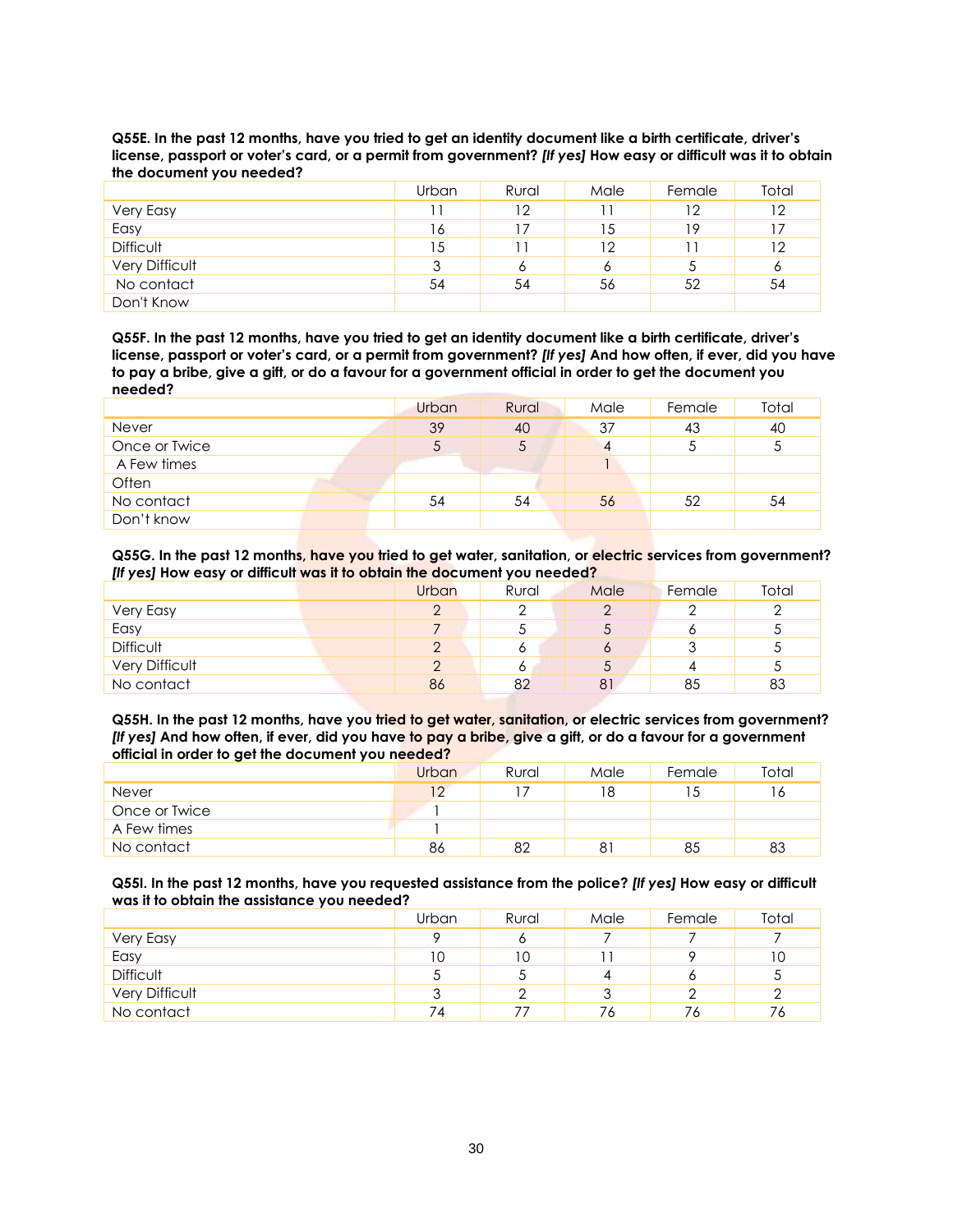**Q55J. In the past 12 months, have you requested assistance from the police?** *[If yes]* **And how often, if ever, did you have to pay a bribe, give a gift, or do a favour for a police officer in order to get the assistance you needed, or to avoid a problem like passing a checkpoint or avoiding a fine or arrest?**

|               | Urban      | Rural | Male | Female | Total |
|---------------|------------|-------|------|--------|-------|
| <b>Never</b>  | 24         | 22    | 22   | 23     | 23    |
| Once or Twice |            |       |      |        |       |
| A Few times   |            |       |      |        |       |
| No contact    | $\sqrt{4}$ |       |      | ٬6     |       |

**Q55K. In the past 12 months, have you had contact with the courts?** *[If yes]* **How easy or difficult was it to obtain the assistance you needed from the courts?**

|                  | Urban | Rural | Male   | Female | Total |
|------------------|-------|-------|--------|--------|-------|
| Very Easy        |       |       |        |        |       |
| Easy             | r     |       | հ<br>J |        |       |
| <b>Difficult</b> |       |       | $\sim$ |        |       |
| Very Difficult   |       |       |        |        |       |
| No contact       | 95    | 94    | 94     | 95     | 94    |

**Q55L. In the past 12 months, have you had contact with the courts?** *[If yes]* **And how often, if ever, did you have to pay a bribe, give a gift, or do a favour for a judge or court official in order to get the assistance you needed from the courts?**

|               | Urban | Rural | Male | Female | Total |
|---------------|-------|-------|------|--------|-------|
| <b>Never</b>  |       |       |      |        |       |
| Once or Twice |       |       |      |        |       |
| No contact    | 95    | 94    | 94   |        | 94    |

**Q56. If you ever paid a bribe for any of the services discussed above, did you report any of the incidents you mentioned to a government official or someone in authority?**

|                | Jrban | Rural | Male            | Female | Total        |
|----------------|-------|-------|-----------------|--------|--------------|
| Νo             |       |       |                 |        |              |
| Not Applicable | O     | റാ    | o٢<br>$\cdot$ . | ∩∩     | ΩC<br>$\sim$ |

**Q57A.** *[If yes on 56]* **Which of the following happened the most recent time that you reported a bribery incident? Authorities took action against the government officials involved.**

|                | Jrban   | Rural        | Male    | Female      | Total   |
|----------------|---------|--------------|---------|-------------|---------|
| Missing        |         |              |         |             |         |
| Not Applicable | $\circ$ | <sub>0</sub> | $\circ$ | $_{\rm OC}$ | $\circ$ |

**Q57B.** *[If yes on 56]* **Which of the following happened the most recent time that you reported a bribery incident? You suffered retaliation or other negative consequences as a result of reporting the incident.**

|                | Jrban   | Rural | Male | Female | Total   |
|----------------|---------|-------|------|--------|---------|
| Missing        |         |       |      |        |         |
| Not Applicable | $\circ$ | 00    | oc   | 00     | $\circ$ |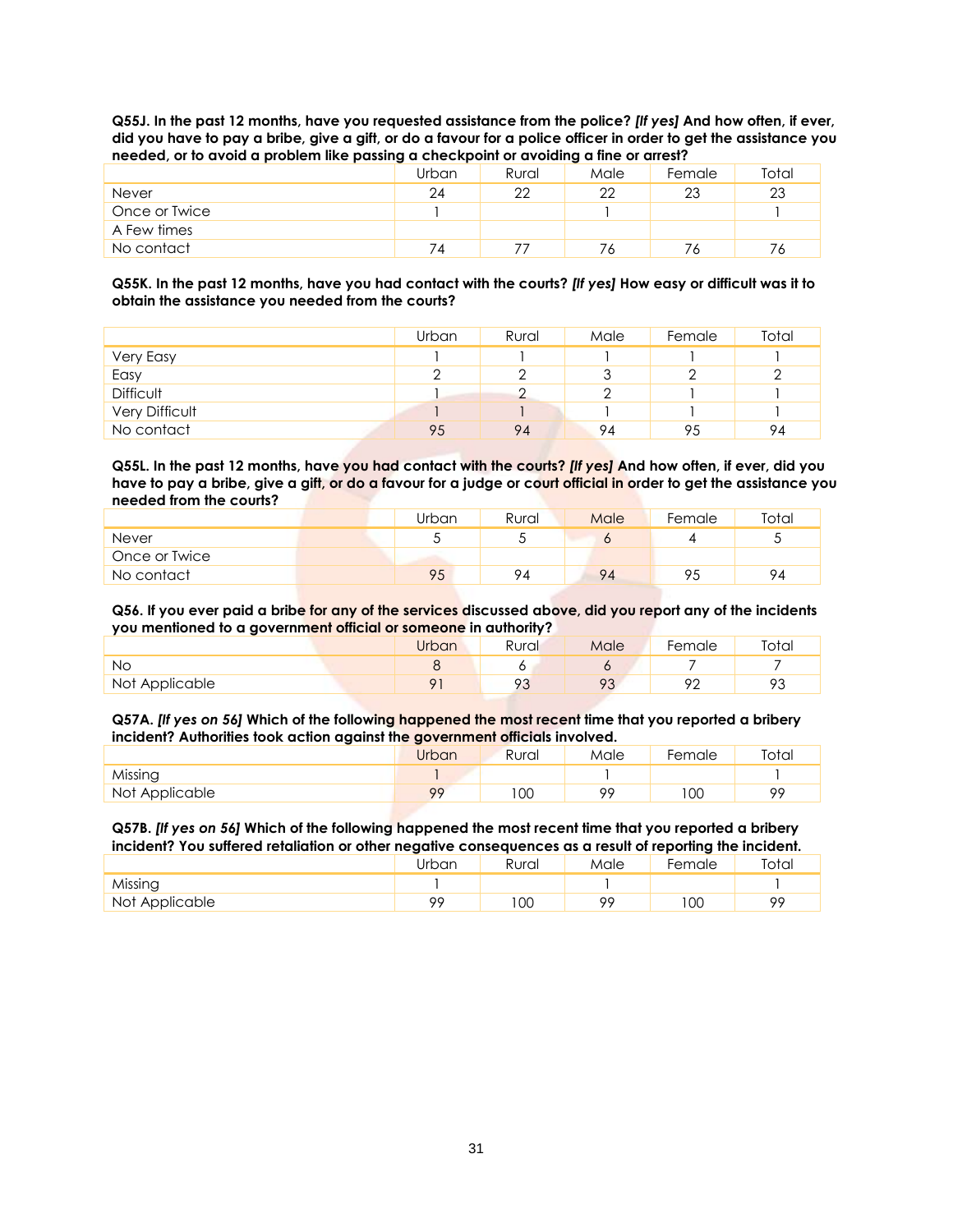|                                                              | Urban          | Rural             | Male           | Female | Total          |
|--------------------------------------------------------------|----------------|-------------------|----------------|--------|----------------|
| Most people do report incidents of<br>corruption             |                | 2                 |                | 2      | 2              |
| People don't have enough time to<br>report it                | $\overline{2}$ | 2                 | 3              |        | 2              |
| People don't know where to report it                         | 4              | 4                 | 5              | 4      | 4              |
| People don't know how to report it                           | $\mathbf{2}$   | 3                 | $\overline{2}$ | 4      | 3              |
| Nothing will be done / It wouldn't make<br>a difference      | 15             | 14                | 15             | 14     | 14             |
| It's too expensive to report                                 | $\overline{2}$ |                   |                |        |                |
| Corruption is normal / Everyone does it                      | 15             | $12 \overline{ }$ | 12             | 13     | 13             |
| People are afraid of the consequences                        | 39             | 41                | 39             | 41     | 40             |
| The officials where they would report to<br>are also corrupt | 8              | 7                 | 8              | 6      |                |
| It's government's money, so it's not our<br>problem          |                | $\mathfrak{D}$    |                |        |                |
| Because they would implicate<br>themselves as bribe-givers   | 5              | 5                 | 6              | 5      | 5              |
| Corruption is too difficult to prove                         | $\overline{2}$ | $\overline{2}$    | $\overline{2}$ | 2      | 2              |
| Other                                                        |                | $\overline{2}$    |                |        | $\overline{2}$ |
| Don't know                                                   | 5              | 4                 | 4              | 4      | 4              |

**Q58. Some people say that many incidents of corruption are never reported. Based on your experience, what do you think is the main reason why many people do not report corruption when it occurs?**

## **Q59A. How much of the time do you think the following try their best to listen to what people like you have to say: Members of Parliament?**

|                       | Urban         | Rural | Male | Female | Total |
|-----------------------|---------------|-------|------|--------|-------|
| Never                 | 30            |       | 23   | 23     | 23    |
| <b>Only Sometimes</b> | 44            | 42    | 43   | 42     | 42    |
| Often                 | 18            | 27    | 25   | 24     | 25    |
| Always                | $\mathcal{L}$ |       |      |        |       |
| Don't know            | 3             |       | 3    |        | 3     |

#### **Q59B. How much of the time do you think the following try their best to listen to what people like you have to say: Local government councillors?**

| . .                   | Urban | Rural | Male | Female | Total          |
|-----------------------|-------|-------|------|--------|----------------|
| Never                 | 28    |       | 21   |        | 20             |
| <b>Only Sometimes</b> | 37    | 33    | 32   | 35     | 34             |
| Often                 | 22    | 21    | 22   | 20     | 2 <sup>1</sup> |
| Always                |       |       |      |        | ა              |
| Don't know            |       | 23    | 19   |        | 20             |

#### **Q59C\_SWZ. How much do you think the following try their best to listen to what people like you have to say: Inkhundla Council Members?**

|                       | Urban | Rural | Male | Female | Total |
|-----------------------|-------|-------|------|--------|-------|
| <b>Never</b>          | 26    | 15    | 19   |        | 18    |
| <b>Only Sometimes</b> | 34    | 36    | 36   | 35     | 35    |
| Often                 | 24    | 33    | 31   | 31     | 31    |
| Always                | о     | 12    |      |        |       |
| Don't know            | O     |       | ാ    |        | C     |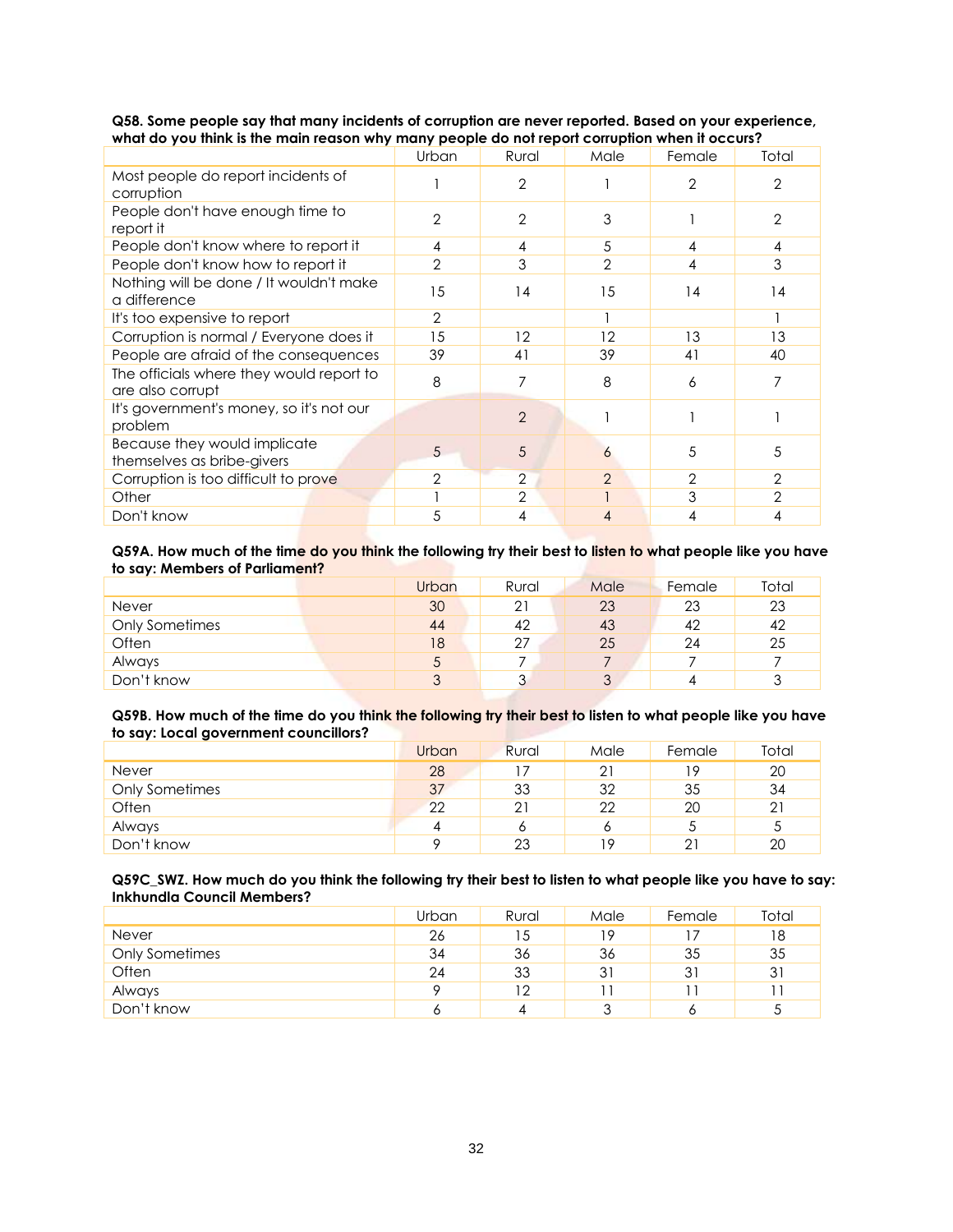|                                        | Urban                    | Rural          | Male           | Female         | Total          |
|----------------------------------------|--------------------------|----------------|----------------|----------------|----------------|
| Nothing/ no problems                   |                          |                |                |                |                |
| Management of the economy              | 6                        | 3              | 5              | 3              | 4              |
| Wages, incomes and salaries            | 8                        | 6              | 7              | 7              | 7              |
| Unemployment                           | 34                       | 29             | 32             | 29             | 31             |
| Poverty/destitution                    | 8                        | 9              | 8              | 10             | 9              |
| <b>Rates and Taxes</b>                 | $\mathbf{1}$             | 1              | $\mathbf{I}$   | $\mathbf{1}$   | $\mathbf{1}$   |
| Loans / credit                         |                          | 1              |                |                |                |
| Farming/agriculture                    |                          | $\overline{2}$ | $\overline{2}$ | $\mathbf{1}$   | $\overline{2}$ |
| Food shortage/famine                   | $\overline{2}$           | 5              | $\overline{3}$ | 4              | 4              |
| Drought                                |                          | $\overline{2}$ | $\overline{2}$ | $\mathbf{1}$   | 1              |
| Land                                   |                          |                |                |                |                |
| Transportation                         | $\mathbf{1}$             | $\mathbf{1}$   | 1              |                | $\mathbf{1}$   |
| Communications                         |                          |                |                |                |                |
| Infrastructure / roads                 | 3                        | 5              | 4              | 6              | $\sqrt{5}$     |
| Education                              | 9                        | 5              | 6              | 5              | 6              |
| Housing                                |                          |                |                |                |                |
| Electricity                            | 1                        |                | $\mathbf{1}$   | 1              | 1              |
| Water supply                           | 1                        | 9              | 8              | 7              | $\overline{7}$ |
| Orphans/street children/homeless       | 1                        | 3              | $\mathbf{1}$   | 3              | $\overline{2}$ |
| children                               |                          |                |                |                |                |
| Services (other)                       | 1                        | 1              | $\mathbf{1}$   | 1              | 1              |
| Health                                 | 3                        | 3              | 3              | 4              | 3              |
| <b>AIDS</b>                            | 1                        |                | 1              | $\mathbf{1}$   | 1              |
| Sickness / Disease                     |                          |                |                |                |                |
| Crime and Security                     | $\overline{2}$           | $\overline{2}$ | 1              | 3              | $\overline{2}$ |
| Corruption                             | 8                        | 5              | 6              | 5              | 6              |
| Political violence                     |                          |                |                |                |                |
| Political instability/ ethnic tensions |                          | 1              |                | 1              |                |
| Discrimination/inequality              |                          |                | 1              | $\mathbf{1}$   | 1              |
| Gender issues / women's rights         |                          |                |                |                |                |
| Democracy/political rights             | $\overline{\phantom{a}}$ | $\mathbf{1}$   | 1              |                | 1              |
| Agricultural marketing                 |                          |                |                |                |                |
| Elderly grants                         | $\mathbf{1}$             | $\overline{2}$ | 1              | $\overline{2}$ | $\overline{2}$ |
| Other                                  | $\overline{4}$           | 1              | $\overline{2}$ | $\overline{2}$ | $\overline{2}$ |

## **Q60\_PT1. In your opinion, what are the most important problems facing this country that government should address? 1 st response**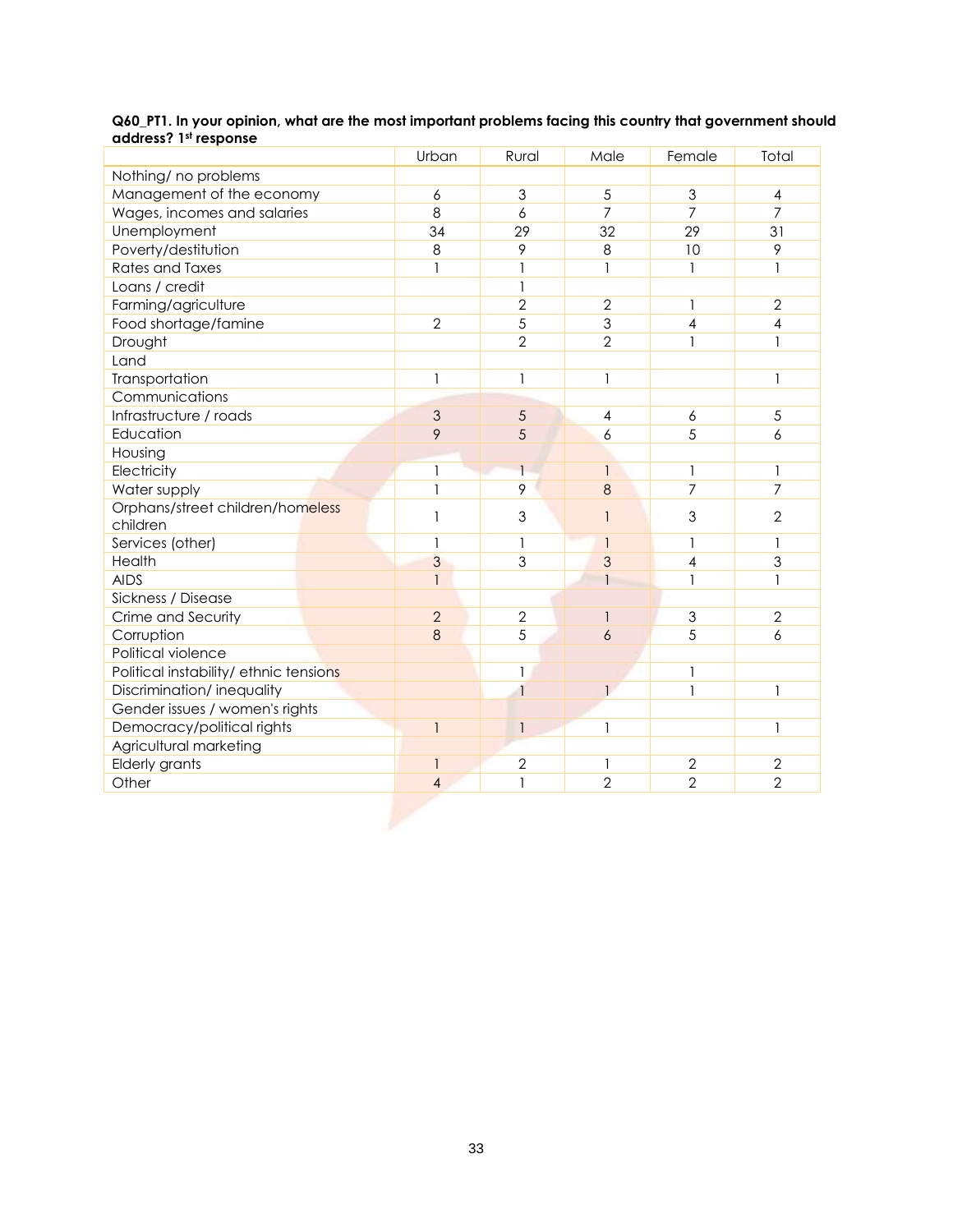|                                              | Urban                    | Rural          | Male           | Female         | Total          |
|----------------------------------------------|--------------------------|----------------|----------------|----------------|----------------|
| Management of the economy                    | $\overline{2}$           |                | $\overline{2}$ |                | $\overline{2}$ |
| Wages, incomes and salaries                  | 5                        | 3              | 3              | 4              | 3              |
| Unemployment                                 | 17                       | 13             | 13             | 14             | 14             |
| Poverty/destitution                          | 8                        | 10             | 10             | 9              | 9              |
| <b>Rates and Taxes</b>                       | 3                        | $\overline{2}$ | $\overline{2}$ | $\overline{2}$ | $\overline{2}$ |
| Loans / credit                               |                          | 1              | $\mathbf{I}$   |                |                |
| Farming/agriculture                          | $\mathbf{1}$             | 3              | $\overline{3}$ | $\overline{2}$ | 3              |
| Food shortage/famine                         | $\overline{\mathcal{A}}$ | 8              | $\overline{7}$ | $\overline{7}$ | $\overline{7}$ |
| Drought                                      | $\overline{2}$           | $\overline{2}$ | $\overline{2}$ | $\overline{2}$ | $\overline{2}$ |
| Land                                         |                          |                |                |                |                |
| Transportation                               | 1                        | 3              | $\overline{2}$ | 3              | 3              |
| Communications                               | $\mathbf{1}$             | 1              | $\mathbf{1}$   |                |                |
| Infrastructure / roads                       | $\overline{2}$           | 8              | 6              | 6              | 6              |
| Education                                    | 8                        | 8              | 7              | 8              | 8              |
| Housing                                      | $\overline{2}$           |                | $\mathbf{1}$   | 1              | 1              |
| Electricity                                  | $\overline{\phantom{a}}$ | $\overline{2}$ | $\overline{2}$ | $\overline{2}$ | $\overline{2}$ |
| Water supply                                 | 3                        | 9              | 9              | $\overline{7}$ | 8              |
| Orphans/street children/homeless<br>children | 4                        | 3              | 3              | 4              | 3              |
| Services (other)                             |                          |                |                |                |                |
| Health                                       | 8                        | 6              | 5              | 8              | 7              |
| <b>AIDS</b>                                  | $\mathbf{1}$             | 1              | 1              | $\mathbf{1}$   | 1              |
| Sickness / Disease                           | $\overline{1}$           |                |                | $\mathbf{1}$   |                |
| Crime and Security                           | $\overline{2}$           | $\overline{2}$ | $\overline{2}$ | $\mathbf{1}$   | $\overline{2}$ |
| Corruption                                   | $\overline{7}$           | 4              | $\overline{7}$ | 3              | 5              |
| Political violence                           |                          |                |                |                |                |
| Political instability/ ethnic tensions       |                          | 1              |                | 1              | $\mathbf{1}$   |
| Discrimination/inequality                    | $\mathbf{1}$             |                | 1              |                |                |
| Gender issues / women's rights               |                          |                |                | 1              | 1              |
| Democracy/political rights                   | $\mathbf{1}$             |                | 1              | 1              | 1              |
| Agricultural marketing                       | $\overline{2}$           |                | 1              | $\mathbf{1}$   | $\mathbf{1}$   |
| Elderly grants                               | $\mathbf{1}$             | $\overline{2}$ | $\mathbf{1}$   | $\overline{2}$ | $\overline{2}$ |
| Other                                        | 5                        |                | $\overline{2}$ | $\overline{2}$ | $\overline{2}$ |
| No further reply                             | 6                        | 4              | 4              | 4              | 4              |

### **Q60\_PT2. In your opinion, what are the most important problems facing this country that government should address? 2 nd response**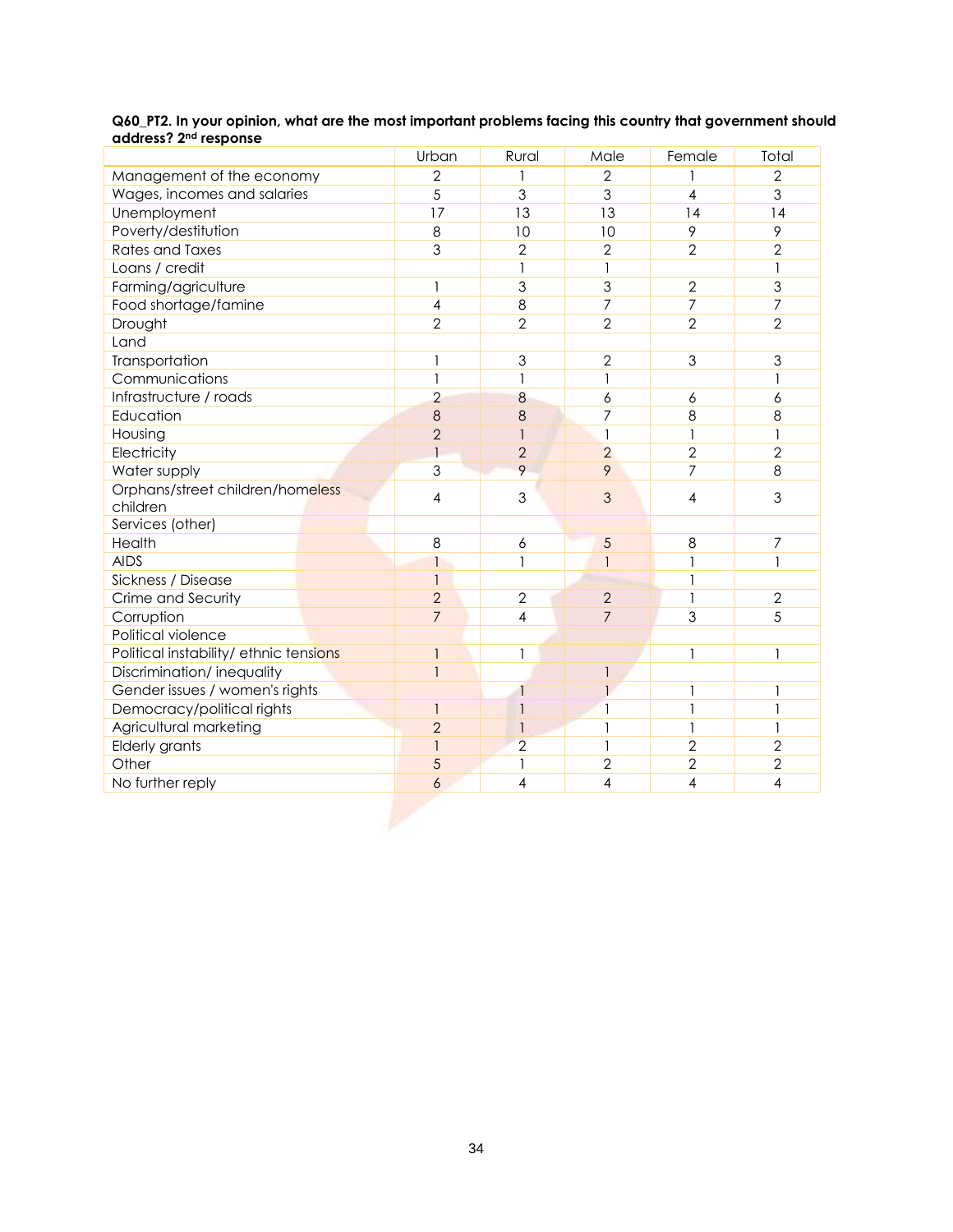|                                        | Urban          | Rural          | Male           | Female         | Total          |
|----------------------------------------|----------------|----------------|----------------|----------------|----------------|
| Management of the economy              | $\overline{2}$ | $\overline{2}$ | 3              | $\overline{2}$ | $\overline{2}$ |
| Wages, incomes and salaries            | $\overline{2}$ | $\overline{2}$ | 1              | 4              | $\overline{2}$ |
| Unemployment                           | 10             | 9              | 10             | 9              | 9              |
| Poverty/destitution                    | 4              | 5              | 4              | 5              | 4              |
| <b>Rates and Taxes</b>                 | 4              | 1              | $\overline{2}$ | $\mathbf{1}$   | $\overline{2}$ |
| Loans / credit                         | 1              | $\mathbf{1}$   | $\mathbf{1}$   | $\mathbf{1}$   | $\mathbf{1}$   |
| Farming/agriculture                    | 1              | $\overline{2}$ | $\overline{2}$ | $\overline{2}$ | $\overline{2}$ |
| Food shortage/famine                   | 1              | 5              | 4              | 5              | 4              |
| Drought                                | $\overline{2}$ | 1              | 1              | $\overline{2}$ | $\overline{2}$ |
| Land                                   |                |                | 1              |                |                |
| Transportation                         | 1              | 3              | $\overline{2}$ | $\overline{2}$ | $\overline{2}$ |
| Communications                         |                |                | 1              |                |                |
| Infrastructure / roads                 | 6              | 9              | 9              | 7              | 8              |
| Education                              | 8              | 10             | 9              | 11             | 10             |
| Housing                                | 1              | 1              | 1              | $\mathbf{1}$   | 1              |
| Electricity                            | $\mathbf{1}$   | 3              | $\overline{2}$ | $\overline{2}$ | $\overline{2}$ |
| Water supply                           | 3              | 8              | $\overline{7}$ | 6              | 7              |
| Orphans/street children/homeless       | 5              | $\overline{4}$ | $\overline{4}$ | $\overline{4}$ | 4              |
| children                               |                |                |                |                |                |
| Services (other)                       |                |                |                |                |                |
| Health                                 | 8              | 9              | $\overline{7}$ | 9              | 8              |
| <b>AIDS</b>                            |                | 1              | $\mathbf{1}$   | 1              | 1              |
| Sickness / Disease                     | $\mathbf{I}$   |                |                |                |                |
| Crime and Security                     | 3              | $\overline{2}$ | $\overline{2}$ | $\overline{2}$ | $\overline{2}$ |
| Corruption                             | 10             | 5              | 6              | 6              | 6              |
| Political violence                     |                |                |                |                |                |
| Political instability/ ethnic tensions | $\mathbf{1}$   |                | $\mathbf{1}$   |                |                |
| Discrimination/inequality              | $\mathbf{1}$   |                |                |                |                |
| Gender issues / women's rights         | $\mathbf{1}$   | $\mathbf{1}$   |                | 1              | 1              |
| Democracy/political rights             | $\mathbf{1}$   |                | $\mathbf{1}$   | $\mathbf{1}$   | 1              |
| Civil war                              |                |                |                |                |                |
| Agricultural marketing                 | $\mathbf{1}$   |                | 1              |                | 1              |
| Elderly grants                         | $\mathbf{1}$   | 1              | 1              | $\mathbf{1}$   | 1              |
| Other                                  | $\overline{4}$ | $\overline{2}$ | 3              | $\overline{2}$ | $\overline{2}$ |
| No further reply                       | 15             | 13             | 14             | 13             | 13             |

## **Q60\_PT3. In your opinion, what are the most important problems facing this country that government should address? 3 rd response**

#### **Q61A. Thinking of the problem you mentioned first, in your opinion, how well or badly would you say the current government is handling this problem, or haven't you heard enough to say?**

|                | Urban | Rural | Male | Female | Total |  |  |  |
|----------------|-------|-------|------|--------|-------|--|--|--|
| Very badly     | 31    | 27    | 28   | 28     | 28    |  |  |  |
| Fairly badly   | 40    | 42    | 42   | 41     | 42    |  |  |  |
| Fairly well    | 25    | 29    | 27   | 28     | 28    |  |  |  |
| Very well      | 2     |       | っ    |        | 2     |  |  |  |
| Not applicable | っ     |       |      |        |       |  |  |  |
| Don't know     |       |       |      |        |       |  |  |  |
|                |       |       |      |        |       |  |  |  |

## **Q61B. Not asked in Swaziland**

**Q62. Not asked in Swaziland**

**Q63. Not asked in Swaziland**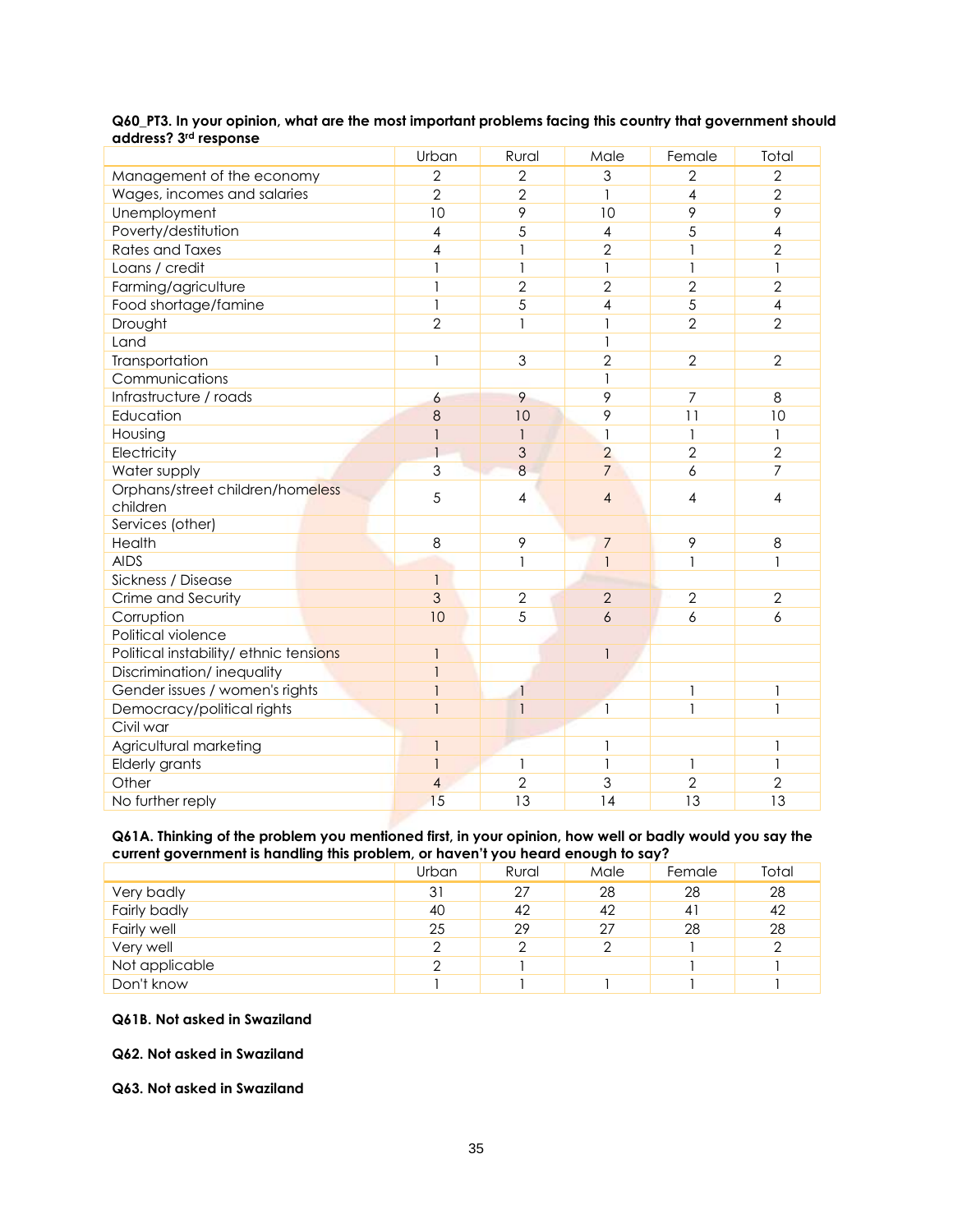## **Q64. Not asked in Swaziland**

### **Q65A. If the government of this country could increase its spending, which of the following areas do you think should be the top priority for additional investment?**

|                                        | Urban | Rural | Male | Female | Total |
|----------------------------------------|-------|-------|------|--------|-------|
| None of the above                      |       |       |      |        |       |
| Education                              | 56    | 43    | 46   | 45     | 46    |
| Infrastructure, like roads and bridges |       | 20    | 19   |        | 18    |
| Security, like the police and military |       |       |      |        |       |
| Healthcare                             | 15    | 15    | 13   | 6      | 15    |
| Agricultural development               |       |       | 16   | .5     | 16    |
| Energy supply                          | 4     |       |      |        | 3     |
| Don't Know / Can't remember            |       |       |      |        |       |

### **Q65B. And which would be your second priority?**

|                                        | Urban | Rural | Male | Female | Total |
|----------------------------------------|-------|-------|------|--------|-------|
| None of the above                      |       |       |      |        |       |
| Education                              | 15    | 17    | 16   |        | 16    |
| Infrastructure, like roads and bridges | 14    | 17    | 17   | 6      | 16    |
| Security, like the police and military | 10    | 5     | 6    |        | Ô     |
| Healthcare                             | 34    | 33    | 30   | 36     | 33    |
| Agricultural development               | 22    | 21    | 24   | 18     | 21    |
| Energy supply                          |       |       | Ô    |        |       |
| Don't Know / Can't remember            |       |       |      |        |       |

#### **Q65C. If the government decided to make people pay more taxes or user fees in order to increase spending on public health care, would you support this decision or oppose it?**

|                            | Urban | Rural | Male | Female | Total |
|----------------------------|-------|-------|------|--------|-------|
| Strongly oppose            | 38    | 34    | 35   | 35     | 35    |
| Somewhat oppose            | 17    | 18    | 20   |        | 18    |
| Neither support nor oppose | 4     |       | 6    |        | 6     |
| Somewhat support           | 18    | 23    | 21   | 23     | 22    |
| Strongly support           | 19    | 15    | 15   | 16     | 16    |
| It depends                 | っ     | ⌒     | ⌒    | ◠      | ⌒     |
| Don't know                 |       |       |      |        |       |

#### **Now let's speak about the performance of the present government of this country.**

**Q66A. How well or badly would you say the current government is handling the following matters, or haven't you heard enough to say: Managing the economy?**

|                                   | Urban | Rural | Male | Female | Total |
|-----------------------------------|-------|-------|------|--------|-------|
| <b>Very Badly</b>                 | 16    |       |      |        |       |
| <b>Fairly Badly</b>               | 36    | 32    | 33   | 33     | 33    |
| <b>Fairly Well</b>                | 45    | 49    | 50   |        | 48    |
| Very Well                         |       |       |      |        | 3     |
| Don't know / Haven't heard enough |       |       | ົ    |        |       |

### **Q66B. How well or badly would you say the current government is handling the following matters, or haven't you heard enough to say: Improving the living standards of the poor?**

|                                   | Urban | Rural | Male | Female | Total |
|-----------------------------------|-------|-------|------|--------|-------|
| <b>Very Badly</b>                 | 20    | 22    | 21   | 22     | 21    |
| <b>Fairly Badly</b>               | 50    | 44    | 47   | 44     | 46    |
| <b>Fairly Well</b>                | 29    | 30    | 30   | 30     | 30    |
| Very Well                         |       |       |      |        |       |
| Don't know / Haven't heard enough |       |       |      |        |       |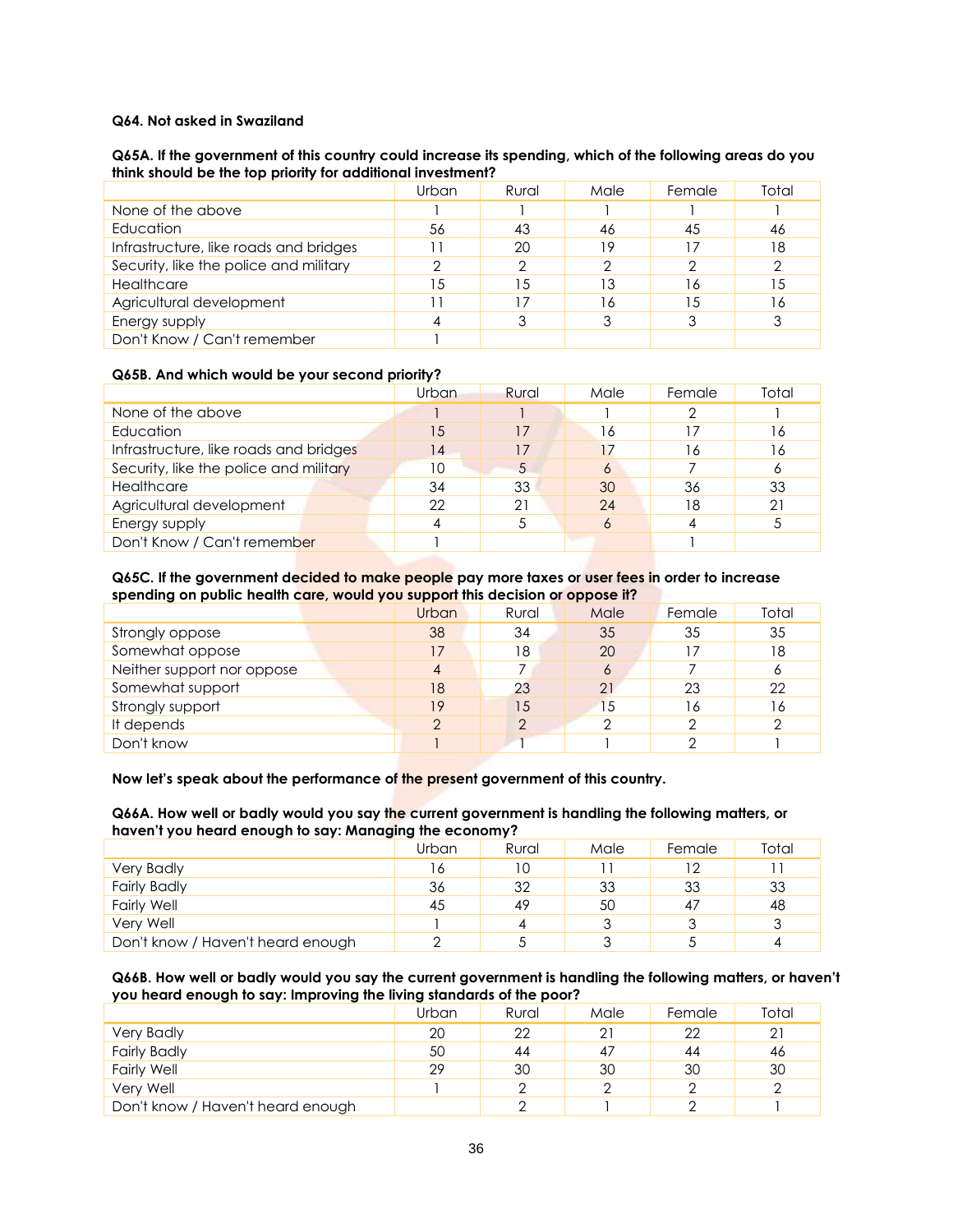|                                   | Urban | Rural | Male | Female | Total |
|-----------------------------------|-------|-------|------|--------|-------|
| <b>Very Badly</b>                 | 32    | 30    | 30   |        | 31    |
| <b>Fairly Badly</b>               | 46    | 44    | 45   | 43     | 44    |
| <b>Fairly Well</b>                | 21    | 22    | 22   |        | 22    |
| Very Well                         |       |       |      |        |       |
| Don't know / Haven't heard enough |       |       |      |        |       |

#### **Q66C. How well or badly would you say the current government is handling the following matters, or haven't you heard enough to say: Creating jobs?**

#### **Q66D. How well or badly would you say the current government is handling the following matters, or haven't you heard enough to say: Keeping prices down?**

|                                   | Urban  | Rural | Male   | Female | Total |
|-----------------------------------|--------|-------|--------|--------|-------|
| <b>Very Badly</b>                 | 24     | 23    | 22     | 25     | 24    |
| <b>Fairly Badly</b>               | 48     | 48    | 49     | 48     | 48    |
| <b>Fairly Well</b>                | 24     | 23    | 25     |        | 23    |
| Very Well                         | $\cap$ |       |        |        |       |
| Don't know / Haven't heard enough |        |       | $\sim$ |        |       |

## **Q66E. How well or badly would you say the current government is handling the following matters, or haven't you heard enough to say: Narrowing gaps between rich and poor?**

|                                   | Urban          | Rural | Male | Female | Total |
|-----------------------------------|----------------|-------|------|--------|-------|
| <b>Very Badly</b>                 | 30             |       | 30   | 32     | 31    |
| <b>Fairly Badly</b>               | 48             | 43    | 45   | 43     | 44    |
| <b>Fairly Well</b>                | 19             | 19    | 20   | 19.    | 19    |
| Very Well                         | $\overline{2}$ |       |      |        |       |
| Don't know / Haven't heard enough |                |       |      |        | 4     |

#### **Q66F. How well or badly would you say the current government is handling the following matters, or haven't you heard enough to say: Reducing crime?**

|                                   | Urban | Rural | Male | Female | Total |
|-----------------------------------|-------|-------|------|--------|-------|
| <b>Very Badly</b>                 |       |       |      |        |       |
| <b>Fairly Badly</b>               | 31    | 23    | 27   | 22     | 25    |
| <b>Fairly Well</b>                | 49    | 58    | 56   | 56     | 56    |
| Very Well                         | 10    |       |      |        |       |
| Don't know / Haven't heard enough |       |       |      |        | ⌒     |

### **Q66G. How well or badly would you say the current government is handling the following matters, or haven't you heard enough to say: Improving basic health services?**

|                                   | Urban | Rural | Male | Female | Total |
|-----------------------------------|-------|-------|------|--------|-------|
| <b>Very Badly</b>                 | Ω     |       |      |        |       |
| <b>Fairly Badly</b>               | 20    | 8     | 18   |        | 18    |
| <b>Fairly Well</b>                | 62    | 62    | 61   | 62     | 62    |
| Very Well                         |       | 6     | 14   | 14     | 14    |
| Don't know / Haven't heard enough |       |       |      |        |       |

### **Q66H. How well or badly would you say the current government is handling the following matters, or haven't you heard enough to say: Addressing educational needs?**

|                                   | Urban | Rural | Male | Female | Total |
|-----------------------------------|-------|-------|------|--------|-------|
| <b>Very Badly</b>                 |       |       |      |        | 4     |
| <b>Fairly Badly</b>               | 22    | 20    | 21   | 20     | 20    |
| <b>Fairly Well</b>                | 60    | 58    | 58   | 58     | 58    |
| Verv Well                         |       | 18    |      |        |       |
| Don't know / Haven't heard enough |       |       |      |        |       |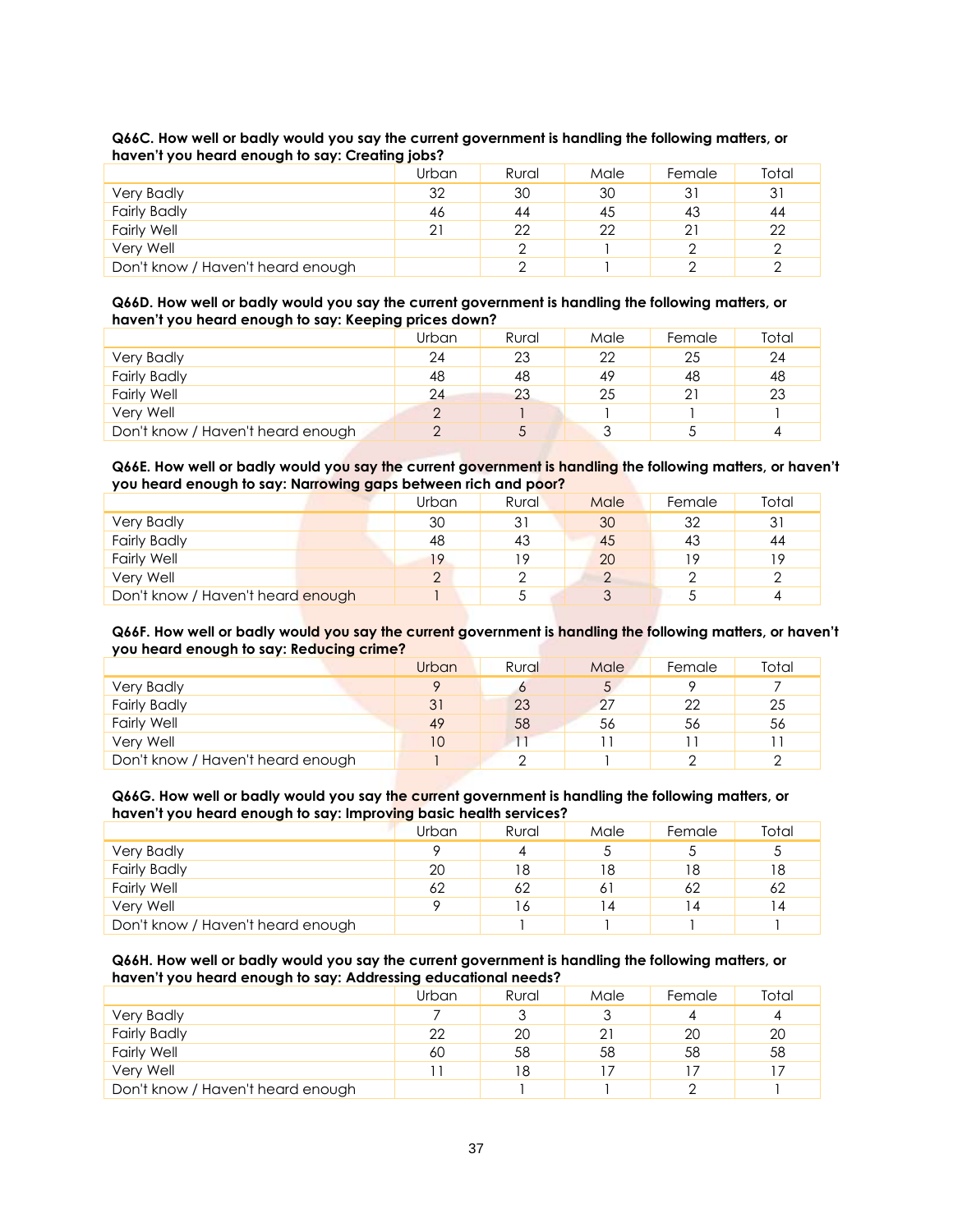| Q661. How well or badly would you say the current government is handling the following matters, or haven't |  |
|------------------------------------------------------------------------------------------------------------|--|
| you heard enough to say: Providing water and sanitation services?                                          |  |

| . .                               |       |       |      |        |       |
|-----------------------------------|-------|-------|------|--------|-------|
|                                   | Urban | Rural | Male | Female | Total |
| <b>Very Badly</b>                 | Q     | 18    |      | .5     | 16    |
| <b>Fairly Badly</b>               | 29    | 34    | 32   | 34     | 33    |
| <b>Fairly Well</b>                | 55    | 42    | 45   | 44     | 45    |
| Very Well                         |       |       |      |        |       |
| Don't know / Haven't heard enough |       |       |      |        |       |

#### **Q66J. How well or badly would you say the current government is handling the following matters, or haven't you heard enough to say: Ensuring everyone has enough to eat?**

|                                   | Urban | Rural | Male | Female | Total |
|-----------------------------------|-------|-------|------|--------|-------|
| <b>Very Badly</b>                 | 23    | 25    | 25   | 24     | 24    |
| <b>Fairly Badly</b>               | 47    | 46    | 46   |        | 46    |
| <b>Fairly Well</b>                | 25    | 26    | 26   | 26     | 26    |
| Very Well                         |       |       |      |        | っ     |
| Don't know / Haven't heard enough |       |       |      |        |       |

## **Q66K. How well or badly would you say the current government is handling the following matters, or haven't you heard enough to say: Fighting corruption in government?**

|                                   | Urban | Rural | Male           | Female  | Total |
|-----------------------------------|-------|-------|----------------|---------|-------|
| <b>Very Badly</b>                 | 20    | 16    |                |         |       |
| <b>Fairly Badly</b>               | 33    | 31    | 32             |         | 31    |
| <b>Fairly Well</b>                | 36    | 42    | 4 <sup>1</sup> | $\vert$ | $-4$  |
| Very Well                         |       |       |                |         |       |
| Don't know / Haven't heard enough | 4     |       |                |         |       |

#### **Q66L. How well or badly would you say the current government is handling the following matters, or haven't you heard enough to say: Maintaining roads and bridges?**

|                                   | Urban          | Rural          | Male | Female | Total |
|-----------------------------------|----------------|----------------|------|--------|-------|
| <b>Very Badly</b>                 |                | 8 <sup>1</sup> | 15   | 18     | 16    |
| <b>Fairly Badly</b>               | 33             | 35             | 35   | 33     | 34    |
| <b>Fairly Well</b>                | 5 <sup>1</sup> | 42             | 44   | 44     | 44    |
| Very Well                         | 4              |                |      |        | ა     |
| Don't know / Haven't heard enough |                |                |      |        |       |

#### **Q66M. How well or badly would you say the current government is handling the following matters, or haven't you heard enough to say: Providing a reliable supply of electricity?**

|                                   | Urban | Rural | Male | Female | Total |
|-----------------------------------|-------|-------|------|--------|-------|
| <b>Very Badly</b>                 |       |       |      |        | 10    |
| <b>Fairly Badly</b>               | 26    |       | 32   | 29     | 30    |
| <b>Fairly Well</b>                | 54    | 49    | 51   | 49     | 50    |
| Very Well                         | 12    |       |      |        |       |
| Don't know / Haven't heard enough |       |       |      |        |       |

**Q67A. What about local government? I do not mean the national government. I mean your municipal or local government council. How well or badly would you say your local government is handling the following matters, or haven't you heard enough about them to say: Maintaining local roads?**

|                                   | Urban | Rural | Male | Female | Total |
|-----------------------------------|-------|-------|------|--------|-------|
| <b>Very Badly</b>                 |       | 18    | 18   |        |       |
| <b>Fairly Badly</b>               | 32    | 33    | 32   | 32     | 32    |
| <b>Fairly Well</b>                | 42    | 29    | 30   | 33     | 32    |
| Verv Well                         | 3     |       |      |        | 3     |
| Don't know / Haven't heard enough |       | 18    | 16   |        | 16    |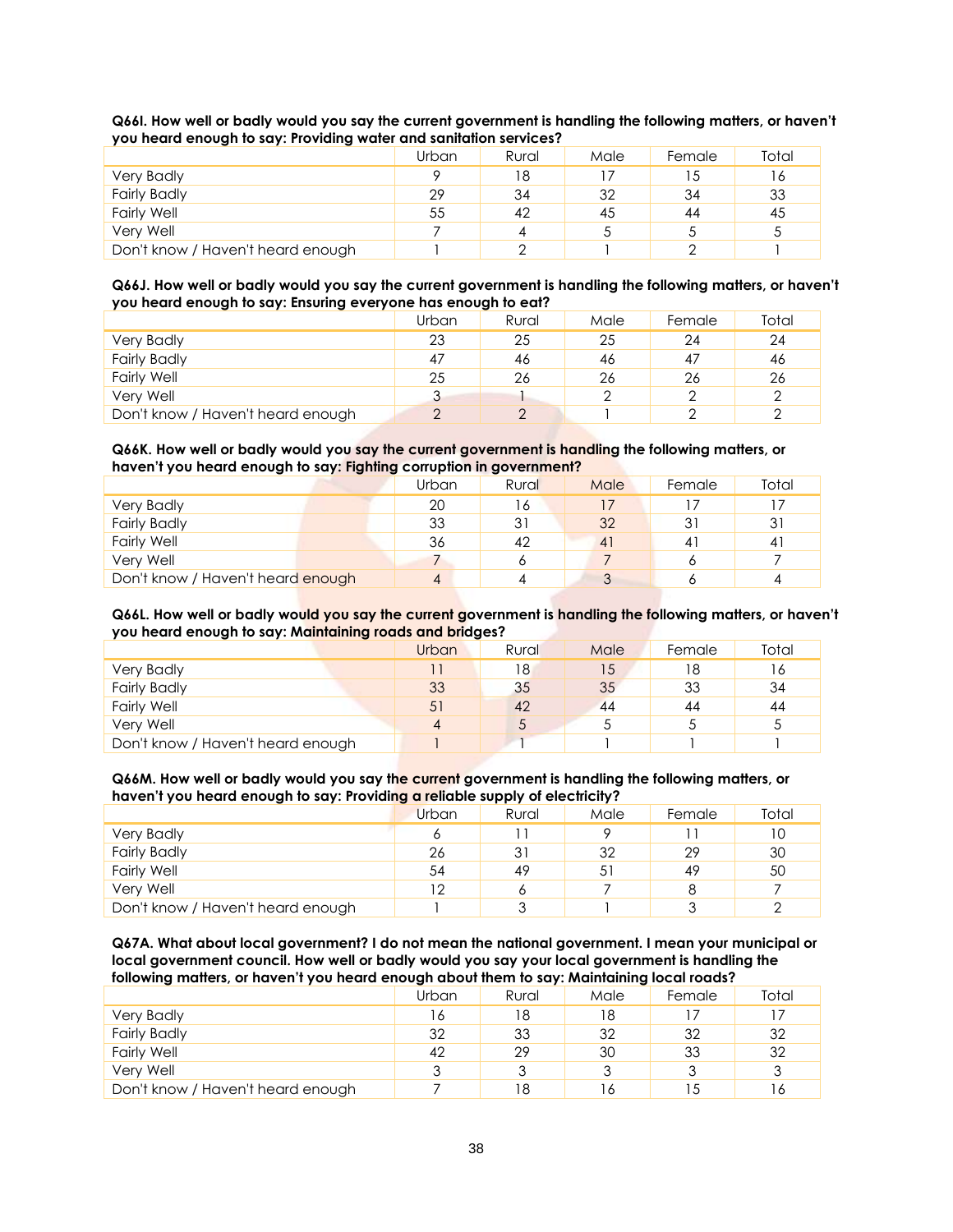| following matters, or haven't you heard enough about them to say: Maintaining local market places? |       |       |      |        |       |  |  |
|----------------------------------------------------------------------------------------------------|-------|-------|------|--------|-------|--|--|
|                                                                                                    | Urban | Rural | Male | Female | Total |  |  |
| Very Badly                                                                                         | IЗ    | 14    | 14   | l 4    | 14    |  |  |
| <b>Fairly Badly</b>                                                                                | 31    | 33    | 32   | 33     | 33    |  |  |
| <b>Fairly Well</b>                                                                                 | 43    | 30    | 33   | 33     | 33    |  |  |
| Verv Well                                                                                          | 4     |       | 3    |        | 3     |  |  |
| Don't know / Haven't heard enough                                                                  |       | 20    | 18   |        |       |  |  |

**Q67B. What about local government? I do not mean the national government. I mean your municipal or local government council. How well or badly would you say your local government is handling the** 

**Q67C\_SWZ. What about the Inkhundla? I do not mean the municipalities. I mean your Inkhundla council. How well or badly would you say your Inkhundla council is handling the following matters, or haven't you heard enough about them to say: Planning and coordinating development of the Inkhundla?** 

|                                   | Urban | Rural | Male | Female | Total |
|-----------------------------------|-------|-------|------|--------|-------|
| <b>Very Badly</b>                 | 4     | 12    | 13   |        | 12    |
| <b>Fairly Badly</b>               | 34    | 39    | 36   | 39     | 38    |
| <b>Fairly Well</b>                | 40    | 43    | 43   | 4'     | 42    |
| Very Well                         |       |       |      |        |       |
| Don't know / Haven't heard enough |       |       |      |        |       |

**Q67D\_SWZ. What about the Inkhundla? I do not mean the municipalities. I mean your Inkhundla council. How well or badly would you say your Inkhundla council is handling the following matters, or haven't you heard enough about them to say: Providing and maintaining infrastructure such as roads and bridges?**

|                                   | Urban | Rural | Male | Female | Total |
|-----------------------------------|-------|-------|------|--------|-------|
| <b>Very Badly</b>                 | 15    | 18    | 18   | O      |       |
| <b>Fairly Badly</b>               | 34    | 42    | 39   | 42     | 40    |
| <b>Fairly Well</b>                | 37    | 34    | 35   | 34     | 35    |
| Very Well                         | 3     |       |      |        | 4     |
| Don't know / Haven't heard enough |       |       |      |        |       |

**Q68A. Do you approve or disapprove of the way that the following people have performed their jobs over the past 12 months, or haven't you heard enough about them to say: Prime Minister Sibusiso Dlamini?**

|                                 | Urban | Rural | Male | Female | Total |
|---------------------------------|-------|-------|------|--------|-------|
| <b>Strongly Disapprove</b>      |       |       |      |        | 10    |
| Disapprove                      | 29    | 24    | 26   | 24     | 25    |
| Approve                         | 42    | 48    | 48   | 45     | 46    |
| <b>Strongly Approve</b>         | 10    |       | 10   |        |       |
| Don't know/Haven't heard enough |       |       |      | ר ו    |       |

#### **Q68B. Do you approve or disapprove of the way that the following people have performed their jobs over the past 12 months, or haven't you heard enough about them to say: Your Member of Parliament?**

|                                 | Urban | Rural | Male | Female         | Total |
|---------------------------------|-------|-------|------|----------------|-------|
| <b>Strongly Disapprove</b>      |       | 15    | 5    | $\overline{4}$ | 4     |
| Disapprove                      | 37    |       | 33   | 32             | 32    |
| Approve                         | 36    | 42    | 40   | 4              | 41    |
| <b>Strongly Approve</b>         | o     |       |      |                |       |
| Don't know/Haven't heard enough |       |       |      |                |       |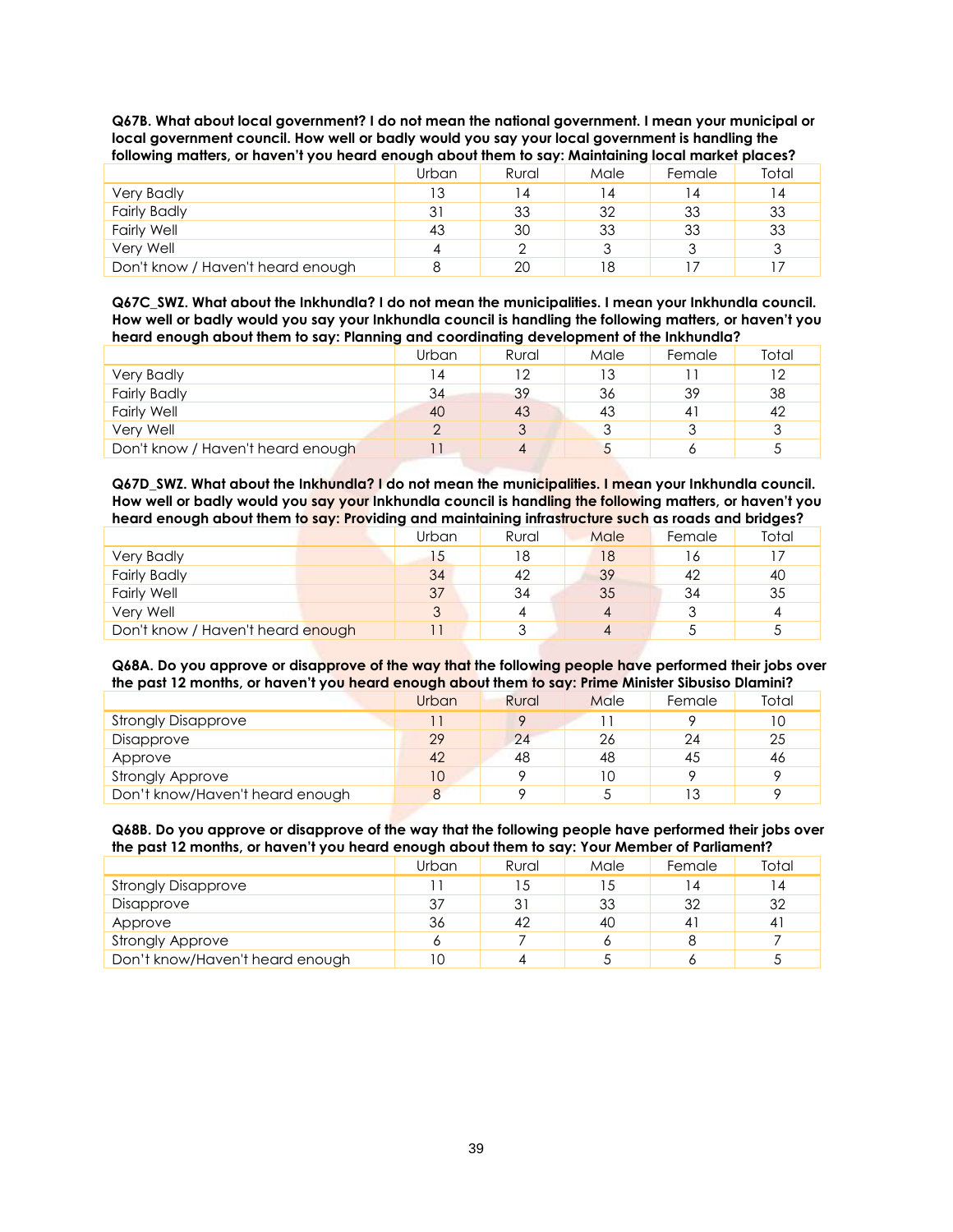| Q68C. Do you approve or disapprove of the way that the following people have performed their jobs over |
|--------------------------------------------------------------------------------------------------------|
| the past 12 months, or haven't you heard enough about them to say: Your elected local government       |
| councillor?                                                                                            |

|                                 | Urban | Rural | Male | Female | Total |
|---------------------------------|-------|-------|------|--------|-------|
| <b>Strongly Disapprove</b>      |       |       |      |        |       |
| Disapprove                      | 29    | 24    | 27   | 23     | 25    |
| Approve                         | 46    | 37    | 39   | 39     | 39    |
| <b>Strongly Approve</b>         | ્ર    |       | 4    |        | 4     |
| Don't know/Haven't heard enough | 6     |       | 23   | 26     | 25    |

#### **Q68D. Do you approve or disapprove of the way that the following people have performed their jobs over the past 12 months, or haven't you heard enough about them to say: Your traditional leader (Bucopho)?**

|                                 | Urban | Rural | Male | Female | Total |
|---------------------------------|-------|-------|------|--------|-------|
| <b>Strongly Disapprove</b>      | o     |       |      |        |       |
| Disapprove                      | 21    | ۱۹    | 20   | 1 Q    | 19    |
| Approve                         | 51    | 56    | 54   | 55     | 55    |
| <b>Strongly Approve</b>         |       | 13    |      | 4      | 13    |
| Don't know/Haven't heard enough | 13    |       |      |        |       |

#### **Q69A. Not asked in Swaziland.**

### **Q69B. Not asked in Swaziland.**

## **Q69C. Not asked in Swaziland.**

#### **Q69A\_SWZ. Who should be responsible for: Making sure that, once elected, Members of Parliament do their jobs?**

|                                | Urban | Rural    | Male | Female         | Total |
|--------------------------------|-------|----------|------|----------------|-------|
| The King                       | 13    |          | 12   | 12             | 12    |
| The prime minister / executive | 28    | 32       | 30   | 32             | 31    |
| The Parliament / Local Council | 18    | 15       | 17   | $\overline{4}$ | 16    |
| Inkhundla Council              | 4     |          | 5    |                |       |
| The Voters                     | 36    | 34       | 34   | 34             | 34    |
| No one                         |       |          |      |                |       |
| Don't know                     | ↷     | $\Omega$ |      |                |       |

#### **Q69B\_SWZ. Who should be responsible for: Making sure that, once elected, local government councillors do their jobs?**

|                                | Urban | Rural | Male | Female | Total |
|--------------------------------|-------|-------|------|--------|-------|
| The King                       |       | Ô     | 5    |        |       |
| The prime minister / executive | 15    | 20    | 20   | 18     | 19    |
| The Parliament / Local Council | 42    | 31    | 35   | 32     | 34    |
| Inkhundla Council              | Q     |       | 8    |        | 8     |
| The Voters                     | 26    | 23    | 22   | 25     | 24    |
| No one                         |       |       |      |        |       |
| Don't know                     |       |       |      | ר ו    |       |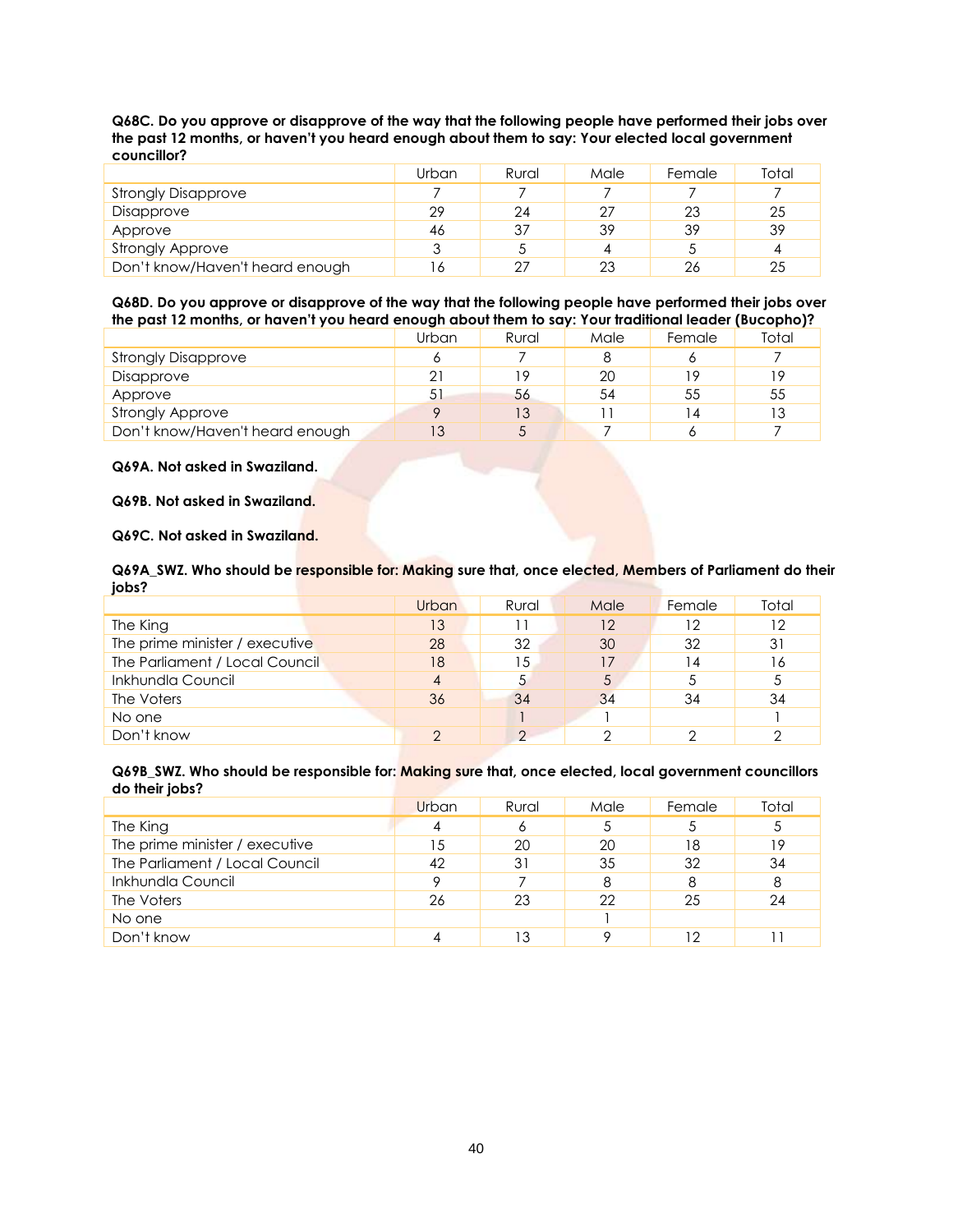|                                | Urban | Rural | Male | Female   | Total |
|--------------------------------|-------|-------|------|----------|-------|
| The King                       | 67    | 75    | 73   | 73       | 73    |
| The prime minister / executive | 4     |       | 6    |          |       |
| The Parliament / Local Council | 17    | 12    | 13   | $12^{-}$ | 13    |
| Inkhundla Council              | 3     |       |      |          |       |
| The Voters                     | 8     |       |      |          |       |
| No one                         |       |       |      |          |       |
| Don't know                     |       |       |      |          |       |

## **Q69C\_SWZ. Who should be responsible for: Making sure that, once elected, the Prime Minister does his job?**

#### **Q69D\_SWZ. Who should be responsible for: Making sure that, once elected, local Inkhundla councillors do their jobs?**

|                                | Urban | Rural | Male | Female | Total |
|--------------------------------|-------|-------|------|--------|-------|
| The King                       | 5     | o     | 5    |        | O     |
| The prime minister / executive | 10    | 13    | 14   | 10     | 12    |
| The Parliament / Local Council | 26    | 21    | 23   | 21     | 22    |
| Inkhundla Council              | 23    | 24    | 23   | 24     | 24    |
| The Voters                     | 31    | 34    | 32   | 35     | 34    |
| No one                         |       |       |      |        |       |
| Don't know                     | 4     |       |      |        |       |

### **Q70A. Based on your experience, how easy or difficult is it to do each of the following: To find out what taxes and fees you are supposed to pay to the government?**

| - -              | Urban | Rural | Male | Female | Total |
|------------------|-------|-------|------|--------|-------|
| Very easy        | 4     | o     | O    |        | o     |
| Easy             | 32    | 30    | 33   | 28     | 31    |
| <b>Difficult</b> | 33    | 29    | 30   | 29     | 30    |
| Very difficult   | 16    |       | 13   |        | 12    |
| Don't Know       | 14    | 24    | 18   | 26     | 22    |

### **Q70B. Based on your experience, how easy or difficult is it to do each of the following: To avoid paying the income or property taxes that you owe to the government?**

|                         | Urban | Rural | Male | Female | Total |
|-------------------------|-------|-------|------|--------|-------|
| Very easy               | っ     |       |      |        |       |
| Easy                    | 12    | 13    | 14   | 12     | 13    |
| <b>Difficult</b>        | 32    | 30    | 33   | 28     | 30    |
| Very difficult          | 33    | 27    | 29   | 27     | 28    |
| Don't have to pay taxes | 5     |       |      |        | 6     |
| Don't Know              | 16    | 22    | 18   | 24     | 21    |

### **Q71A. Please tell me whether you agree or disagree with the following statement: Ordinary people can make a difference in the fight against corruption.**

|                            | Urban | Rural | Male           | Female | Total |
|----------------------------|-------|-------|----------------|--------|-------|
| <b>Strongly Disagree</b>   |       | 21    | 19             | 22     | 20    |
| Disagree                   | 14    | 15    | $\overline{4}$ | 15     | 15    |
| Neither Agree Nor Disagree | 4     |       | 3              |        | 4     |
| Agree                      | 40    | 41    | 41             | 40     | 41    |
| <b>Strongly Agree</b>      | 22    | 18    | 20             |        | 19    |
| Don't Know                 | 3     |       | ⌒              |        |       |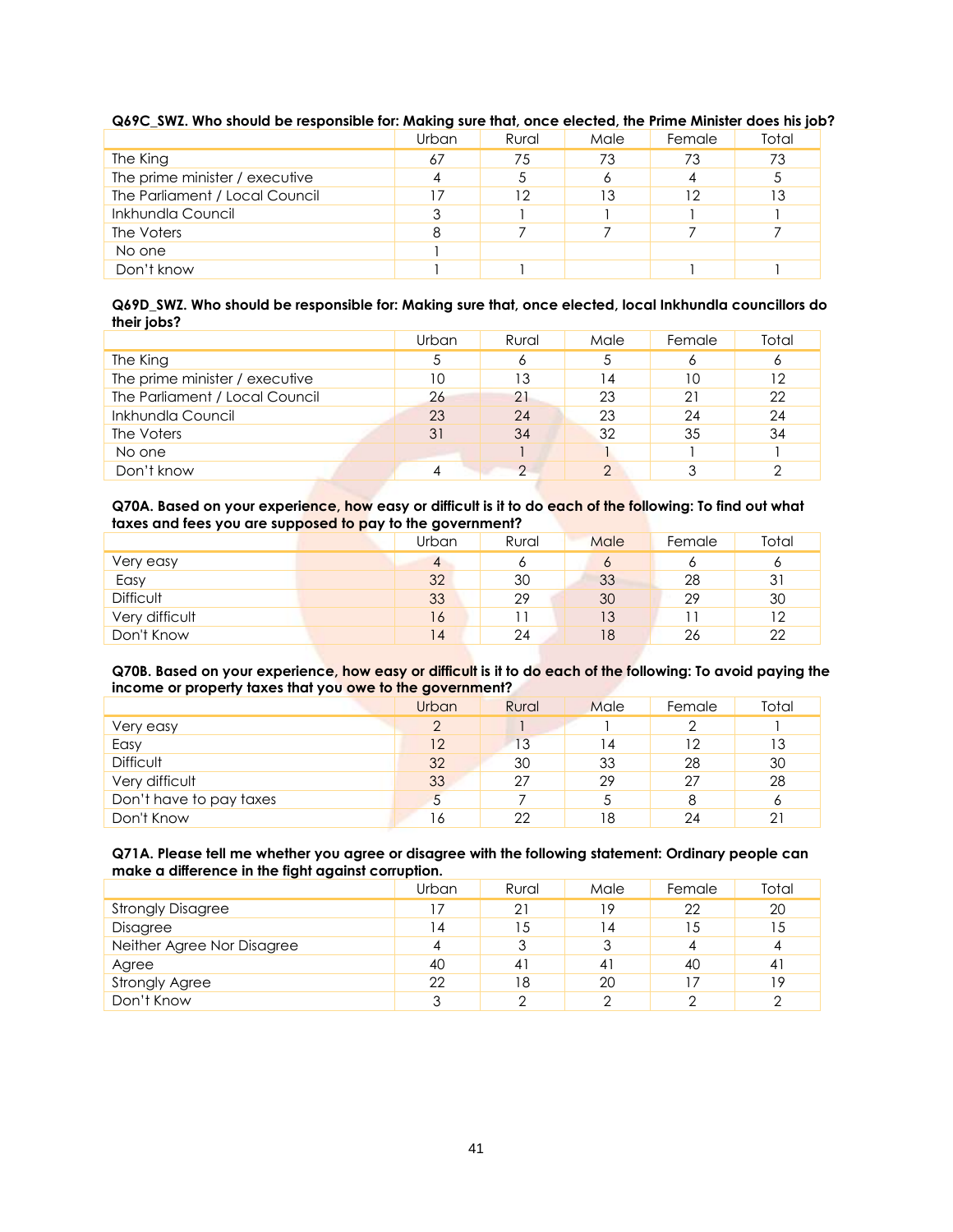|                                                                | Urban | Rural          | Male | Female | Total |
|----------------------------------------------------------------|-------|----------------|------|--------|-------|
| Nothing / Ordinary people cannot do<br>anything                | 20    | 26             | 23   | 26     | 25    |
| Refuse to pay bribes                                           | 16    | 15             | 13   | 17     | 15    |
| Report corruption when you see or<br>experience it             | 48    | 42             | 46   | 41     | 43    |
| Vote for clean candidates                                      | 3     | 4              | 4    | 4      | 4     |
| Speak out about the problem                                    | 5     | 3              | 3    | 3      | 3     |
| Talk to friends and relatives about the<br>problem             |       | $\overline{2}$ |      | 2      |       |
| Sign a petition                                                |       |                |      |        |       |
| Join or support an organization that is<br>fighting corruption |       | 3              | 3    | 2      | 3     |
| Participate in protest marches                                 |       |                |      |        |       |
| Other                                                          |       |                |      |        |       |
| Don't know                                                     | 4     | 3              | 3    |        | 3     |

## **Q71B. What is the most effective thing that an ordinary person like you can do the help combat corruption in this country?**

**Q72. In the last five years, how often, if ever, have you or anyone in your family been directly involved in an administrative, civil, or criminal case that has come before a government court or tribunal as a claimant, as a respondent or defendant, or as a witness?**

|                             | Urban | Rural | Male | Female | Total |
|-----------------------------|-------|-------|------|--------|-------|
| Never                       | 88    | 86    | 85   | 87     | 86    |
| Once                        | 8     |       | 12   |        |       |
| <b>Twice</b>                | ⌒     |       |      |        |       |
| Three or more times         |       |       |      |        |       |
| Don't know / Can't remember |       |       |      |        |       |

#### **Q73A. Have you encountered any of these problems in your experience with government courts in the past five years: You were unable to pay necessary costs and fees?**

|                                                         | Urban | Rural | Male | Female | Total |
|---------------------------------------------------------|-------|-------|------|--------|-------|
| Never                                                   | 8     |       | 10   | 8      | 9     |
| Once or Twice                                           | っ     | ◠     | 3    |        |       |
| A Few times                                             |       |       |      |        |       |
| Often                                                   |       |       |      |        |       |
| No experience with government courts<br>in last 5 years | 90    | 87    | 86   | 89     | 87    |
| Don't know                                              |       |       |      |        |       |

#### **Q73B. Have you encountered any of these problems in your experience with government courts in the past five years: You could not understand the legal processes and procedures?**

|                                                         | Urban | Rural | Male | Female | Total |
|---------------------------------------------------------|-------|-------|------|--------|-------|
| <b>Never</b>                                            | 5     | 8     | 9    |        |       |
| Once or Twice                                           |       |       |      |        | 3     |
| A Few times                                             |       |       |      |        |       |
| Often                                                   |       |       |      |        |       |
| No experience with government courts<br>in last 5 years | 90    | 87    | 86   | 89     | 87    |
| Don't know                                              |       |       |      |        |       |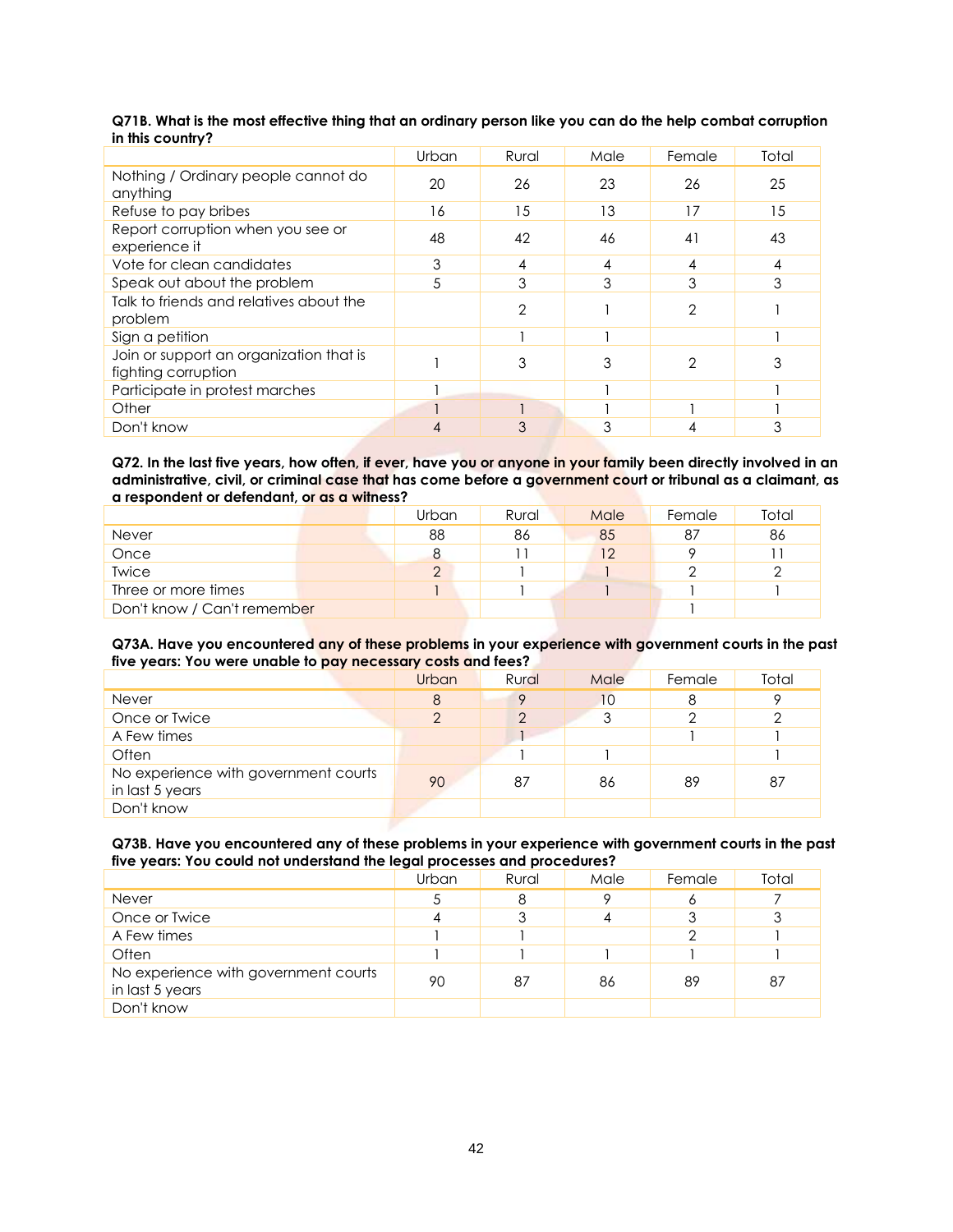## **Q73C. Have you encountered any of these problems in your experience with government courts in the past five years: You could not obtain legal counsel or advice?**

|                                                         | Urban | Rural | Male | Female | Total |
|---------------------------------------------------------|-------|-------|------|--------|-------|
| Never                                                   | 8     |       | Q    |        | Q     |
| Once or Twice                                           | っ     |       |      |        | っ     |
| A Few times                                             |       |       |      |        |       |
| Often                                                   |       |       | 2    |        |       |
| No experience with government courts<br>in last 5 years | 90    | 87    | 86   | 89     | 87    |
| Don't know                                              |       |       |      |        |       |

## **Q73D. Have you encountered any of these problems in your experience with government courts in the past five years: The judge or magistrate did not listen to your side of the story?**

|                                                         | Urban | Rural | Male | Female | Total |
|---------------------------------------------------------|-------|-------|------|--------|-------|
| <b>Never</b>                                            | 6     | 10    | 10   |        | Q     |
| Once or Twice                                           |       |       | 3    |        | 3     |
| A Few times                                             |       |       |      |        |       |
| Often                                                   |       |       |      |        |       |
| No experience with government courts<br>in last 5 years | 90    | 87    | 86   | 89     | 87    |
| Don't know                                              |       |       |      |        |       |

#### **Q73E. Have you encountered any of these problems in your experience with government courts in the past five years: There were long delays in handling or resolving the case?**

|                                                         | Urban | Rural | Male     | Female | Total |
|---------------------------------------------------------|-------|-------|----------|--------|-------|
| Never                                                   | 6     |       |          |        |       |
| Once or Twice                                           | っ     |       | 3        |        |       |
| A Few times                                             |       |       |          |        |       |
| Often                                                   |       |       | $\Omega$ |        |       |
| No experience with government courts<br>in last 5 years | 90    | 87    | 86       | 89     | 87    |
| Don't know                                              |       |       |          |        |       |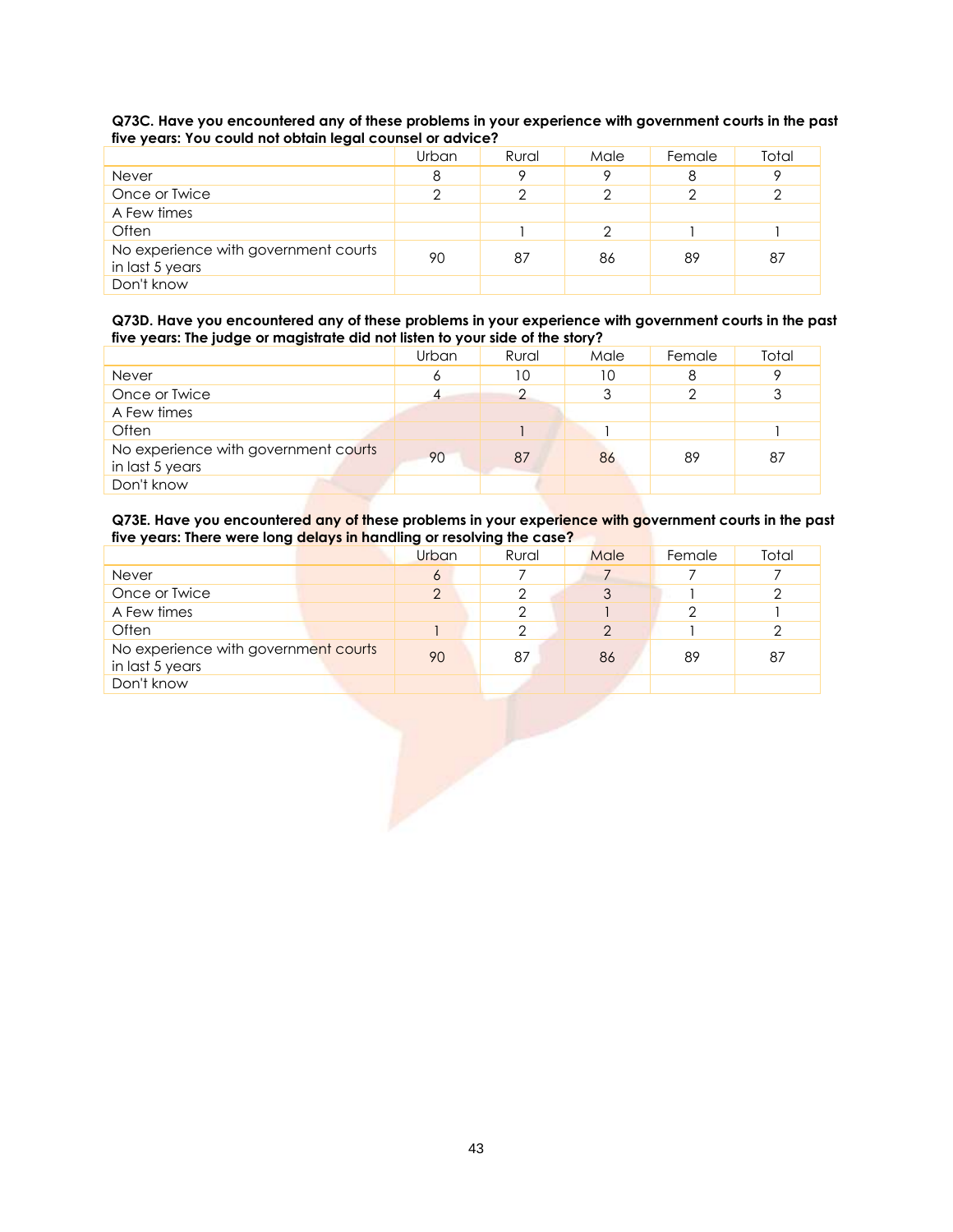### **Q74A. Sometimes people do not take a case to the government courts, even if they think they have a legitimate complaint and deserve justice. In your opinion, what would be the most important reason that people like yourself would not take a case to court?**

|                                                               | Urban          | Rural                   | Male                     | Female         | Total          |
|---------------------------------------------------------------|----------------|-------------------------|--------------------------|----------------|----------------|
| Most people do take cases to court                            | $\mathbf{2}$   | 4                       | 4                        | 3              | $\mathfrak{Z}$ |
| They cannot find a lawyer                                     | $\overline{4}$ | $\overline{2}$          | 3                        | $\overline{3}$ | $\mathfrak{Z}$ |
| Lawyers are too expensive                                     | 24             | 18                      | 19                       | 20             | 19             |
| Absence of legal aid services / absence<br>of free legal help | $\overline{4}$ | $\mathbf{2}$            | $\overline{2}$           | 3              | $\overline{2}$ |
| Court costs are too expensive                                 | 9              | 8                       | 8                        | 8              | 8              |
| Judges, prosecutors or court officials will<br>demand money   | $\overline{2}$ | $\overline{4}$          | $\overline{4}$           | $\overline{2}$ | 3              |
| People don't have enough time to go<br>to court               | 6              | 1                       | 3                        | $\overline{2}$ | $\mathbf{2}$   |
| The distance to the courts is too far                         | 1              | 3                       | $\overline{2}$           | $\overline{3}$ | 3              |
| They don't speak the language spoken<br>in the court          |                | 1                       | $\overline{2}$           | $\mathbf{1}$   | $\mathbf{1}$   |
| They don't know their legal rights and<br>remedies            | $\overline{4}$ | $\overline{4}$          | $\overline{4}$           | 5              | $\overline{4}$ |
| They don't know how to take a case to<br>court                | $\overline{4}$ | 5                       | $\overline{4}$           | 5              | 5              |
| They think the processes are too<br>complex                   | 5              | 6                       | 6                        | 6              | 6              |
| They expect the case to take too long                         | 5              | $\overline{4}$          | $\overline{4}$           | 5              | $\overline{4}$ |
| They think the judges and court officials<br>are incompetent  | 1              | $\overline{2}$          | $\overline{2}$           | $\overline{2}$ | $\mathbf{2}$   |
| They do not expect fair treatment                             | $\overline{7}$ | 10                      | 9                        | 9              | 9              |
| They do not think the judges or courts<br>are independent     | 1              | 1                       | 1                        | 1              | $\mathbf{1}$   |
| Don't trust the courts                                        | 6              | 5                       | 5                        | 5              | 5              |
| The courts favor the rich / powerful                          | $\overline{4}$ | $\overline{\mathbf{4}}$ | $\overline{\mathcal{A}}$ | $\overline{3}$ | 4              |
| They prefer to go to traditional leaders /<br>local council   | 3              | $\overline{4}$          | 4                        | 3              | $\overline{4}$ |
| Other                                                         | 5              | 8                       | $\overline{7}$           | 8              | 8              |
| Don't know                                                    | $\overline{3}$ | 5                       | 4                        | 6              | 5              |
|                                                               |                |                         |                          |                |                |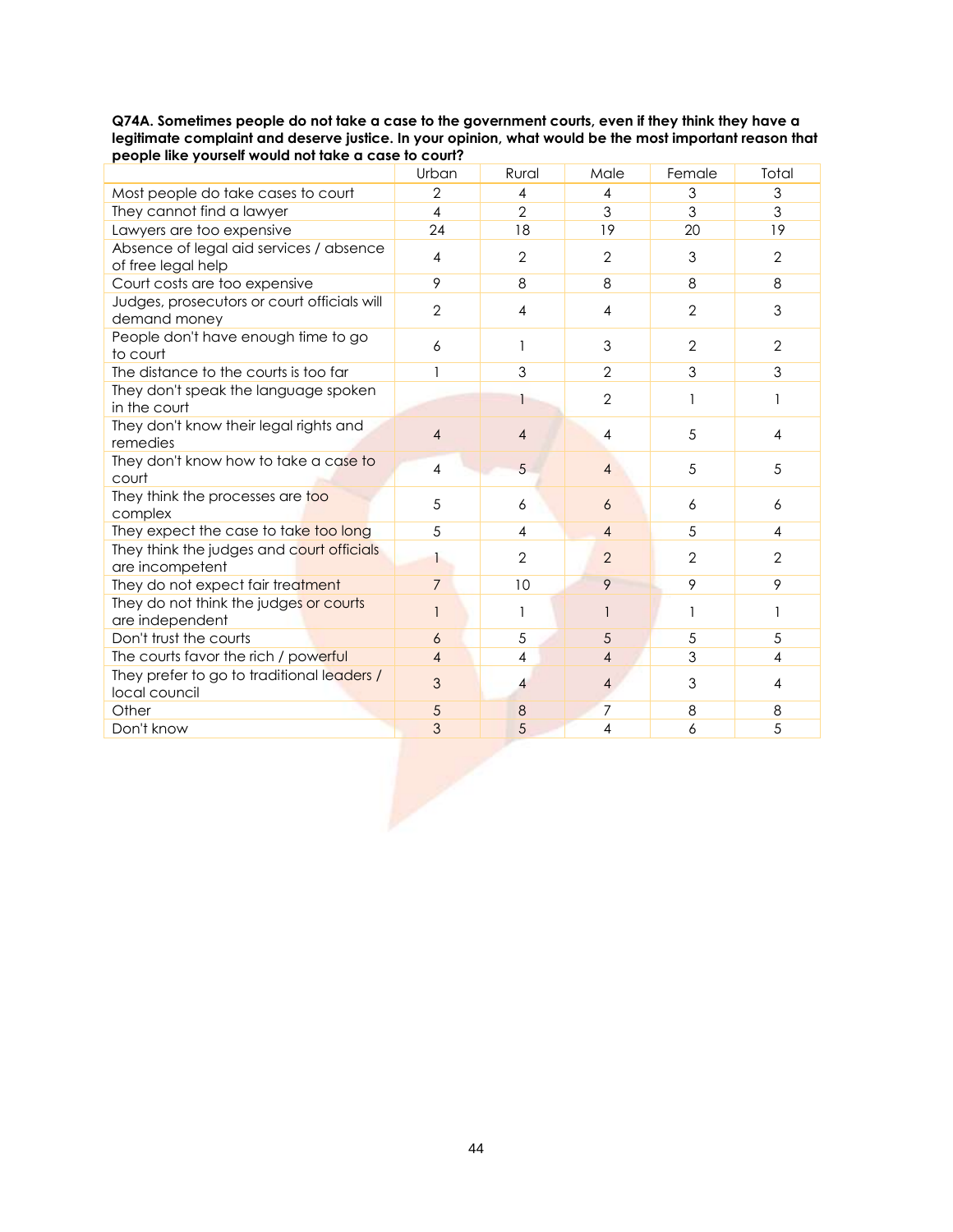|                                                               | Urban          | Rural          | Male           | Female         | Total          |
|---------------------------------------------------------------|----------------|----------------|----------------|----------------|----------------|
| They cannot find a lawyer                                     | $\overline{2}$ |                | $\overline{2}$ |                | 1              |
| Lawyers are too expensive                                     | 8              | 6              | 5              | 7              | 6              |
| Absence of legal aid services / absence<br>of free legal help | $\overline{2}$ | $\overline{2}$ | $\mathbf{2}$   |                | $\overline{2}$ |
| Court costs are too expensive                                 | 5              | $\overline{7}$ | 7              | 6              | $\overline{7}$ |
| Judges, prosecutors or court officials will<br>demand money   | 3              | $\overline{2}$ | 1              | $\overline{2}$ | $\overline{2}$ |
| People don't have enough time to go<br>to court               | $\overline{2}$ | $\overline{2}$ | 3              |                | $\overline{2}$ |
| The distance to the courts is too far                         | 3              | $\overline{4}$ | 4              | 4              | 4              |
| They don't speak the language spoken<br>in the court          | $\overline{2}$ | $\overline{2}$ | $\overline{2}$ | $\overline{2}$ | $\overline{2}$ |
| They don't know their legal rights and<br>remedies            | 7              | 5              | 7              | 4              | 6              |
| They don't know how to take a case to<br>court                | 6              | 3              | 3              | 4              | 3              |
| They think the processes are too<br>complex                   | 5              | $\overline{5}$ | 5              | 5              | 5              |
| They expect the case to take too long                         | 8              | 5              | $\overline{7}$ | 5              | 6              |
| They think the judges and court officials<br>are incompetent  | $\overline{2}$ | $\overline{2}$ | $\overline{2}$ | $\overline{2}$ | $\mathbf{2}$   |
| They do not expect fair treatment                             | 11             | 8              | 6              | 11             | 9              |
| They do not think the judges or courts<br>are independent     |                | $\overline{2}$ | 1              |                |                |
| Don't trust the courts                                        | 6              | 5              | 6              | 5              | 5              |
| The courts favor the rich / powerful                          | 6              | 6              | 6              | 5              | 6              |
| They prefer to go to traditional leaders /<br>local council   | $\overline{2}$ | 4              | 3              | 3              | 3              |
| Other                                                         | 3              | 6              | 5              | 6              | 5              |
| No further Answer                                             | 18             | 24             | 23             | 22             | 23             |

## **Q74B. Sometimes people do not take a case to the government courts, even if they think they have a legitimate complaint and deserve justice. And what would be the second most important reason?**

**Q75A. I am now going to ask you about a range of different actions that some people take. For each of the following, please tell me whether you think the action is not wrong at all, wrong but understandable, or wrong and punishable: Not paying for the services they receive from government?**

| . .<br>__                |       |       |      |        |       |
|--------------------------|-------|-------|------|--------|-------|
|                          | Urban | Rural | Male | Female | Total |
| Not wrong at all         |       |       |      |        |       |
| Wrong but understandable | 53    | 50    | 50   |        | 5     |
| Wrong and punishable     | 38    | 40    | 40   | 38     | 39    |
| Don't Know               |       |       |      |        |       |

**Q75B. I am now going to ask you about a range of different actions that some people take. For each of the following, please tell me whether you think the action is not wrong at all, wrong but understandable, or wrong and punishable: Not paying the taxes they owe on their income?**

|                          | Urban | Rural | Male | Female | Total |
|--------------------------|-------|-------|------|--------|-------|
| Not wrong at all         |       |       |      |        |       |
| Wrong but understandable | 38    | 33    | 33   | 35     | 34    |
| Wrong and punishable     | 55    |       | 63   |        | 60    |
| Don't Know               |       |       |      |        |       |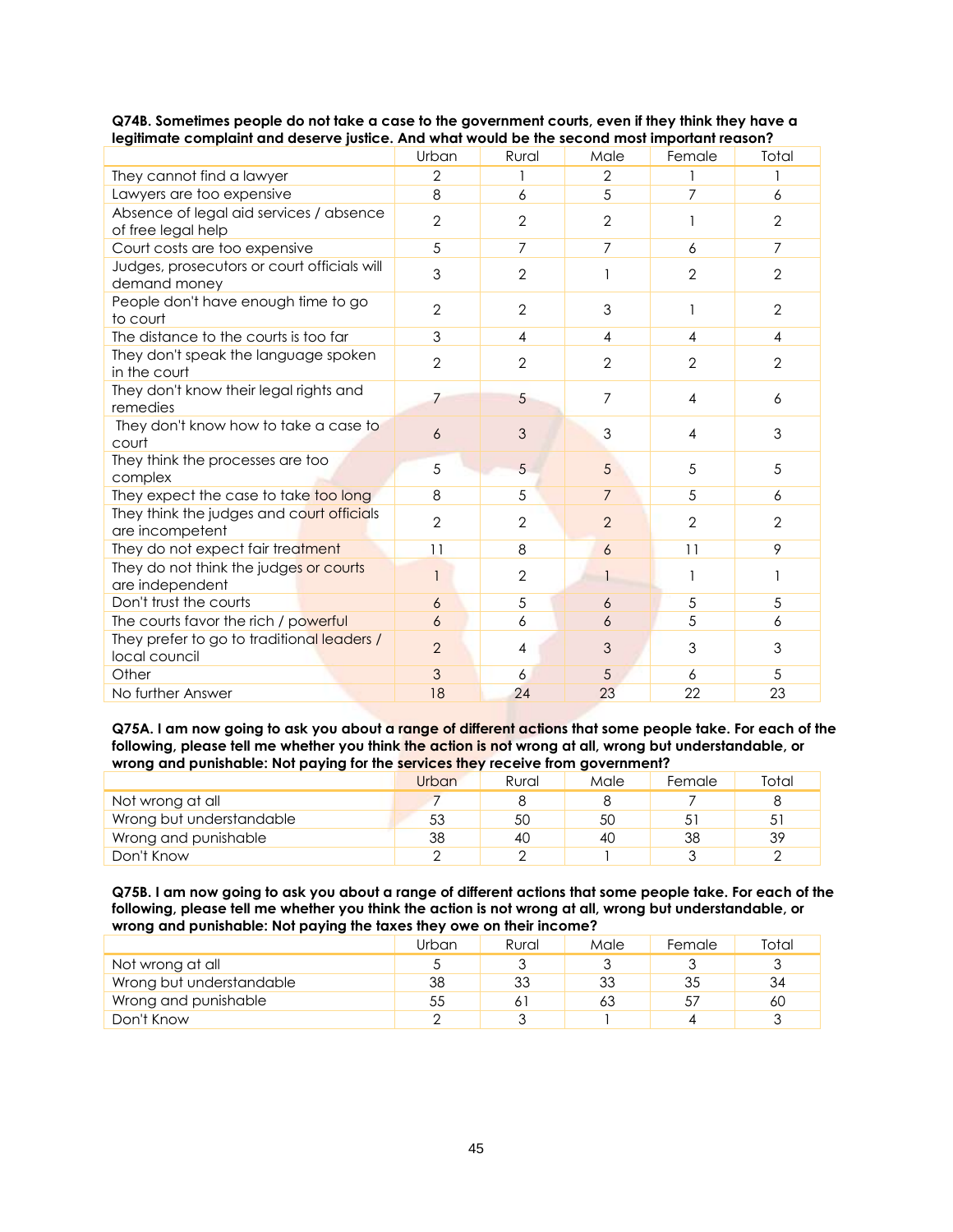**Q76. Which of the following statements is closest to your view? Choose Statement 1 or Statement 2. Statement 1: People living in Southern Africa should be able to move freely across international borders in order to trade or work in other countries.**

**Statement 2: Because foreign migrants take away jobs, and foreign traders sell their goods at very cheap prices, governments should protect their own citizens and limit the cross-border movement of people and goods.**

|                            | Urban | Rural | Male | Female | Total |
|----------------------------|-------|-------|------|--------|-------|
| Agree very strongly with 1 | 31    | 28    | 28   | 30     | 29    |
| Agree with 1               | 40    | 38    | 41   | 37     | 39    |
| Agree with 2               | 15    | 19    | 18   | 18     | 18    |
| Agree very strongly with 2 | ۱۱    | 12    |      | 12     |       |
| Agree with neither         |       |       |      |        |       |
| Don't know                 |       |       |      |        |       |

**Q77. Which of the following statements is closest to your view? Choose Statement 1 or Statement 2. Statement 1: The governments of each country in Southern Africa have a duty to try to guarantee free elections and prevent human rights abuses in other countries in the region, for example by using political pressure, economic sanctions, or military force.**

**Statement 2: Each country in this region should respect the independence of the other countries and allow them to make their own decisions about how their country should be governed.**

|                            | Urban | Rural | Male | Female | Total |
|----------------------------|-------|-------|------|--------|-------|
| Agree very strongly with 1 | 18    | 13    | 16   | 12     | 14    |
| Agree with 1               | 28    | 29    | 28   | 30     | 29    |
| Agree with 2               | 34    | 39    | 38   | 37     | 37    |
| Agree very strongly with 2 | 13    | 13    | 13   | 13     | 13    |
| Agree with neither         | ↷     |       |      |        |       |
| Don't know                 | 5     |       |      |        |       |

**Q78. In your opinion, how easy or difficult is it for people in Southern Africa to cross international borders in order to work or trade in other countries, or haven't you heard enough to say?**

|                | Urban | Rural | Male | Female | Total |
|----------------|-------|-------|------|--------|-------|
| Very difficult | 27    | 25    | 25   | 26     | 26    |
| Difficult      | 28    | 30    | 30   | 29     | 29    |
| Easy           | 20    | 23    | 24   | 21     | 22    |
| Very easy      | 10    |       | 10   |        |       |
| Never try      | 8     |       |      | 8      | 8     |
| Don't know     |       |       |      |        |       |

**Q79A. In your opinion, how much do each of the following do to help your country, or haven't you heard enough to say: The Southern Africa Development Community (SADC)?**

|                     | Urban | Rural | Male | Female | Total |
|---------------------|-------|-------|------|--------|-------|
| Do nothing, no help | 8     |       |      |        | 5     |
| Help a little bit   | 15    | 12    | 14   |        | 13    |
| Help somewhat       | 32    | 28    | 30   | 27     | 29    |
| Help a lot          | 21    | 19    | 21   | 18     | 20    |
| Don't know          | 25    | 37    | 29   | 39     | 34    |

**Q79B. In your opinion, how much do each of the following do to help your country, or haven't you heard enough to say: African Union?**

|                     | Urban | Rural | Male | Female | Total |
|---------------------|-------|-------|------|--------|-------|
| Do nothing, no help |       |       |      |        |       |
| Help a little bit   | 10    |       | 12   |        | 10    |
| Help somewhat       | 31    | 27    | 29   | 27     | 28    |
| Help a lot          | 20    | 15    | 18   | 15     | ۱6    |
| Don't know          | 29    | 42    | 35   | 44     | 39    |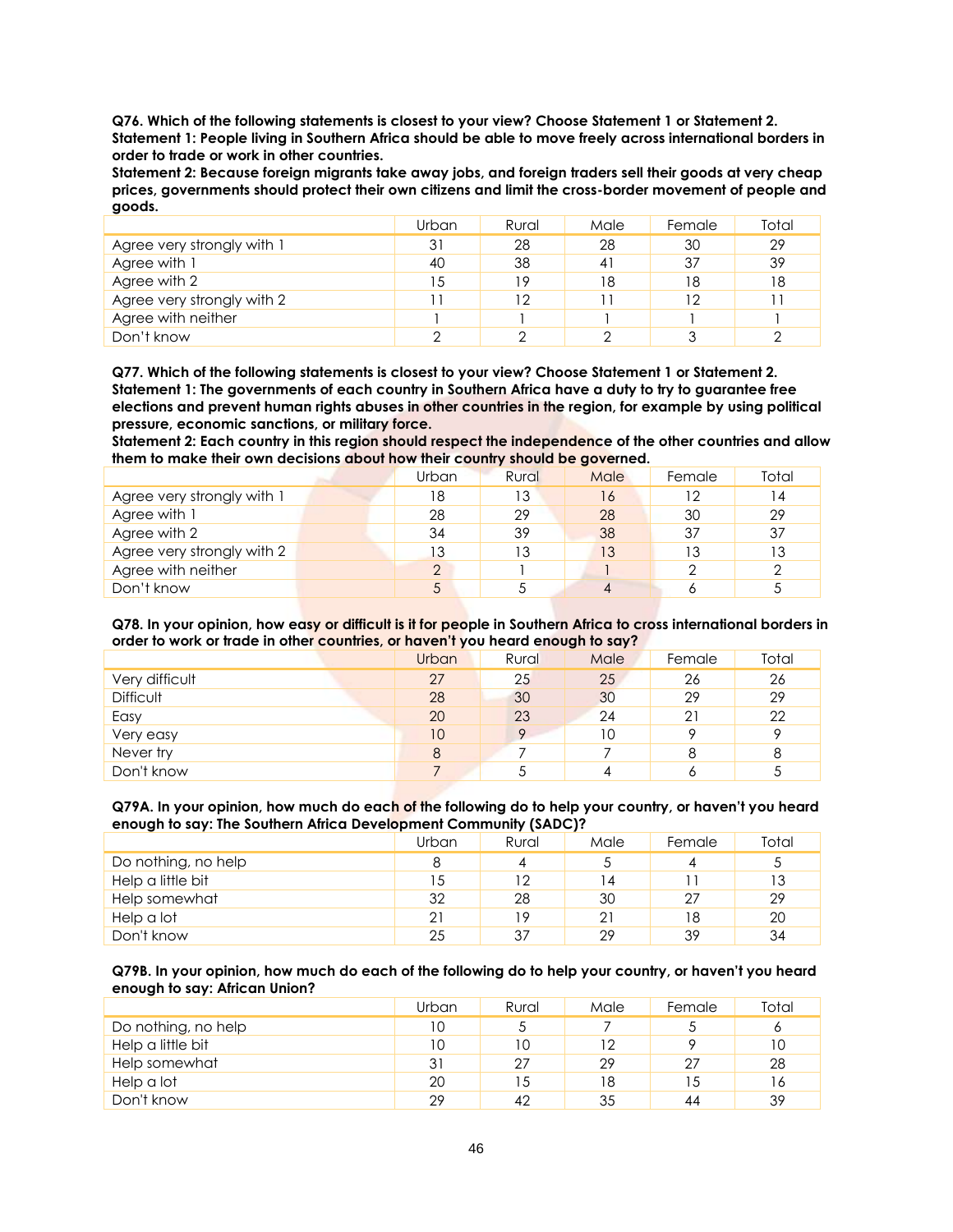| Africa?                                     |       |       |      |        |       |
|---------------------------------------------|-------|-------|------|--------|-------|
|                                             | Urban | Rural | Male | Female | Total |
| None of these                               | 2     |       | 2    |        |       |
| <b>United States</b>                        | 20    | 20    | 22   | 18     | 20    |
| China                                       | 23    | 23    | 24   | 22     | 23    |
| <b>Former Colonial Power</b>                | 15    | 10    | 11   |        | 11    |
| India                                       | 2     |       | っ    |        | っ     |
| South Africa                                | 25    | 35    | 32   | 33     | 32    |
| We should follow our own country's<br>model | 5     | 6     | 5    |        | 6     |
| Other                                       | っ     |       |      |        |       |
| Don't know                                  |       |       |      |        |       |

**Q80A. In your opinion, which of the following countries, if any, would be the best model for the future development of our country: United States, China, [The United Kingdom, you know, the UK], India, South Africa?**

**Q80B. Which of the following do you think has the most influence on Swaziland, or haven't you heard enough to say: United States, China, The United Kingdom, you know, the UK, India, South Africa, international organizations like the United Nations or the World Bank?**

|                                    | Urban | Rural | Male | Female | Total |
|------------------------------------|-------|-------|------|--------|-------|
| None of these have much influence  |       |       |      |        |       |
| <b>United States</b>               |       | 8     | 8    | 10     |       |
| China                              | 35    | 35    | 37   | 33     | 35    |
| <b>Former Colonial Power</b>       | 4     |       | 3    |        |       |
| India                              | 3     |       | っ    |        |       |
| South Africa                       | 28    | 38    | 36   | 36     | 36    |
| International organizations        | 9     | 8     |      |        |       |
| Some other country or organization |       |       |      |        |       |
| Don't know / Haven't heard enough  | 8     |       |      |        |       |

### **Q81A. Not asked in Swaziland.**

**Q81B. Not asked in Swaziland.**

**Q81C. Not asked in Swaziland.**

**Q81D. Not asked in Swaziland.**

**Q81E. Not asked in Swaziland.**

**Now let's talk about the role that Taiwan plays in our country.**

#### **Q81A\_SWZ. How much influence do you think Taiwan's economic activities in Swaziland have on our economy, or haven't you heard enough to say?**

|                                   | Urban | Rural | Male | Female | Total |
|-----------------------------------|-------|-------|------|--------|-------|
| None                              | 4     |       |      |        |       |
| A little                          |       |       | 1 C  |        | 10    |
| Some                              | 30    | 31    | 33   | 28     | 31    |
| A lot                             | 38    | 37    | 36   | 37     | 37    |
| Don't know / Haven't heard enough | 10    | 21    | 18   | 24     | 21    |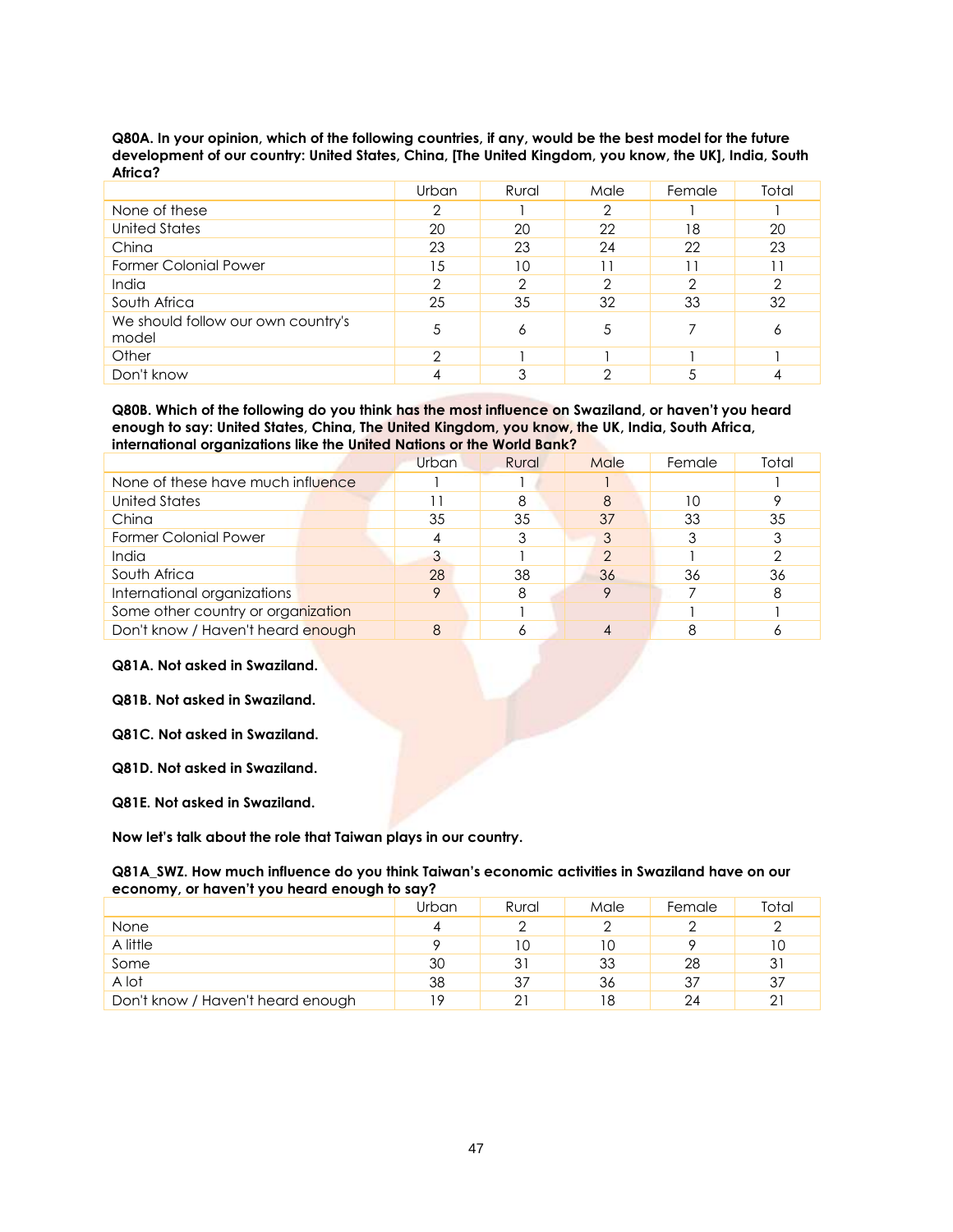|                                   | Urban | Rural | Male | Female | Total |
|-----------------------------------|-------|-------|------|--------|-------|
| Very negative                     |       |       |      |        |       |
| Somewhat negative                 | 8     |       |      |        |       |
| Neither positive nor negative     |       |       |      |        |       |
| Somewhat positive                 | 42    | 38    | 40   | 38     | 39    |
| Very positive                     | 22    | 26    | 26   | 25     | 25    |
| Don't know / Haven't heard enough | 20    | 23    | 19   | 25     | 22    |

**Q81B\_SWZ. In general, do you think that Taiwan's economic and political influence on Swaziland is mostly positive, or mostly negative, or haven't you heard enough to say?**

#### **Q81C\_SWZ. Which of the following factors contributes most to positive images of Taiwan in Swaziland, or haven't you heard enough to say?**

|                                                                  | Urban | Rural | Male           | Female | Total |
|------------------------------------------------------------------|-------|-------|----------------|--------|-------|
| None of these                                                    | 3     |       | 2              |        | 2     |
| Taiwan's support for the country in<br>international affairs     |       |       | 3              |        |       |
| Non-interference in the internal affairs of<br>African countries | 5     |       |                |        |       |
| Taiwan's investment in infrastructure in<br>the country          | 30    | 33    | 32             | 33     | 32    |
| Taiwan's business investment                                     | 34    | 30    | 33             | 28     | 31    |
| The cost of Taiwanese products                                   | 4     | 3     | $\overline{4}$ | 3      | 3     |
| An appreciation of the Taiwanese<br>people, culture and language |       |       |                |        |       |
| Some other factor                                                |       | 2     |                | っ      |       |
| Don't know / Haven't heard enough                                | 19    | 24    | 20             | 25     | 23    |

### **Q81D\_SWZ. Which of the following factors contributes most to negative images of Taiwan in Swaziland, or haven't you heard enough to say?**

|                                                               | Urban | Rural | Male | Female | Total |
|---------------------------------------------------------------|-------|-------|------|--------|-------|
| None of these                                                 | 5     |       |      | Ô      | 6     |
| Taiwan's extraction of resources from<br>Africa               | 13    |       | 10   |        |       |
| Land grabbing by Taiwanese individuals<br>or businesses       | 8     | 8     |      |        | 8     |
| Taiwan's willingness to cooperate with<br>undemocratic rulers |       |       |      |        | ↷     |
| Taking jobs or business from the locals                       | 25    | 21    | 23   | 20     | 21    |
| The quality of Taiwanese products                             | 8     | Α     |      | δ      | 6     |
| The behavior of Taiwanese citizens in<br>the country          |       | 8     | 8    |        | 8     |
| Some other factor                                             | 5     | っ     | 2    | 3      | 2     |
| Don't know / Haven't heard enough                             | 30    | 38    | 34   | 38     | 36    |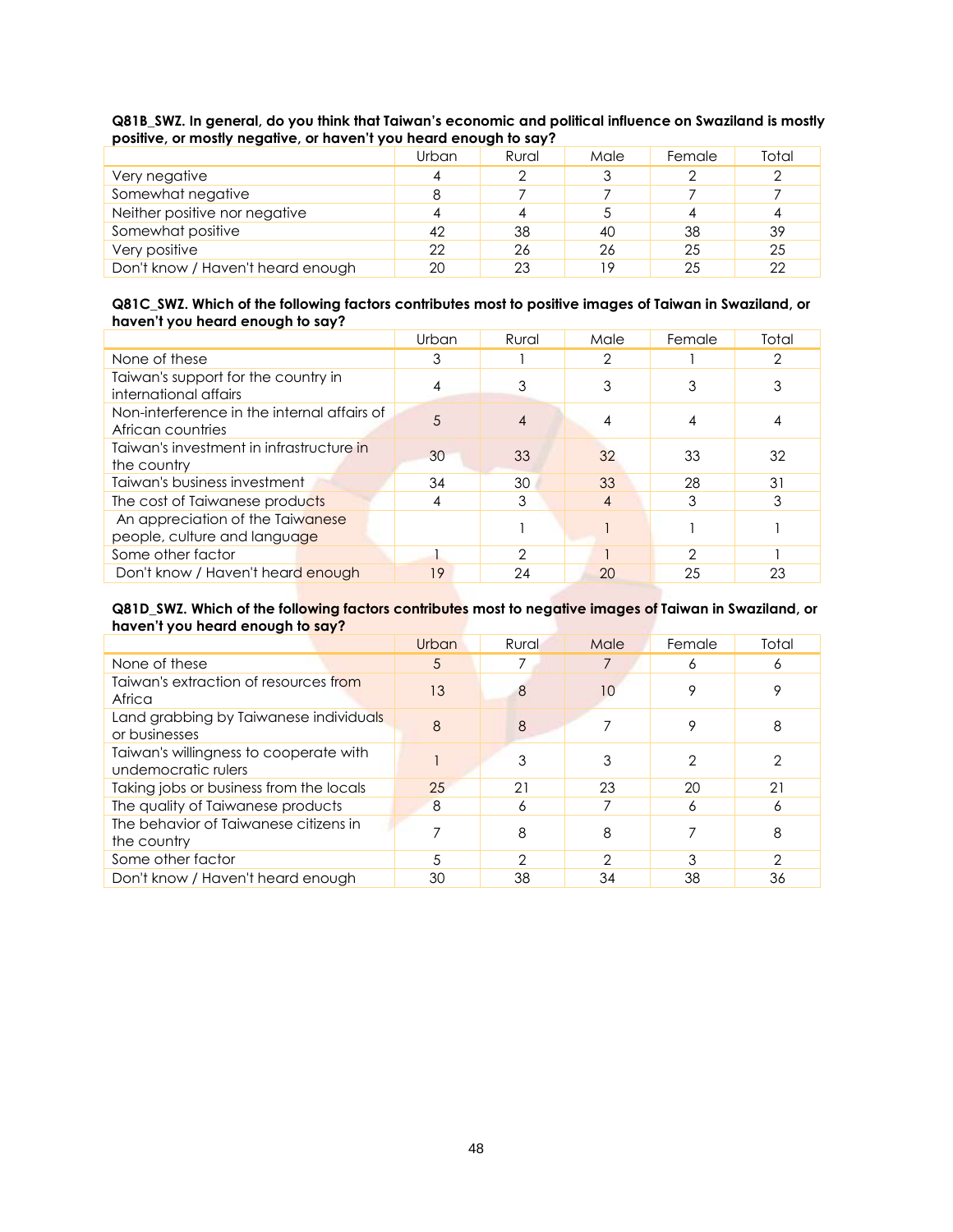|                                                              | Urban | Rural | Male | Female | Total |  |  |
|--------------------------------------------------------------|-------|-------|------|--------|-------|--|--|
| Very bad job                                                 |       |       |      |        |       |  |  |
| Somewhat bad job                                             |       |       |      |        | 8     |  |  |
| Neither good nor bad job                                     |       |       |      |        | n     |  |  |
| Somewhat good job                                            | 44    | 40    | 42   | 39     | 41    |  |  |
| Very good job                                                |       | 19    | 19   | 18     | 18    |  |  |
| Taiwan doesn't give development<br>assistance to the country |       |       |      |        |       |  |  |
| Don't know / Haven't heard enough                            | 19    | 25    | 20   | 27     | 24    |  |  |
| Very bad job                                                 |       |       |      |        |       |  |  |
| Somewhat bad job                                             |       |       |      |        |       |  |  |

#### **81E\_SWZ. In your opinion, does Taiwan's economic development assistance to Swaziland do a good job or a bad job of meeting the country's needs, or haven't you heard enough to say?**

## **Now let us discuss the judicial system in Swaziland.**

#### **Q82A\_SWZ. Overall, how confident are you with the following or haven't you heard enough to say: The Lawyers Society?**

|                                   | Urban | Rural | Male | Female | Total |
|-----------------------------------|-------|-------|------|--------|-------|
| Not at all confident              | 10    |       | 8    |        | 8     |
| Not confident                     | 27    | 22    | 24   | 23     | 23    |
| Neither confident Nor unconfident | 6     |       | 8    |        | 8     |
| Confident                         | 34    | 33    | 36   | 30     | 33    |
| Very confident                    |       |       | 8    |        |       |
| Don't know                        | 16    | 21    |      | 23     | 20    |

#### **Q82B\_SWZ. Overall, how confident are you with the following people or haven't you heard enough to say: The Chief Justice?**

|                                   | Urban | Rural           | Male | Female | Total |
|-----------------------------------|-------|-----------------|------|--------|-------|
| Not at all confident              | 32    | 25              | 26   | 26     | 26    |
| Not confident                     | 33    | 25              | 27   | 26     | 27    |
| Neither confident Nor unconfident | 5     |                 |      |        |       |
| Confident                         | 19    | 25              | 26   | 22     | 24    |
| Very confident                    |       |                 |      |        | 3     |
| Don't know                        |       | $\overline{15}$ |      |        |       |

### **Q82C\_SWZ. Overall, how confident are you with the following people or haven't you heard enough to say: The judiciary?**

|                                   | <b>Urban</b> | Rural | Male | Female | Total |
|-----------------------------------|--------------|-------|------|--------|-------|
| Not at all confident              | 16           |       | 10   |        |       |
| Not confident                     | 29           | 22    | 25   | 22     | 24    |
| Neither confident Nor unconfident |              |       |      |        | 8     |
| Confident                         | 32           | 43    | 41   | 40     | 40    |
| Very confident                    |              |       |      |        |       |
| Don't know                        |              |       |      |        | 10    |

### **Q82D\_SWZ. Overall, how confident are you with the following people or haven't you heard enough to say: Traditional courts?**

|                                   | Urban | Rural | Male | Female | Total |
|-----------------------------------|-------|-------|------|--------|-------|
| Not at all confident              |       |       |      |        | 8     |
| Not confident                     | 19    | 18    | 21   | 16     | 18    |
| Neither confident nor unconfident | 10    |       |      |        |       |
| Confident                         | 42    |       | 46   | 45     | 46    |
| Very confident                    | 10    | 16    | 15   | 15     | 15    |
| Don't know                        |       |       |      |        |       |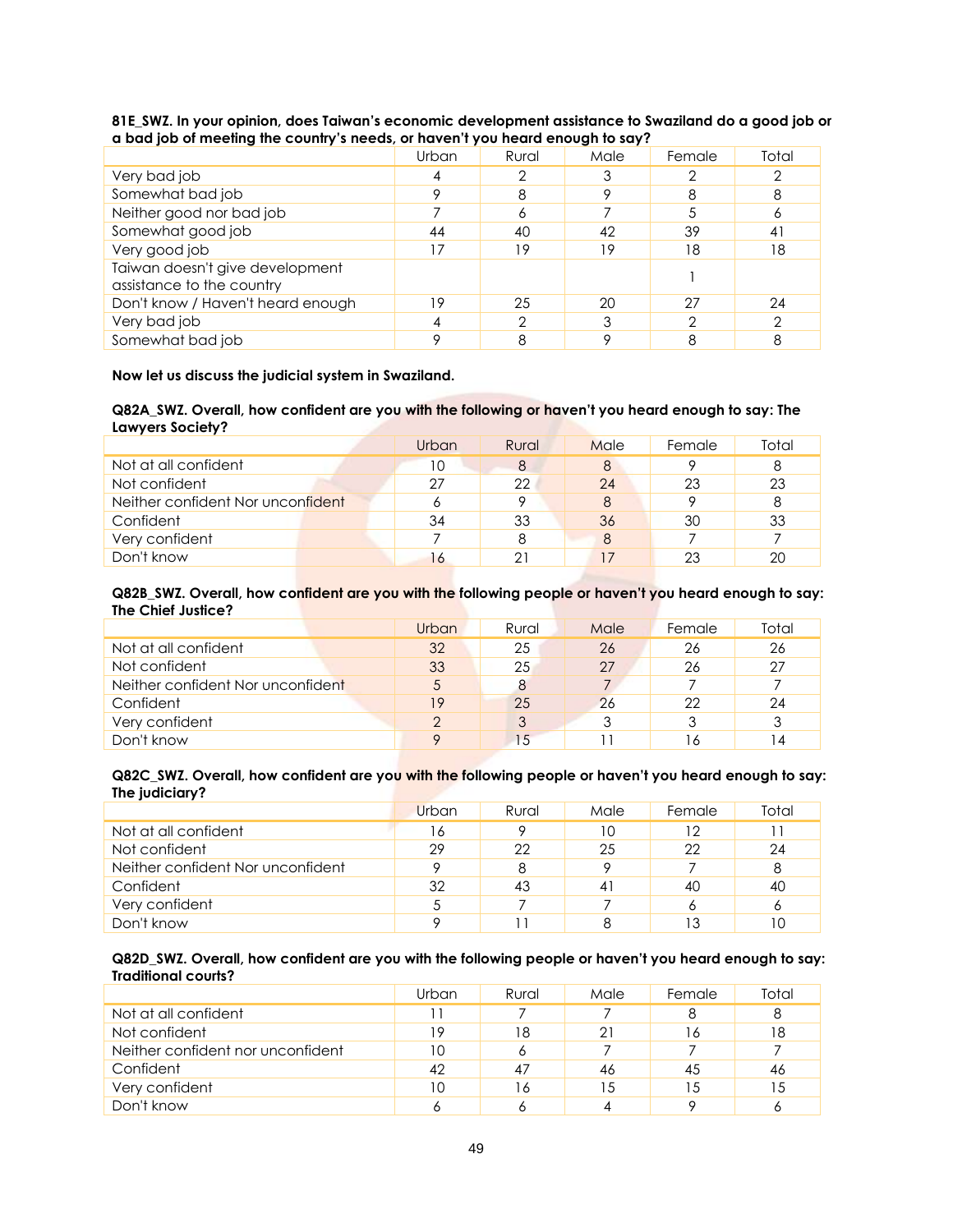| Q83A_SWZ. For each of the following statements, please tell me whether you agree or disagree: The        |
|----------------------------------------------------------------------------------------------------------|
| judiciary in Swaziland should perform its duties and functions as an independent body guided only by the |
| law.                                                                                                     |

|                            | Urban | Rural | Male | Female | Total |
|----------------------------|-------|-------|------|--------|-------|
| <b>Strongly Disagree</b>   | 3     | J     | J    |        | 3     |
| Disagree                   |       | 10    |      |        | 10    |
| Neither Agree nor Disagree | 8     |       |      |        | 6     |
| Agree                      | 56    | 58    | 59   | 56     | 58    |
| <b>Strongly Agree</b>      | 17    | 16    | 18   | 15     |       |
| Don't Know                 |       |       |      |        |       |

**Q83B\_SWZ. For each of the following statements, please tell me whether you agree or disagree: Parliament should have the power to remove the Chief Justice when he or she fails to discharge his or her duties.**

|                            | Urban | Rural | Male | Female | Total |
|----------------------------|-------|-------|------|--------|-------|
| <b>Strongly Disagree</b>   |       |       |      |        |       |
| Disagree                   | C     |       |      |        |       |
| Neither Agree nor Disagree | Ô     |       | J    |        | 6     |
| Agree                      | 57    | 53    | 56   | 52     | 54    |
| <b>Strongly Agree</b>      | 27    | 27    | 29   | 26     | 27    |
| Don't Know                 |       |       |      |        |       |

**Q83C\_SWZ. For each of the following statements, please tell me whether you agree or disagree: Swazi nationals should be allowed to hold South African citizenship (Dual citizenship).**

|                            | Urban | Rural  | Male | Female | Total |
|----------------------------|-------|--------|------|--------|-------|
| <b>Strongly Disagree</b>   | 10    |        | 15   | 6      | 15    |
| Disagree                   | 20    | 19     | 9    | 20     | 19    |
| Neither Agree Nor Disagree | 6     |        | 8    |        |       |
| Agree                      | 42    | 36     | 40   | 35     | 38    |
| <b>Strongly Agree</b>      | 21    | 18     | 18   | 19     | 18    |
| Don't Know                 |       | $\cap$ |      |        | ⌒     |

**Now let us turn to talk about trade agreements between our government and other countries.**

**Q84\_SWZ. Please, tell me which of the following statements is closest to your view? Choose Statement 1 or Statement 2.**

**Statement 1: Trade agreements with other countries such as the AGOA and SACU are vital for promoting development in Swaziland. Government should therefore ensure that all conditions of such agreements are honored.** 

**Statement 2: Since government is elected to represent the interests of the people of Swaziland, it should have the authority not to honor trade agreement conditions that it feels are not in the national interest.** 

|                            | Urban | Rural | Male | Female | Total |
|----------------------------|-------|-------|------|--------|-------|
| Agree very strongly with 1 | 34    | 28    | 31   | 27     | 29    |
| Agree with 1               | 30    | 31    | 31   | 31     | 31    |
| Agree with 2               | 15    | 19    | 17   | 1 Q    | 18    |
| Agree very strongly with 2 |       |       | Ô    |        | 6     |
| Agree with neither         |       |       |      |        |       |
| Don't know                 | 14    |       | 13   |        | -5    |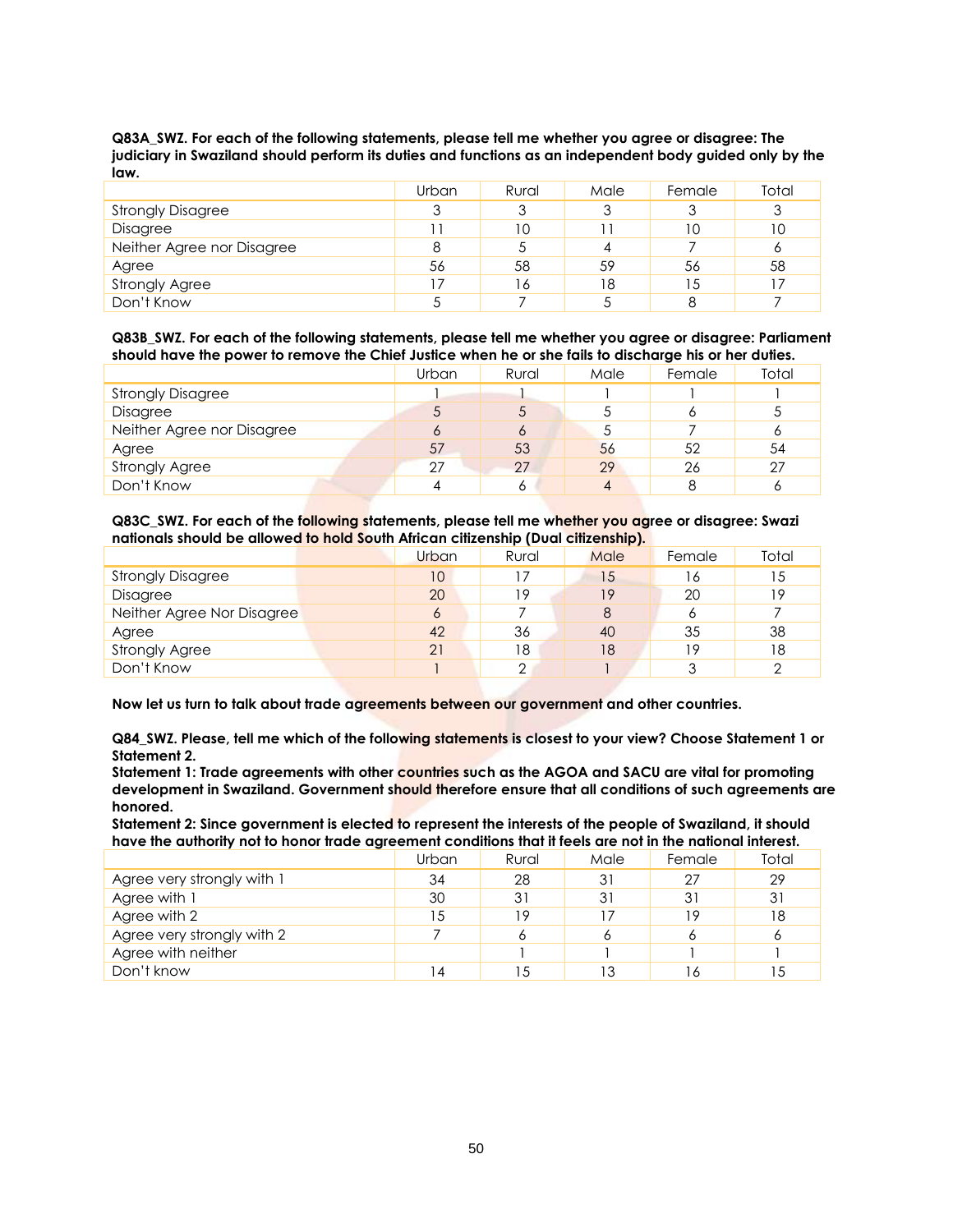**Q85A\_SWZ. Please, tell me which of the following statements is closest to your view? Choose Statement 1 or Statement 2.**

**Statement 1: In order to fully advance the interests of thier members, Trade Unions in Swaziland should be allowed to operate without any government influence or control.**

**Statement 2: Government should monitor and control Trade Union activities in the interest of national development.** 

|                            | Urban | Rural | Male | Female | Total |
|----------------------------|-------|-------|------|--------|-------|
| Agree very strongly with 1 | 16    | 12    | 14   | IЗ     | 13    |
| Agree with 1               | 25    | 25    | 26   | 23     | 25    |
| Agree with 2               | 29    | 36    | 34   | 35     | 34    |
| Agree very strongly with 2 | 14    | 13    | 14   | IЗ     | 14    |
| Agree with neither         | 3     |       |      |        | 2     |
| Don't know                 | 13    | 12    |      |        | 12    |

**Q85B\_SWZ. Please, tell me which of the following statements is closest to your view? Choose Statement 1 or Statement 2.**

**Statement 1: The Swazi constitution should be amended to allow for the existence of political parties in our country.**

**Statement 2: The constitutional ban on political parties has served the country well and should therefore be maintained.** 

|                            | Urban | Rural | Male | Female | Total |
|----------------------------|-------|-------|------|--------|-------|
| Agree very strongly with 1 | 18    |       | 13   | 12     | 12    |
| Agree with 1               | 26    | 23    | 26   |        | 23    |
| Agree with 2               | 31    | 33    | 30   | 35     | 32    |
| Agree very strongly with 2 | 20    | 27    | 26   | 25     | 26    |
| Agree with neither         | 3     |       |      |        |       |
| Don't know                 | ◠     |       |      |        |       |

**Q86\_SWZ. Please, tell me which of the following statements is closest to your view? Choose Statement 1 or Statement 2.** 

**Statement 1: The government's recent campaign to remove squatters from state-owned land without compensation is a good thing that should help to bring about order and promote development for the country.** 

**Statement 2: The government's campain of evicting squatters from government owned land without compensation is a bad thing that is causing unecessary hardship and violation of people's human rights.** 

|                            | Urban | Rural | Male | Female | Total |
|----------------------------|-------|-------|------|--------|-------|
| Agree very strongly with 1 | 3     |       | っ    |        | 3     |
| Agree with 1               | 16    | '6    | 16   | ۱6     | 16    |
| Agree with 2               | 24    | 29    | 30   | 26     | 28    |
| Agree very strongly with 2 | 54    | 48    | 49   | 50     | 50    |
| Agree with neither         | ◠     |       | ⌒    |        | っ     |
| Don't know                 |       |       |      |        |       |

#### **Q87. What is your ethnic community, cultural group, or tribe?**

|                                                                      | Urban | Rural | Male | Female | Total |
|----------------------------------------------------------------------|-------|-------|------|--------|-------|
| Shangaan                                                             |       |       |      |        |       |
| Zulu                                                                 |       |       |      |        |       |
| National identity only, or "doesn't think<br>of self in those terms" | -97   | 99    | 98   | 99     | 98    |
| Other                                                                |       |       |      |        |       |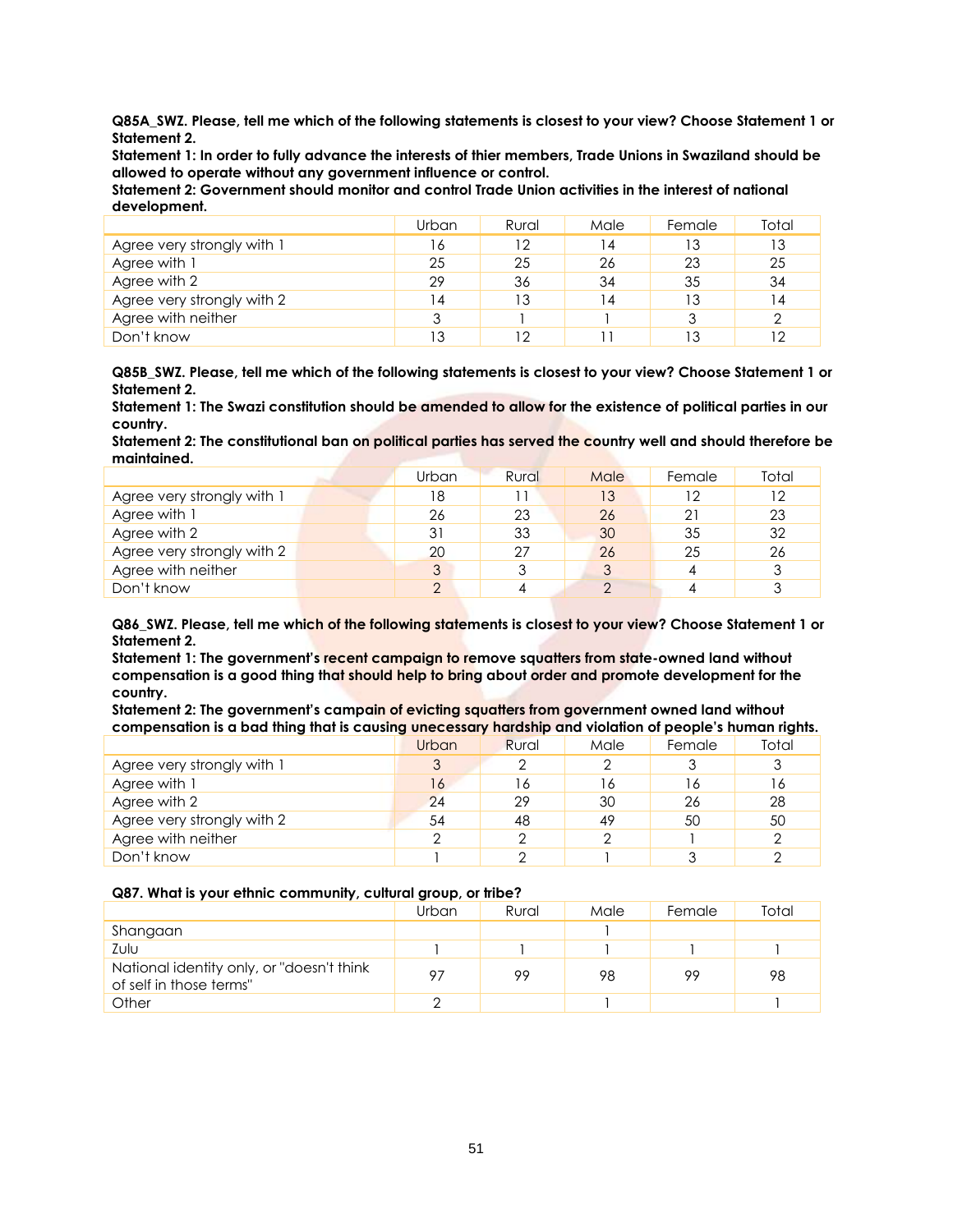| . .            | .<br>Urban | .<br>Rural | . .<br>Male | Female | Total |
|----------------|------------|------------|-------------|--------|-------|
| Never          |            |            |             |        |       |
| Sometimes      |            |            |             |        |       |
| Often          |            |            |             |        |       |
| Always         |            |            |             |        |       |
| Not applicable | 97         | 99         | 98          | 99     | 98    |

## **Q88A. How often, if ever, are [R's ethnic group] treated unfairly by the government?**

#### **Q88B. Let us suppose that you had to choose between being a Swazi and being a [R's ethnic group]. Which of the following statements best expresses your feelings:**

|                                                                | Urban | Rural | Male | Female | Total |
|----------------------------------------------------------------|-------|-------|------|--------|-------|
| I feel more (ethnic group) than (national<br><i>identity</i> ) |       |       |      |        |       |
| I feel equally (national identity) and<br>(ethnic group)       |       |       |      |        |       |
| I feel more (national identity) than<br>(ethnic group)         | 2     |       | 2    |        |       |
| I feel only (national identity)                                |       |       |      |        |       |
| Not applicable                                                 | 97    | 99    | 98   | 99     | 98    |

#### **Q89A. For each of the following types of people, please tell me whether you would like having people from this group as neighbours, dislike it, or not care: People of a different religion?**

|                  | Urban | Rural | Male | Female | Total |
|------------------|-------|-------|------|--------|-------|
| Strongly dislike |       | 12    |      | 12     |       |
| Somewhat dislike | 13    | 16    | 16   | 15     | 16    |
| Would not care   | 56    | 48    | 49   | 50     | 50    |
| Somewhat like    | 17    | 18    | 20   | 6      | 18    |
| Strongly like    | 5     |       | 4    |        | 5     |
| Don't know       |       |       |      |        |       |

#### **Q89B. For each of the following types of people, please tell me whether you would like having people from this group as neighbours, dislike it, or not care: People from other ethnic groups?**

| . .<br>          |       |       | . .  |        |       |
|------------------|-------|-------|------|--------|-------|
|                  | Urban | Rural | Male | Female | Total |
| Strongly dislike |       |       | 8    |        |       |
| Somewhat dislike | 13    | 18    | 17   |        |       |
| Would not care   | 52    | 48    | 48   | 50     | 49    |
| Somewhat like    | 21    | 20    | 22   | 18     | 20    |
| Strongly like    |       |       |      |        |       |
| Don't know       |       |       |      |        |       |

#### **Q89C. For each of the following types of people, please tell me whether you would like having people from this group as neighbours, dislike it, or not care: Homosexuals?**

|                  | Urban | Rural | Male | Female | Total |
|------------------|-------|-------|------|--------|-------|
| Strongly dislike | 50    | 59    | 58   | 56     | 57    |
| Somewhat dislike | 16    | 16    | 16   | 16     | 16    |
| Would not care   | 28    | 19    | 21   | 21     | 21    |
| Somewhat like    | 3     |       |      |        | 4     |
| Strongly like    |       |       |      |        |       |
| Don't know       |       |       |      |        |       |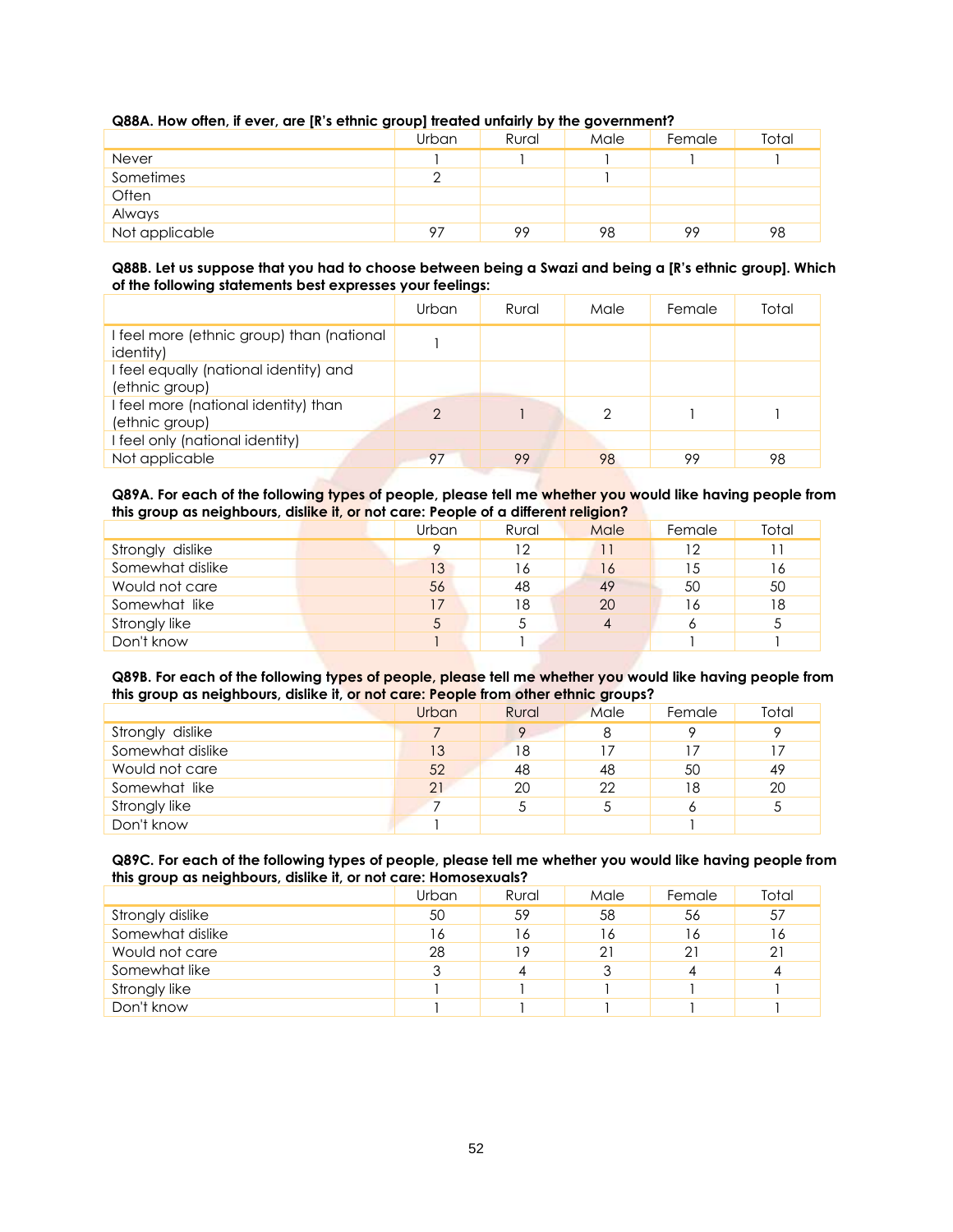| $\sim$ 200 group as neighbours, alsince it, or not care. I copic who have inv/Albert |       |       |      |        |       |  |  |  |
|--------------------------------------------------------------------------------------|-------|-------|------|--------|-------|--|--|--|
|                                                                                      | Urban | Rural | Male | Female | Total |  |  |  |
| Strongly dislike                                                                     |       |       | 3    |        |       |  |  |  |
| Somewhat dislike                                                                     |       |       |      |        |       |  |  |  |
| Would not care                                                                       | 68    | 63    | 65   | 63     | 64    |  |  |  |
| Somewhat like                                                                        | 19    | 21    | 20   | 22     | 21    |  |  |  |
| Strongly like                                                                        |       |       |      |        | 8     |  |  |  |
| Don't know                                                                           |       |       |      |        |       |  |  |  |

**Q89D. For each of the following types of people, please tell me whether you would like having people from this group as neighbours, dislike it, or not care: People who have HIV/AIDS?**

#### **Q89E. For each of the following types of people, please tell me whether you would like having people from this group as neighbours, dislike it, or not care: Immigrants or foreign workers?**

|                  | Urban | Rural | Male | Female | Total |
|------------------|-------|-------|------|--------|-------|
| Strongly dislike | ა     |       |      |        | 5     |
| Somewhat dislike |       | 13    | 12   | 13     | 13    |
| Would not care   | 63    | 56    | 57   | 58     | 58    |
| Somewhat like    | 16    | 21    | 22   | 18     | 20    |
| Strongly like    | 4     |       |      |        | 5     |
| Don't know       |       |       |      |        |       |

## **Q90A. Not asked in Swaziland.**

#### **Q90B. Not asked in Swaziland.**

#### **Q91A. Which of these things do you personally own: Radio?**

|                  | <b>Jrban</b> | Rural                    | Male | Female         | Total          |
|------------------|--------------|--------------------------|------|----------------|----------------|
| don't own<br>No, | 20           | ററ<br>∠⊂                 | 24   | ററ<br><u>_</u> | ^7<br><u>_</u> |
| Yes, do own      | 80           | $\overline{\phantom{a}}$ |      |                | 70<br>ັ        |

## **Q91B. Which of these things do you personally own: Television?**

|               | <b>Jrban</b> | Rural        | Male                 | Female | Total           |
|---------------|--------------|--------------|----------------------|--------|-----------------|
| No, don't own | $\sim$<br>◡◡ | $\sim$<br>◡◡ | 47                   | ას     | $4^\circ$       |
| Yes, do own   | $\circ$      |              | 5 <sup>o</sup><br>JJ | 5C     | $\sqrt{2}$<br>ັ |

#### **Q91C. Which of these things do you personally own: Motor vehicle or motorcycle?**

|                  | Urban                    | Rural | Male | Female | Total |
|------------------|--------------------------|-------|------|--------|-------|
| don't own<br>NO, | 7 <sup>o</sup><br>$\sim$ | ŏс    | 8С   | oo     | 83    |
| Yes, do<br>∙own  | $\Omega$<br>ZU           |       | 20   |        | - י   |

#### **Q91D. Which of these things do you personally own: Mobile phone?**

|               | Jrban     | Rural | Male | Female | Total   |
|---------------|-----------|-------|------|--------|---------|
| No, don't own |           |       |      |        |         |
| Yes, do own   | ΟF<br>, J |       | 93   |        | ററ<br>∸ |

#### **Q92A. How often do you use: Mobile phone?**

|                        | Urban | Rural | Male | Female | Total |
|------------------------|-------|-------|------|--------|-------|
| Never                  |       |       |      |        |       |
| Less than once a month |       |       |      |        |       |
| A few times a month    |       |       |      |        |       |
| A few times a week     |       |       |      |        |       |
| Everyday               | 90    | 85    | 87   | 85     | 86    |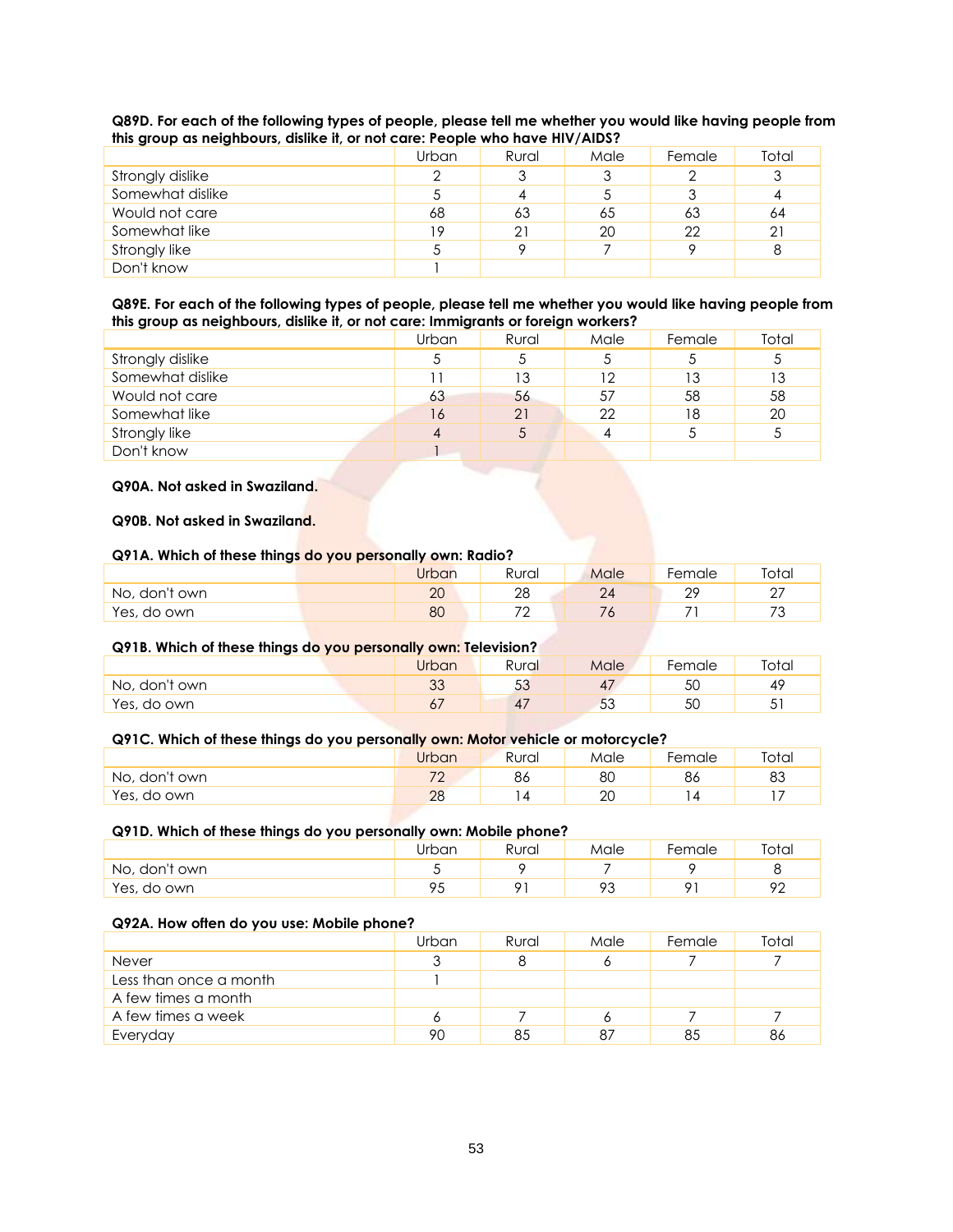#### **Q92B. How often do you use: The Internet?**

|                        | Urban | Rural | Male | Female | Total |
|------------------------|-------|-------|------|--------|-------|
| <b>Never</b>           | 40    | 63    | 54   | 62     | 58    |
| Less than once a month |       |       |      |        | 3     |
| A few times a month    | w     |       |      |        |       |
| A few times a week     | 14    | 10    |      | 10     |       |
| Everyday               | 40    | 21    | 28   | 23     | 25    |
| Don't know             |       |       |      |        |       |

**Q93A. Please tell me whether each of the following are available inside your house, inside your compound, or outside your compound: Your main source of water for household use?**

|                      | Urban | Rural | Male | Female | <b>Total</b> |
|----------------------|-------|-------|------|--------|--------------|
| Inside the house     | 42    |       | 12   |        | 13           |
| Inside the compound  |       | 38    | 40   |        | 39           |
| Outside the compound |       | 58    | 47   | 50     | 49           |
| Don't know           |       |       |      |        |              |

#### **Q93B. Please tell me whether each of the following are available inside your house, inside your compound, or outside your compound: A toilet or latrine?**

|                      | Urban | Rural | Male     | Female | Total |
|----------------------|-------|-------|----------|--------|-------|
| No latrine           |       |       |          |        |       |
| Inside the house     | 43    |       | 12       |        | 13    |
| Inside the compound  | 50    | 85    | 78       |        | 77    |
| Outside the compound |       |       | $\Omega$ |        |       |
| Don't know           |       |       |          |        |       |

#### **Q94. Do you have an electric connection to your home from the mains?** *[If yes]* **How often is the electricity actually available?**

|                                                       | <b>Urban</b> | Rural | Male | Female | Total |
|-------------------------------------------------------|--------------|-------|------|--------|-------|
| No mains electric supply or connection<br>to the home | 18           | 35    | 31   | 31     | 31    |
| Never                                                 |              |       |      |        |       |
| Occasionally                                          | 11           |       |      |        | 8     |
| About half of the time                                | C            |       |      |        | 3     |
| Most of the time                                      | 29           | 33    | 31   | 34     | 33    |
| All of the time                                       | 39           | 20    | 25   | 23     | 24    |

#### **Q95. Do you have a job that pays a cash income?** *[If yes]* **Is it full-time or part-time?** *[If no]* **Are you presently looking for a job?**

|                  | Urban | Rural | Male | Female | Total |
|------------------|-------|-------|------|--------|-------|
| No (not looking) | 26    | 36    | 30   |        | 34    |
| No (looking)     | 24    | 38    | 35   | 35     | 35    |
| Yes, part time   |       |       |      |        |       |
| Yes, full time   | 40    |       | 24   | 20     | 22    |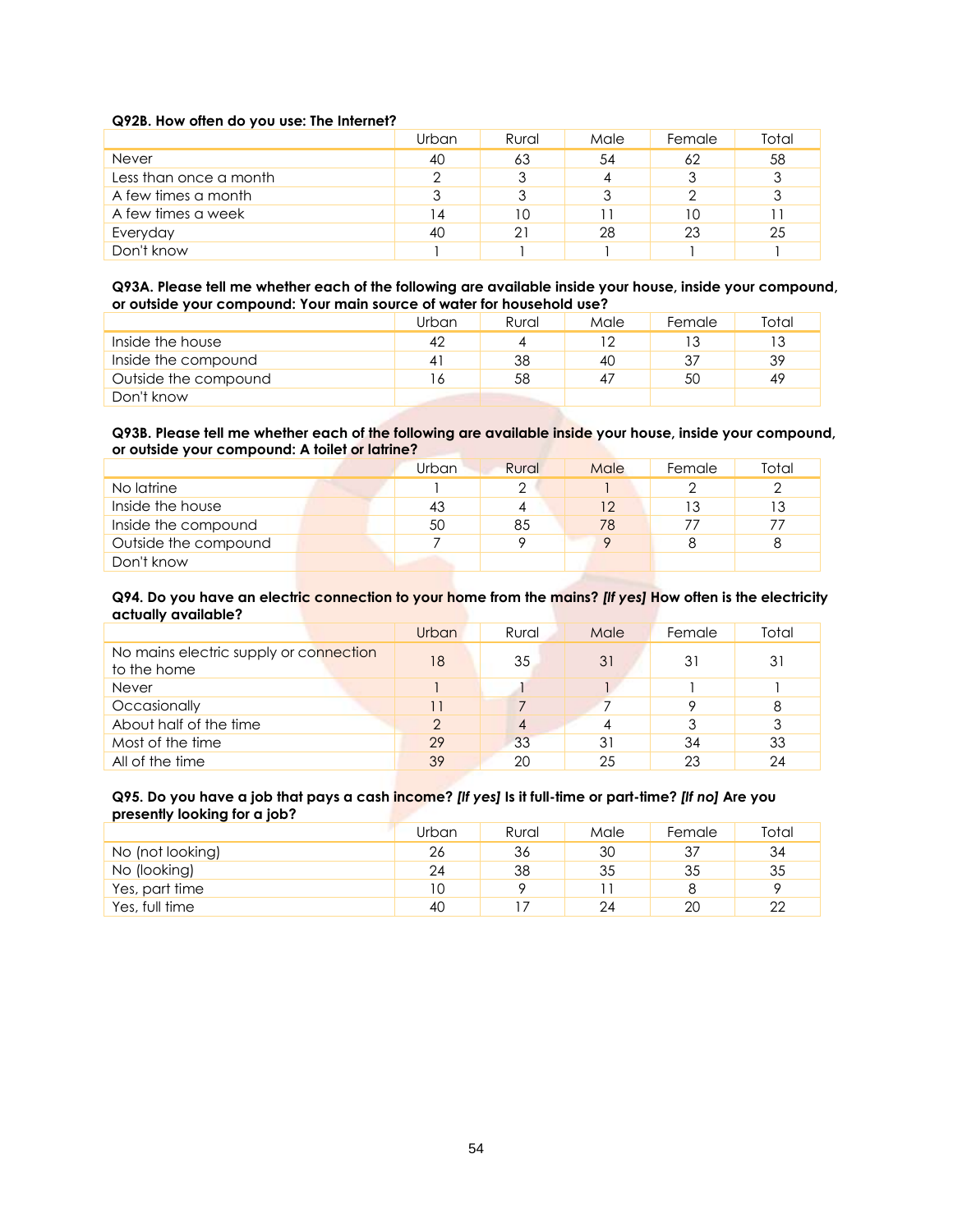|                                            | Urban | Rural | Male | Female | Total |
|--------------------------------------------|-------|-------|------|--------|-------|
| Never had a job                            | 9     | 21    | 15   | 22     | 19    |
| Student                                    | 14    | 13    | 16   | 10     | 13    |
| Housewife / homemaker                      |       | 3     |      |        | 3     |
| Agriculture / farming / fishing / forestry | っ     |       | 8    |        |       |
| Trader / hawker / vendor                   | δ     |       | 2    |        |       |
| Retail / Shop                              | 4     |       | 3    |        |       |
| Unskilled manual worker                    | 26    | 26    | 23   | 29     | 26    |
| Artisan or skilled manual worker           |       | Ω     | 14   |        | 10    |
| Clerical or secretarial                    | 5     |       |      |        |       |
| Supervisor / Foreman / Senior Manager      | 3     | ∩     | 3    |        |       |
| Security services                          | 2     |       |      |        |       |
| Mid-level professional                     | 12    | Ô     |      |        |       |
| Upper-level professional                   | 3     |       |      |        |       |
| Other                                      |       |       | ∩    |        |       |

## **Q96A. What is your main occupation***? (If unemployed, retired, or disabled)* **What was your last main occupation?**

### **Q96B. Do you work for yourself, for someone else in the private sector or the non-governmental sector, or for government?**

|                                                        | Urban | Rural | Male | Female | Total |
|--------------------------------------------------------|-------|-------|------|--------|-------|
| Works for self                                         | 15    | 16    | 14   | 18     | 16    |
| Private sector                                         | 41    | 34    | 39   | 33     | 36    |
| Non-Governmental Organizations/civil<br>society sector | 3     |       | っ    |        | 2     |
| Government                                             | 14    |       | 11   | 8      | 10    |
| Not applicable                                         | 26    | 39    | 34   | 38     | 36    |
| Don't know                                             |       |       |      |        |       |

## **Q97. What is your highest level of education?**

|                                                         | Urban | Rural   | Male | Female | Total |
|---------------------------------------------------------|-------|---------|------|--------|-------|
| No formal schooling                                     | 5     | 8       | O    | 10     | 8     |
| Informal schooling only                                 |       |         |      |        |       |
| Some primary schooling                                  | 10    | 15      | 12   | 16     | 14    |
| Primary school completed                                | 6     | $\circ$ |      | 10     | 8     |
| Some secondary school / high school                     | 21    | 30      | 27   | 29     | 28    |
| Secondary school / high school<br>completed             | 20    | 24      | 27   | 19     | 23    |
| Post-secondary qualifications, other<br>than university |       | 5       | 8    | n      |       |
| Some university                                         |       | ∩       | 3    | 3      | 3     |
| University completed                                    | 15    |         | 8    |        |       |
| Post-graduate                                           |       |         |      |        |       |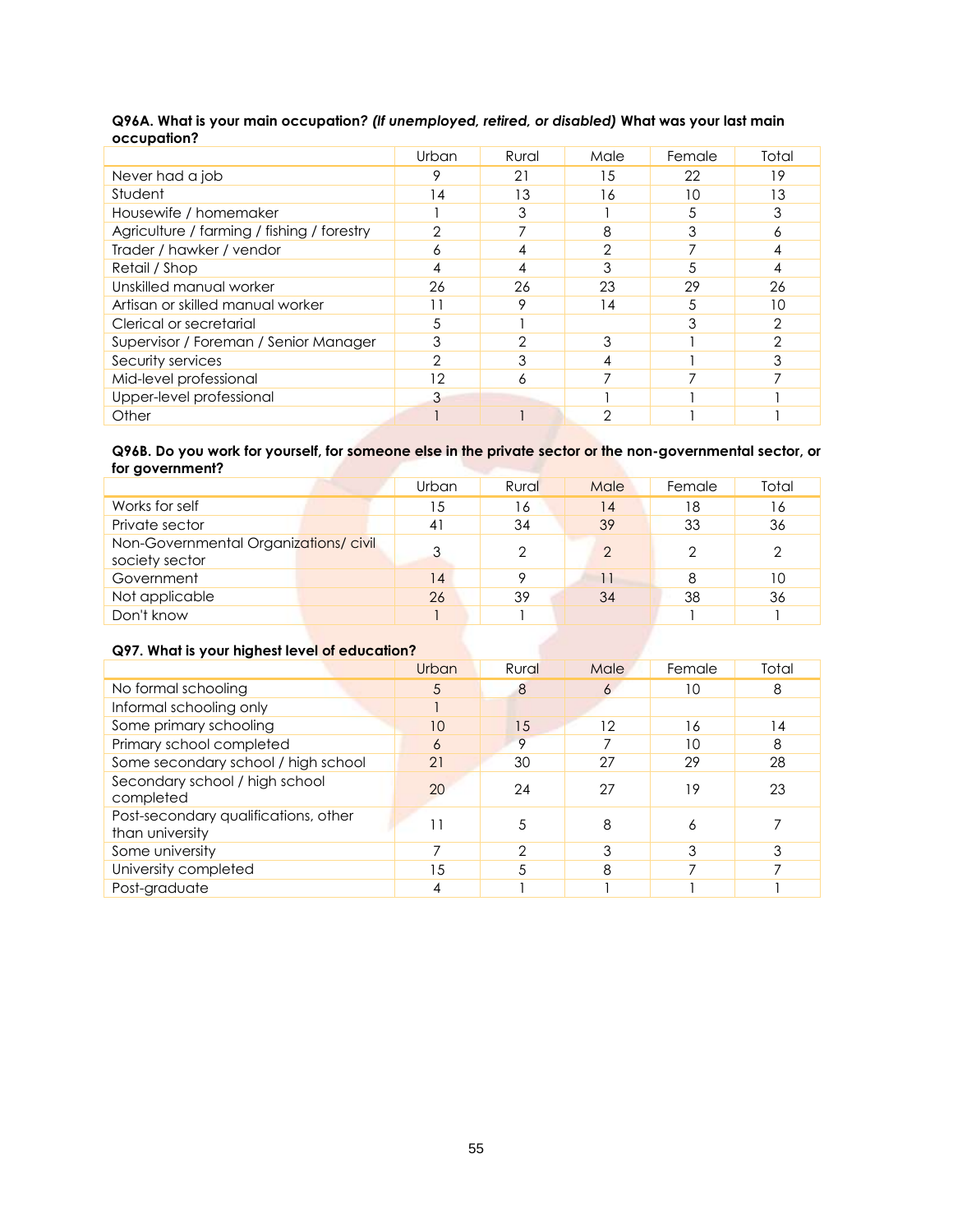### **Q98A. What is your religion, if any?**

|                               | Urban          | Rural          | Male           | Female         | Total          |
|-------------------------------|----------------|----------------|----------------|----------------|----------------|
| None                          |                | 4              | 6              |                | 3              |
| Christian only                | 35             | 29             | 30             | 30             | 30             |
| Roman Catholic                | 7              | 4              | 5              | 4              | 5              |
| Orthodox                      | 1              |                |                |                |                |
| Anglican                      | 7              | 3              | $\overline{4}$ | 4              | 4              |
| Lutheran                      | $\overline{2}$ | $\overline{2}$ | $\sqrt{2}$     | 2              | $\sqrt{2}$     |
| Methodist                     | 6              | 5              | 5              | 6              | 5              |
| <b>Baptist</b>                |                |                |                |                |                |
| Evangelical                   | 9              | 8              | 7              | 9              | 8              |
| Pentecostal                   | $\mathfrak{S}$ | 6              | 5              | 5              | 5              |
| Jehovah's Witness             | $\mathbf{2}$   | $\overline{2}$ |                | $\overline{2}$ | $\overline{2}$ |
| Seventh Day Adventist         | h              |                |                |                | $\mathbf{I}$   |
| Muslim only                   |                |                |                |                |                |
| Sunni only                    |                |                |                |                |                |
| Traditional / ethnic religion | $\overline{1}$ | $\overline{2}$ | 3              |                | $\overline{2}$ |
| Agnostic                      |                |                |                |                |                |
| Atheist                       |                |                |                |                |                |
| Dutch Reformed                |                |                |                |                |                |
| Church of Christ              | $\mathbf{1}$   | $\overline{2}$ | $\overline{2}$ | $\overline{2}$ | $\overline{2}$ |
| Zionist Christian Church      | 17             | 28             | 24             | 26             | 25             |
| Other                         | 6              | 4              | 3              | 6              | $\overline{4}$ |
| Refused                       |                |                |                |                |                |

**Q98B. People practice their religion in different ways. Aside from weddings and funerals, how often do you personally engage in religious practices like prayer, reading a religious book, or attending a religious service or a meeting of a religious group?**

|                            | <b>Urban</b> | Rural | Male    | Female | Total |
|----------------------------|--------------|-------|---------|--------|-------|
| <b>Never</b>               | 3            |       | $\circ$ |        |       |
| A few times a year         | 8            |       | 10      |        | 8     |
| About once a month         |              |       |         | 10     |       |
| About once a week          | 37           | 35    | 36      | 34     | 35    |
| A few times a week         | 24           | 23    | 20      | 27     | 23    |
| About once a day           | о            |       |         | 10     |       |
| More than once a day       |              |       |         |        |       |
| Respondent has no religion |              |       |         |        |       |

**Q99. Not asked in Swaziland**